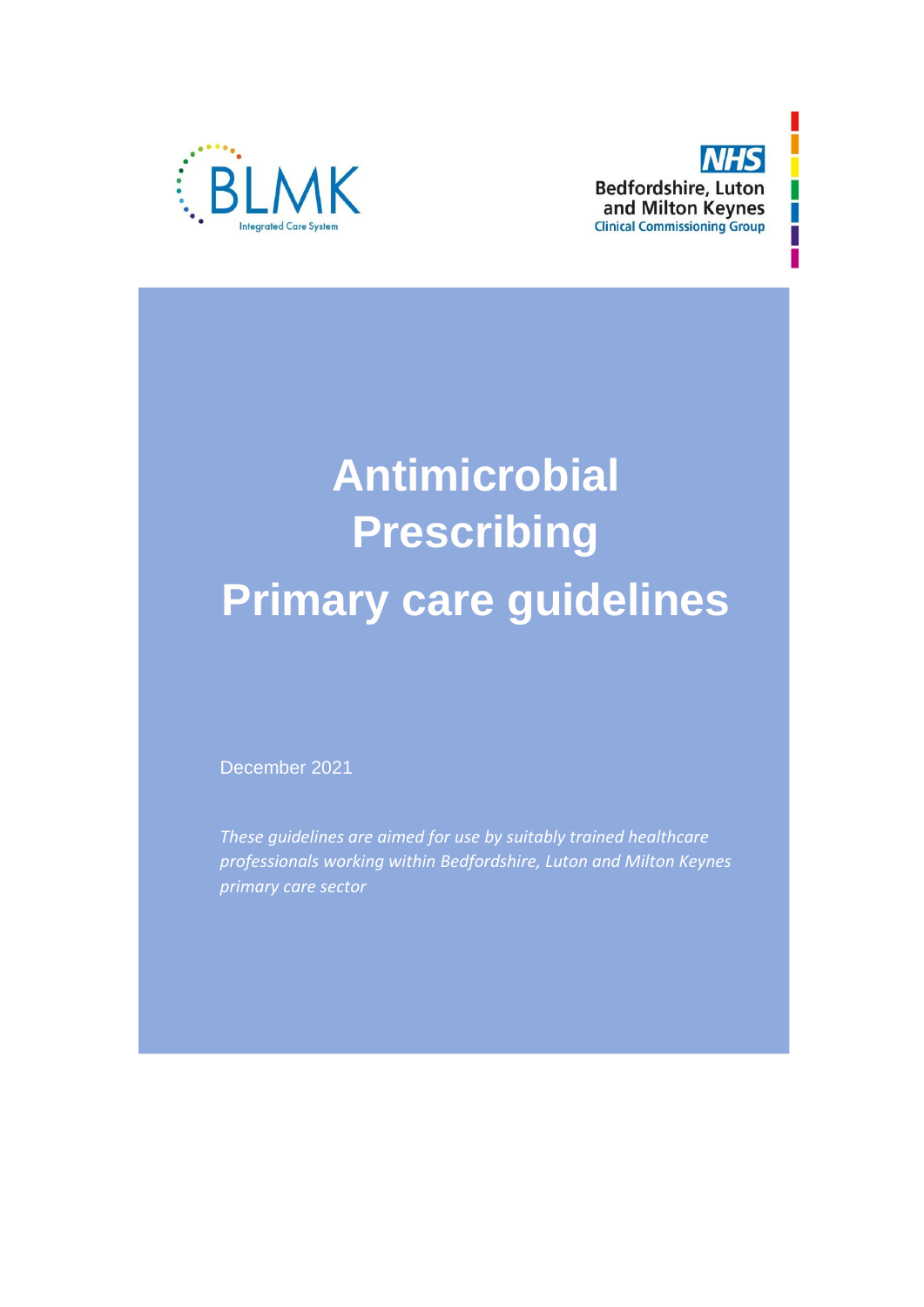# **Contents**

| Chronic Obstructive Pulmonary Disease (COPD) Exacerbation 11 |  |
|--------------------------------------------------------------|--|
|                                                              |  |
|                                                              |  |
|                                                              |  |
|                                                              |  |
|                                                              |  |
|                                                              |  |
|                                                              |  |
|                                                              |  |
|                                                              |  |
|                                                              |  |
|                                                              |  |
|                                                              |  |
|                                                              |  |
|                                                              |  |
|                                                              |  |
|                                                              |  |
|                                                              |  |
|                                                              |  |
|                                                              |  |
|                                                              |  |
|                                                              |  |
|                                                              |  |
|                                                              |  |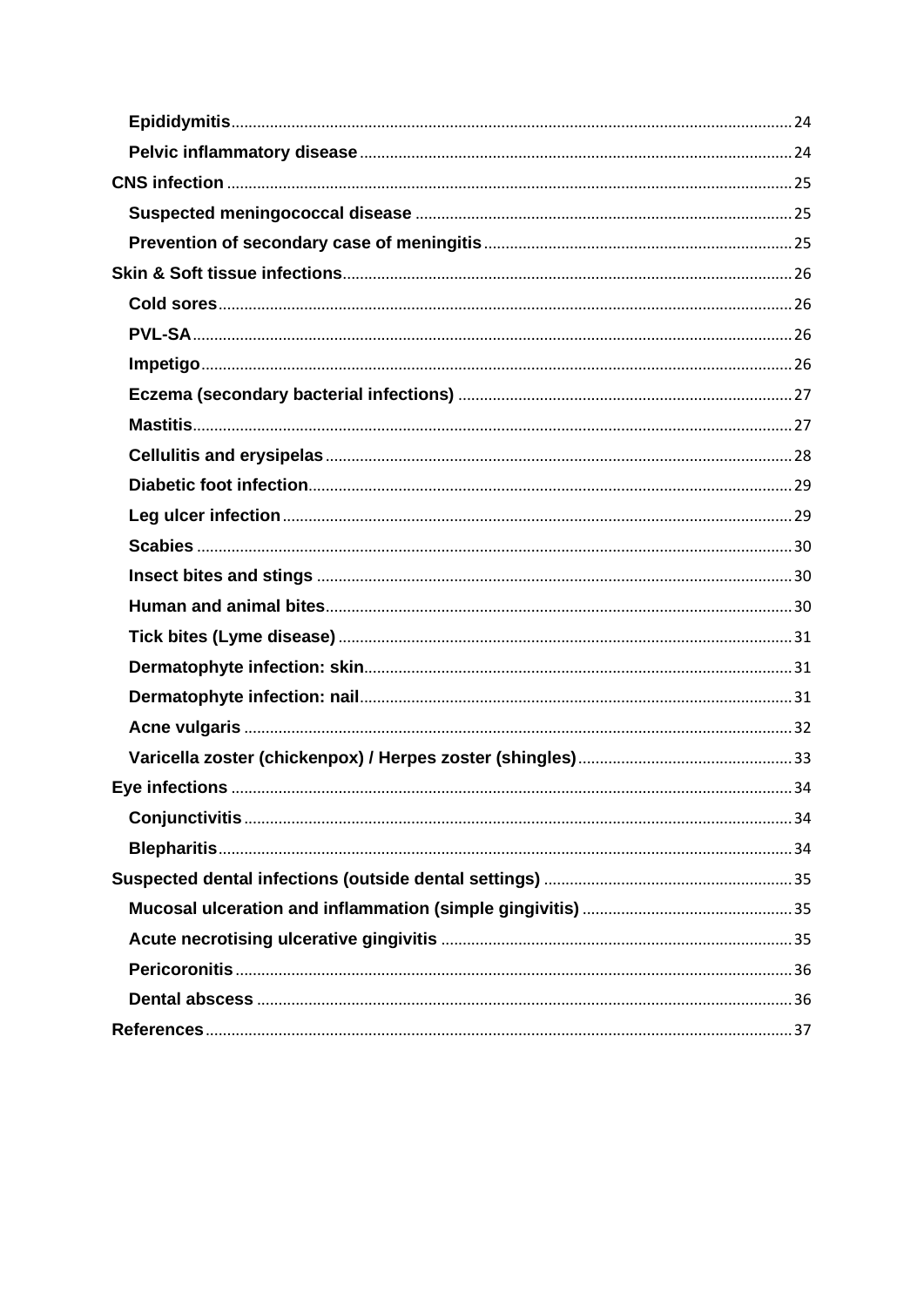# <span id="page-3-0"></span>**Introduction**

# **Principles of treatment**

- 1. These guidelines summary table are based on the best available evidence but use professional judgement and involve patients in management decisions.
- 2. These guidelines should not be used in isolation; it should be supported with patient information about safety netting, back-up antibiotics, self-care, infection severity and usual duration, clinical staff education, and audits. Materials are available on the RCGP TARGET website.
- 3. Prescribe an antibiotic only when there is likely to be clear clinical benefit, giving alternative, non-antibiotic self-care advice, where appropriate.
- 4. If person is systemically unwell with symptoms or signs of serious illness or is at high risk of complications: give immediate antibiotic. Always consider the possibility of sepsis and refer to hospital if severe systemic infection is suspected.
- 5. Use a lower threshold for antibiotics in immunocompromised, or in those with multiple morbidities; consider culture/specimens and seek advice.
- 6. In severe infection, or immunocompromised, it is important to initiate antibiotics as soon as possible, particularly if sepsis is suspected. If patient is not at moderate to high risk for sepsis, give information about symptom monitoring, and how to access medical care if they are concerned.
- 7. Where an empirical therapy has failed, or special circumstances exist contact your local microbiologist for advice.
	- Luton and Dunstable Hospital: (01582) 497318 / 497319
	- Bedford Hospital: (01234) 795913
	- Milton Keynes Hospital: 01908 995 782/779
- 8. Use simple, generic antibiotics if possible. Avoid broad spectrum antibiotics (for example co-amoxiclav, quinolones and cephalosporins) when narrow spectrum antibiotics remain effective, as they increase the risk of *Clostridium difficile*, MRSA and resistant UTIs.
- 9. Avoid widespread use of topical antibiotics, especially if those agents also available systemically (for example fusidic acid); in most cases, topical use should be limited.
- 10. Always check for hypersensitivity and if patient is genuinely allergic to penicillin use the recommended alternative(s) listed.
- 11. A dose and duration of treatment for adults is usually suggested, but may need modification for age, weight, renal function, or if immunocompromised. In severe or recurrent cases, consider a larger dose or longer course. Children's doses are provided when appropriate but refer to the children's BNF for full information.
- 12. Avoid use of quinolones unless benefits outweigh the risk as new 2018 evidence indicates that they may be rarely associated with long lasting disabling neuromuscular and skeletal side effects.
- 13. Refer to the BNF for further dosing and interaction information (for example the macrolides).

## **Allergies**

All patients should have an allergy history recorded including the date and nature of reaction where possible.

## **Penicillin allergy**

Patients with a documented penicillin allergy should be reviewed to exclude a nonimmunological adverse reaction, e.g. diarrhoea or vomiting.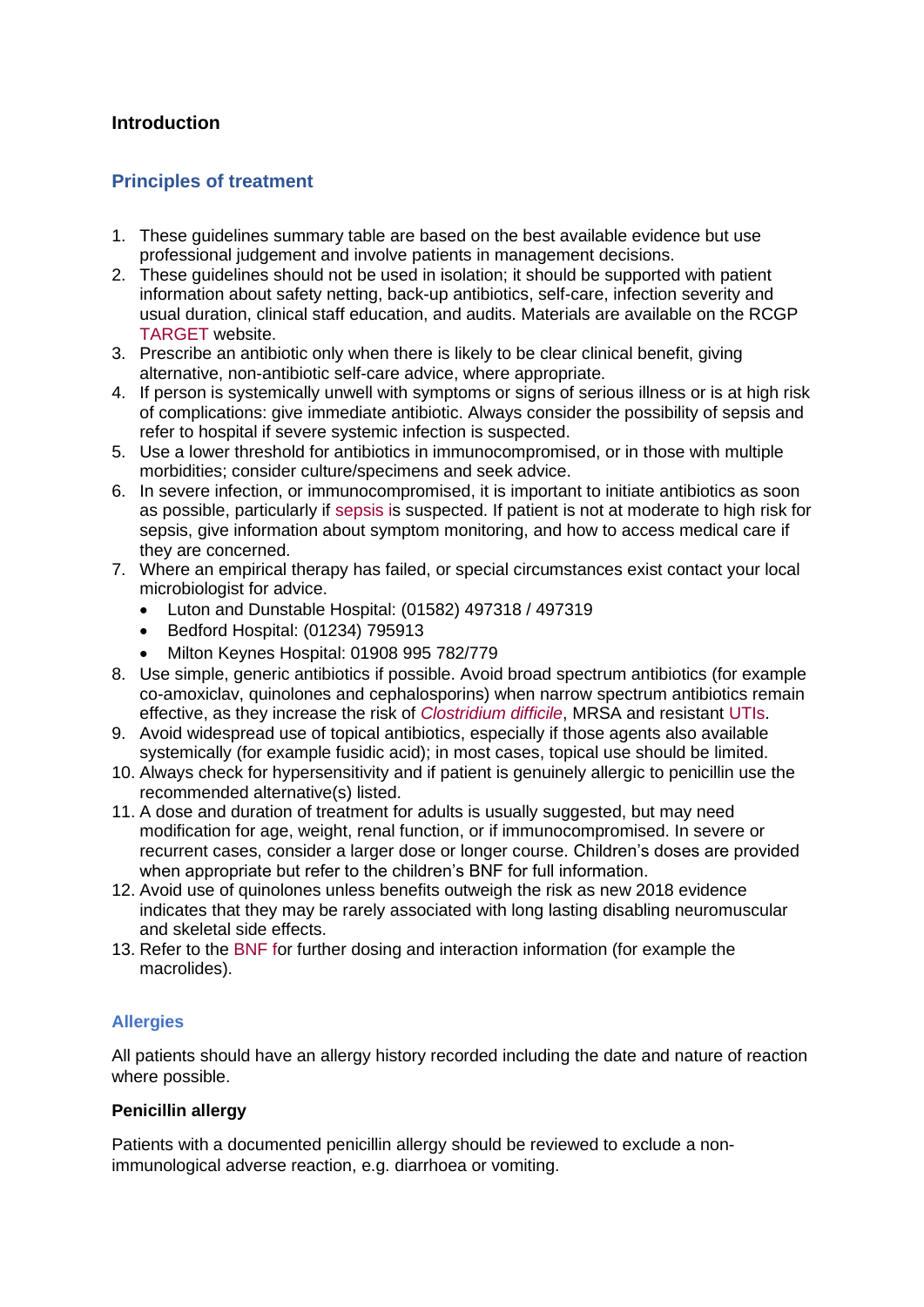All beta-lactams including Cephalosporins and Carbapenems should be avoided if the allergy history suggests angioedema (blistering or swelling,) bronchospasm, or urticaria (itchy rash) within minutes to hours after penicillin administration (type 1 hypersensitivity reaction), or a severe delayed reaction, e.g. serum sickness like reaction (vasculitic rash) drug rash with eosinophilia and systemic symptoms (DRESS) Stevens-Johnson syndrome / toxic epidermal necrolysis or if the allergy history is unclear.

Cephalosporins may be used with caution in other types of allergic reactions.

**Co-trimoxazole** – Co-trimoxazole contains trimethoprim and a sulphur-based product. Check for allergies to sulphur before prescribing.

#### **Drug safety information**

The following are a non-exhaustive list of recent MHRA alerts:

[Fluoroquinolone antibiotics: new restrictions and precautions for use due to very rare reports](https://www.gov.uk/drug-safety-update/fluoroquinolone-antibiotics-new-restrictions-and-precautions-for-use-due-to-very-rare-reports-of-disabling-and-potentially-long-lasting-or-irreversible-side-effects)  [of disabling and potentially long-lasting or irreversible side effects -](https://www.gov.uk/drug-safety-update/fluoroquinolone-antibiotics-new-restrictions-and-precautions-for-use-due-to-very-rare-reports-of-disabling-and-potentially-long-lasting-or-irreversible-side-effects) GOV.UK March 2019

Among other recommendations, HCPs are advised to advise patients to stop treatment at the first signs of a serious adverse reactions, such as tendinitis or tendon rupture, muscle pain, muscle weakness, joint pain, joint swelling, peripheral neuropathy, and central nervous effects, and to contact their doctor immediately for further advice.

[Systemic and inhaled fluoroquinolones: small increased risk of aortic aneurysm and](https://www.gov.uk/drug-safety-update/systemic-and-inhaled-fluoroquinolones-small-increased-risk-of-aortic-aneurysm-and-dissection-advice-for-prescribing-in-high-risk-patients)  [dissection; advice for prescribing in](https://www.gov.uk/drug-safety-update/systemic-and-inhaled-fluoroquinolones-small-increased-risk-of-aortic-aneurysm-and-dissection-advice-for-prescribing-in-high-risk-patients) high-risk patients - GOV.UK Nov 2018

Use after a careful risk-benefit assessment in patients at risk of aortic aneurysm and dissection.

[Systemic and inhaled fluoroquinolones: small risk of heart valve regurgitation; consider other](https://www.gov.uk/drug-safety-update/systemic-and-inhaled-fluoroquinolones-small-risk-of-heart-valve-regurgitation-consider-other-therapeutic-options-first-in-patients-at-risk)  [therapeutic options first in patients at risk -](https://www.gov.uk/drug-safety-update/systemic-and-inhaled-fluoroquinolones-small-risk-of-heart-valve-regurgitation-consider-other-therapeutic-options-first-in-patients-at-risk) GOV.UK Dec 2020

[Erythromycin: caution required due to cardiac risks \(QT interval prolongation\); drug](https://www.gov.uk/drug-safety-update/erythromycin-caution-required-due-to-cardiac-risks-qt-interval-prolongation-drug-interaction-with-rivaroxaban)  [interaction with rivaroxaban -](https://www.gov.uk/drug-safety-update/erythromycin-caution-required-due-to-cardiac-risks-qt-interval-prolongation-drug-interaction-with-rivaroxaban) GOV.UK Dec 2020

Erythromycin should not be given to patients with a history of QT interval prolongation or ventricular cardiac arrhythmia, including torsade de pointes, or patients with electrolyte disturbances.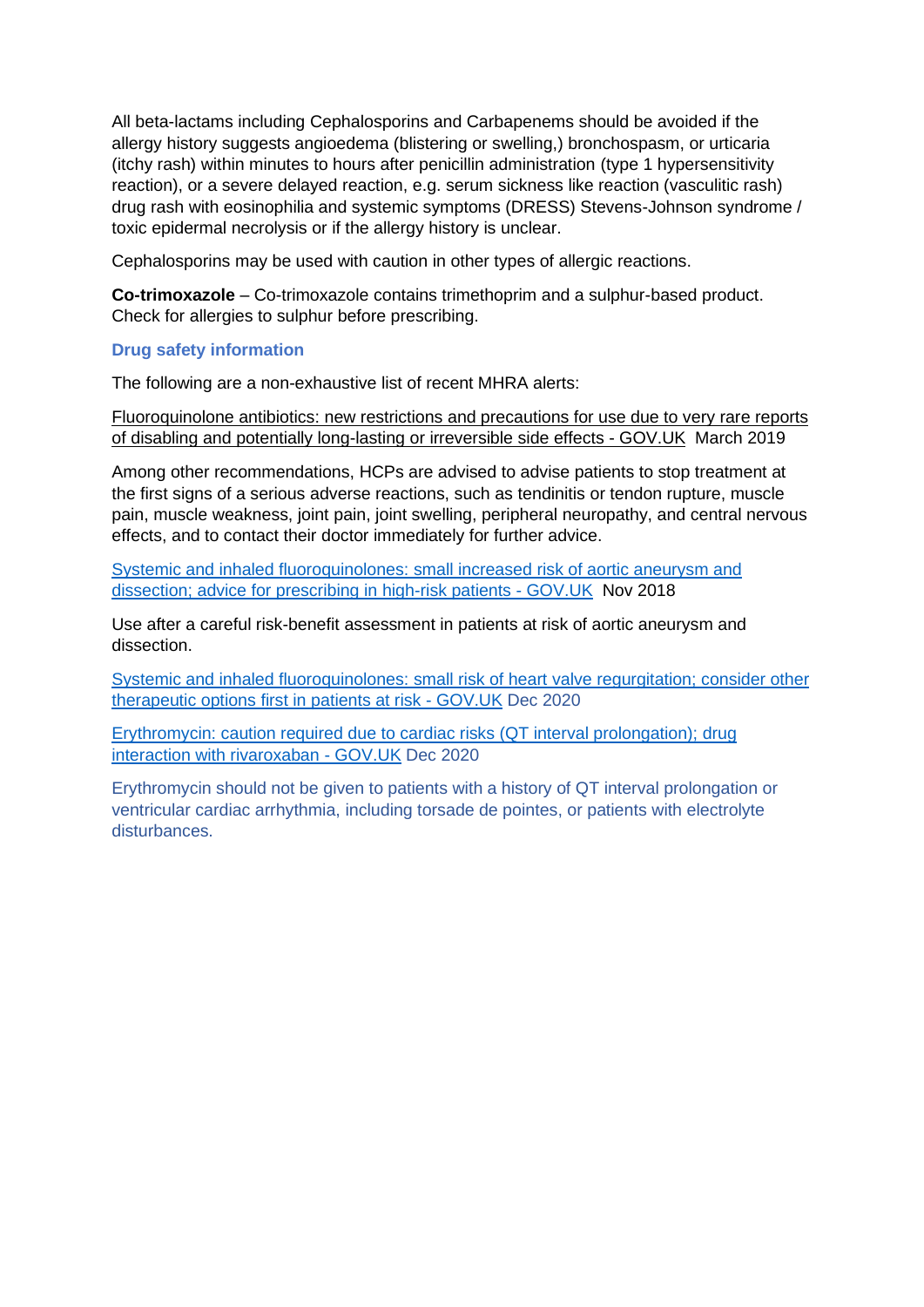#### <span id="page-5-0"></span>**Upper Respiratory Tract Infections**

#### <span id="page-5-1"></span>**Acute Sore Throat**

Advise paracetamol, or if preferred and suitable, ibuprofen for pain. Medicated lozenges may help pain in adults.

Sore throats caused by streptococcal bacteria are more likely to benefit from antibiotics. Use FeverPAIN tool to help identify the people in whom this is more likely:

Fever pain criteria (score 1 each) Interpretation of score

- 
- 
- **A**ttend rapidly (within 3 days after onset)
- **I**nflamed tonsils (severe)
- 

• Fever (during previous 24 hours)  $\begin{vmatrix} 1 & 0 & 1 \end{vmatrix}$  **No antibiotics** • **Purulence (pus on tonsils)** | 2-3 | No / back up antibiotic 4-5 Immediate / back up antibiotic

• No cough / coryza **For systemically unwell or high risk of** complications: immediate antibiotic.

#### Always give **self-care advice** and **safety net**.

|                                       | Drug                                                                                                                                                         | Adult dose                                                                                                                                                                                                                           | Child dose                 | Duration   |
|---------------------------------------|--------------------------------------------------------------------------------------------------------------------------------------------------------------|--------------------------------------------------------------------------------------------------------------------------------------------------------------------------------------------------------------------------------------|----------------------------|------------|
| $1st$ line                            | Phenoxymethylpenicillin<br>(penicillin V)                                                                                                                    | 500mg QDS or<br>1g BD                                                                                                                                                                                                                | <b>BNF</b><br>for Children | 5-10 days* |
| $2nd$ line<br>(penicillin<br>allergy) | Clarithromycin OR                                                                                                                                            | 250 - 500mg BD                                                                                                                                                                                                                       | <b>BNF</b><br>for Children | 5 days     |
|                                       | Erythromycin (in<br>pregnancy)                                                                                                                               | 250 - 500mg<br>QDS or 500mg -<br>1g BD                                                                                                                                                                                               | <b>BNF</b><br>for Children | 5 days     |
|                                       | the contract of the contract of the contract of the contract of the contract of the contract of the contract of<br>$\sim$ $\sim$ $\sim$ $\sim$ $\sim$ $\sim$ | $\blacksquare$ . The contract of the contract of the contract of the contract of the contract of the contract of the contract of the contract of the contract of the contract of the contract of the contract of the contract of the | .                          |            |

\* 5 days for symptomatic cure, 10 days may increase the chance of microbiological cure.

**Useful link**: [NICE sore throat \(acute\): antimicrobial prescribing visual summary](https://www.nice.org.uk/guidance/ng84/resources/visual-summary-pdf-4723226606)

#### <span id="page-5-2"></span>**Influenza**

#### **Annual vaccination is essential for all those 'at risk' of influenza.**

Antivirals are not recommended for healthy adults.

Treat 'at risk' patients with **5 days oseltamivir 75mg BD**, when influenza is circulating in the community, and ideally within 48 hours of onset (36 hours for zanamivir treatment in children), or in a care home where influenza is likely.

In severe immunosuppression, or oseltamivir resistance, use zanamivir 10mg BD (2 inhalations twice daily by diskhaler for up to 10 days) and seek advice.

**At risk**: [pregnant](http://www.uktis.org/) (and up to 2 weeks post-partum,) children under 6 months, adults ≥65 years, chronic respiratory disease (including COPD and asthma,) significant cardiovascular disease (not hypertension,) severe immunosuppression, chronic neurological, renal or liver disease, diabetes mellitus, morbid obesity (BMI>40.)

See the [PHE Influenza](https://www.gov.uk/government/publications/influenza-treatment-and-prophylaxis-using-anti-viral-agents) guidance for the treatment of patients under 13 years.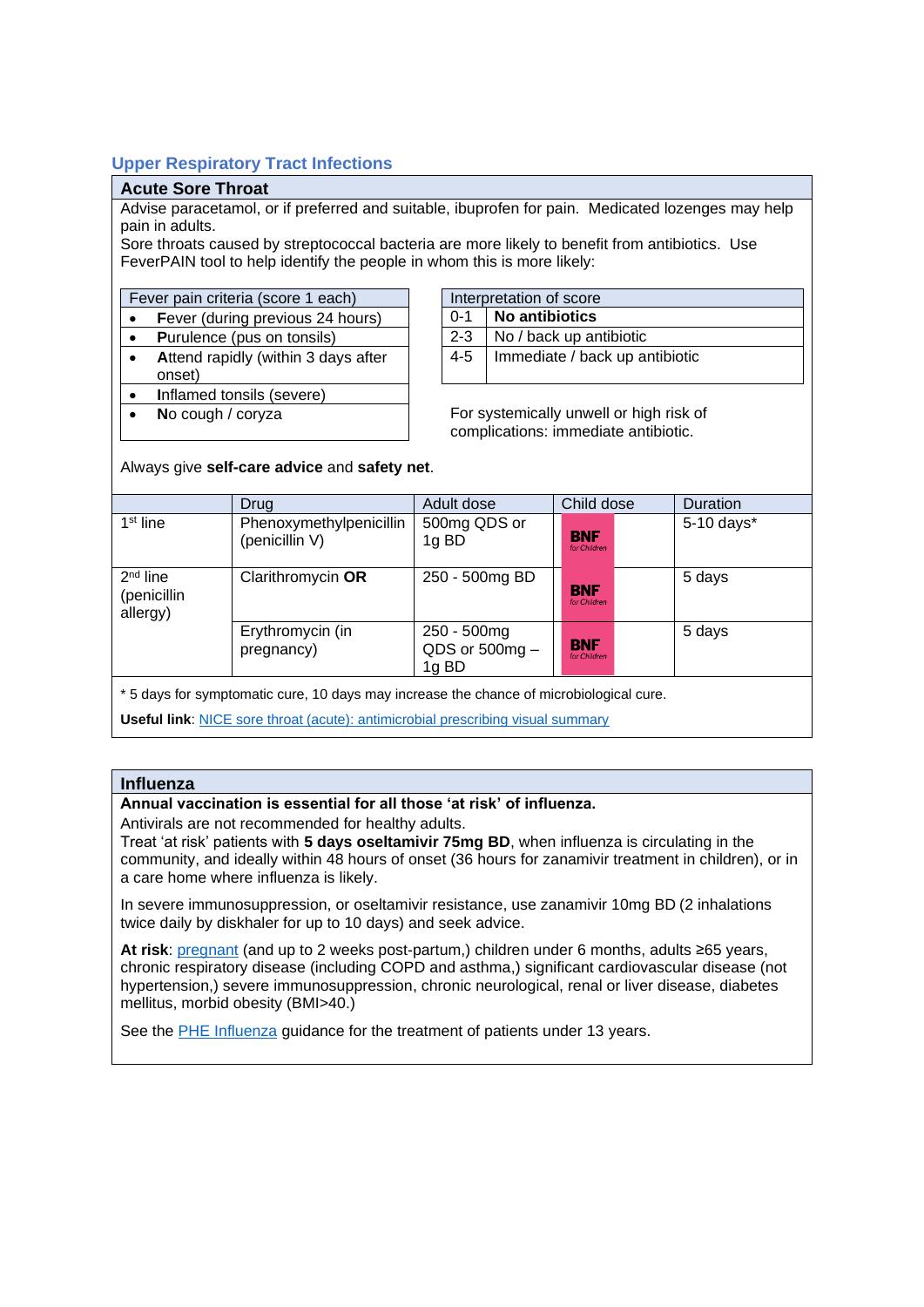#### <span id="page-6-0"></span>**Scarlet fever**

Scarlet fever is caused by *Streptococcus pyogenes,* or group A streptococcus (GAS). **Prompt treatment** with appropriate antibiotics significantly reduces the risk of complications. Vulnerable individuals (immunocompromised, the comorbid, or those with skin disease) are at increased risk of developing complications.

|                                                 | Drug                                      | Adult dose   | Child dose                 | <b>Duration</b> |
|-------------------------------------------------|-------------------------------------------|--------------|----------------------------|-----------------|
| $1st$ line                                      | Phenoxymethylpenicillin<br>(Penicillin V) | 500mg QDS    | <b>BNF</b><br>for Children | 10 days         |
| 2 <sup>nd</sup> line<br>(penicillin<br>allergy) | Clarithromycin                            | 250-500mg BD | <b>BNF</b><br>for Children | 5 days          |

#### <span id="page-6-1"></span>**Acute Otitis Media**

Advise: acute otitis media lasts about 3 days but can last up to 1 week. Manage symptoms with **self-care**. **Regular analgesia for pain and avoid antibiotics.** (Those with otorrhea or those aged <2 years are most likely to benefit from antibiotics, as below.)

| <b>Presentation</b>                              | Recommendation                      |
|--------------------------------------------------|-------------------------------------|
| Otorrhea or <2 years with bilateral infection    | No, back-up or immediate antibiotic |
| Otherwise                                        | No or back-up antibiotic            |
| Systemically unwell / high risk of complications | Immediate antibiotic                |

Always give **self-care advice** and **safety net**.

|                                                                                                            | Drug                           | Child dose                 | Duration                                 |
|------------------------------------------------------------------------------------------------------------|--------------------------------|----------------------------|------------------------------------------|
| $1st$ line                                                                                                 | Amoxicillin                    | <b>BNF</b><br>for Children | 5-7 days<br>(7 days for                  |
| $2nd$ line (due to<br>penicillin allergy)                                                                  | Clarithromycin<br><b>OR</b>    | <b>BNF</b><br>for Children | more severe /<br>recurrent<br>infection) |
|                                                                                                            | Erythromycin (in<br>pregnancy) | <b>BNF</b><br>for Children |                                          |
| 2 <sup>nd</sup> line (worsening<br>symptoms on 1 <sup>st</sup><br>choice taken for at<br>$least 2-3 days)$ | Co-amoxiclav                   | <b>BNF</b><br>for Children |                                          |
| <b>Useful link:</b> NICE, Otitis media (acute): antimicrobial prescribing visual summary                   |                                |                            |                                          |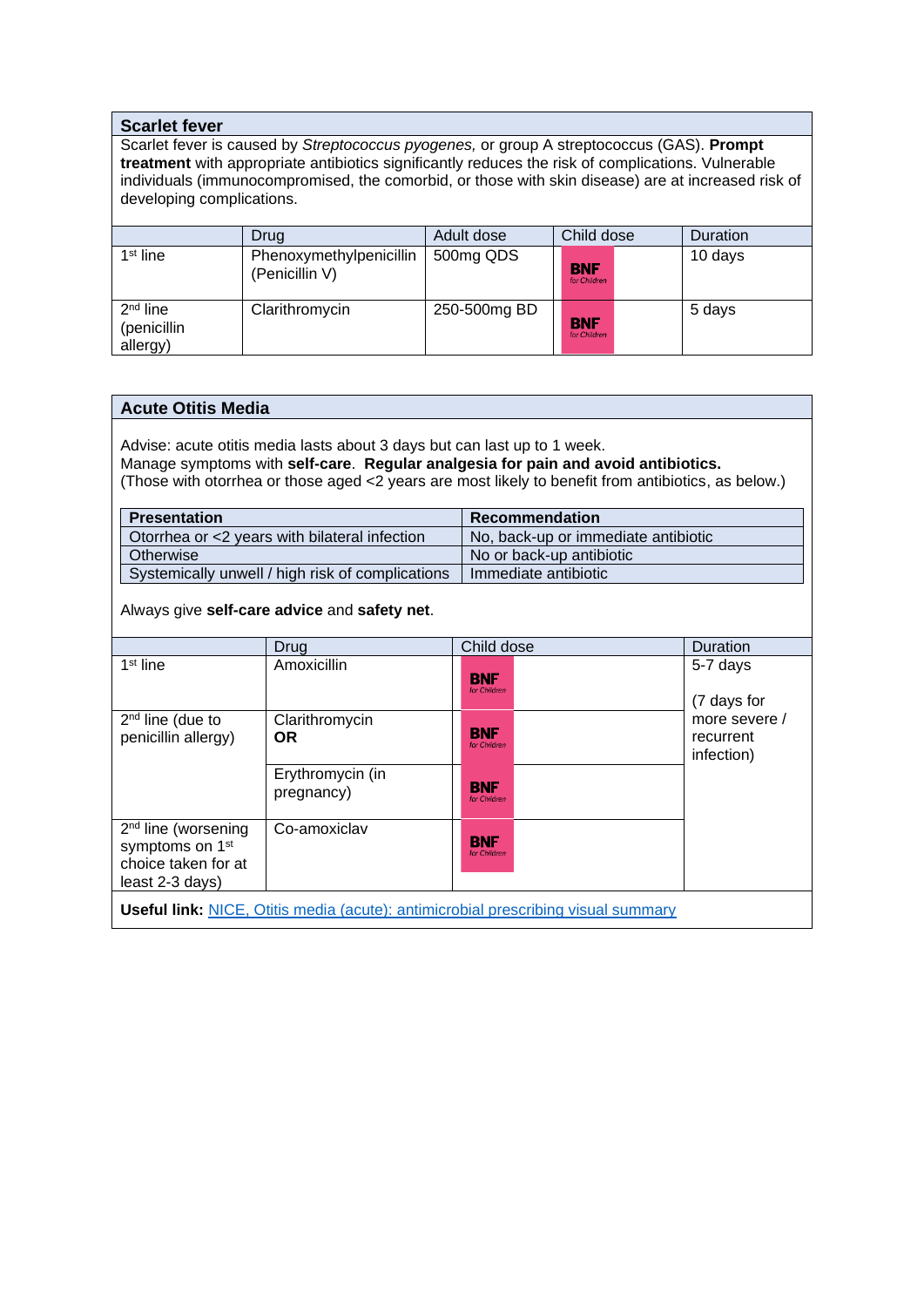<span id="page-7-0"></span>

| <b>Acute Otitis Externa</b>                                                                              |                                                                                                           |                                                                                                    |                                                                     |  |
|----------------------------------------------------------------------------------------------------------|-----------------------------------------------------------------------------------------------------------|----------------------------------------------------------------------------------------------------|---------------------------------------------------------------------|--|
|                                                                                                          | <b>Drug</b>                                                                                               | <b>Dose</b>                                                                                        | Duration                                                            |  |
| $1st$ line                                                                                               | Avoid antibiotic. Analgesia, self-care advice and apply localised heat, eg.<br>hot flannel.               |                                                                                                    |                                                                     |  |
| 2 <sup>nd</sup> Line (OTC) for<br>Adults & Children<br>$>12$ yrs                                         | Acetic acid (2%)<br>(EarCalm <sup>®</sup> ) spray<br>OR                                                   | 2 sprays TDS and<br>after swimming /<br>showering / bathing.<br>Max. frequency<br>every 2-3 hours. | 7 days max.<br>(Excessive use may<br>result in fungal<br>infection) |  |
| Adults & Children                                                                                        | Betametasone sodium<br>phosphate 0.1% &<br>neomycin sulphate 0.5%<br>(Betnesol N ear, eye,<br>nose drops) | $2 - 3$ drops TDS /<br><b>QDS</b>                                                                  | $7-14$ days                                                         |  |
| If cellulitis or disease extending outside ear canal, or systemic signs of infection start treatment for |                                                                                                           |                                                                                                    |                                                                     |  |

cellulitis and refer to ENT to exclude malignant otitis externa.

#### <span id="page-7-1"></span>**Acute Sinusitis**

**Self-care**

- Consider paracetamol or ibuprofen for pain or fever
- Little evidence that nasal saline / nasal decongestants help but people may want to try

Sinusitis usually lasts 2-3 weeks. Antibiotics make little difference to how long symptoms last or the number of people whose symptoms improve.

| <b>Presentation</b>                              | <b>Recommendation</b>                                                                                                                                   |
|--------------------------------------------------|---------------------------------------------------------------------------------------------------------------------------------------------------------|
| Symptoms ≤10 days                                | No antibiotic.                                                                                                                                          |
| Symptoms & no improvement for >10 days           | No antibiotic or back-up depending on<br>likelihood of bacterial cause*. Consider a high<br>dose nasal corticosteroid (if ≥12years) (off-<br>label use) |
| Systemically unwell / high risk of complications | Immediate antibiotic                                                                                                                                    |

Give **safety net** advice.

\*Bacterial cause may be more likely if several of the following are present: symptoms >10 days, discoloured or purulent nasal discharge, severe localised unilateral pain (particularly pain over the teeth and jaw,) fever, marked deterioration after an initial milder phase.

|                                                                                                          | Drug                                      | Adult dose                      | Child dose                 | Duration |
|----------------------------------------------------------------------------------------------------------|-------------------------------------------|---------------------------------|----------------------------|----------|
| $1st$ line                                                                                               | Phenoxymethylpenicillin<br>(Penicillin V) | 500mg QDS                       | <b>BNF</b><br>for Children | 5 days   |
| 2 <sup>nd</sup> line (penicillin                                                                         | Doxycycline (not for <                    | 200mg on first day,             |                            |          |
| allergy)                                                                                                 | 12 years or pregnancy)                    | then 100mg OD                   | <b>BNF</b><br>for Children |          |
|                                                                                                          | <b>OR</b>                                 |                                 |                            |          |
|                                                                                                          | Clarithromycin OR                         | 500mg BD                        | <b>BNF</b><br>for Children |          |
|                                                                                                          | Erythromycin (in<br>pregnancy)            | 250-500mg QDS or<br>500mg-1g BD | <b>BNF</b><br>for Children |          |
| Alternative (or 1 <sup>st</sup> line if<br>systemically very unwell<br>or high risk of<br>complications) | Co-amoxiclav                              | 500/125 TDS                     | <b>BNF</b><br>for Children |          |
| <b>Useful link:</b> NICE: Sinusitis (acute): antimicrobial prescribing visual summary                    |                                           |                                 |                            |          |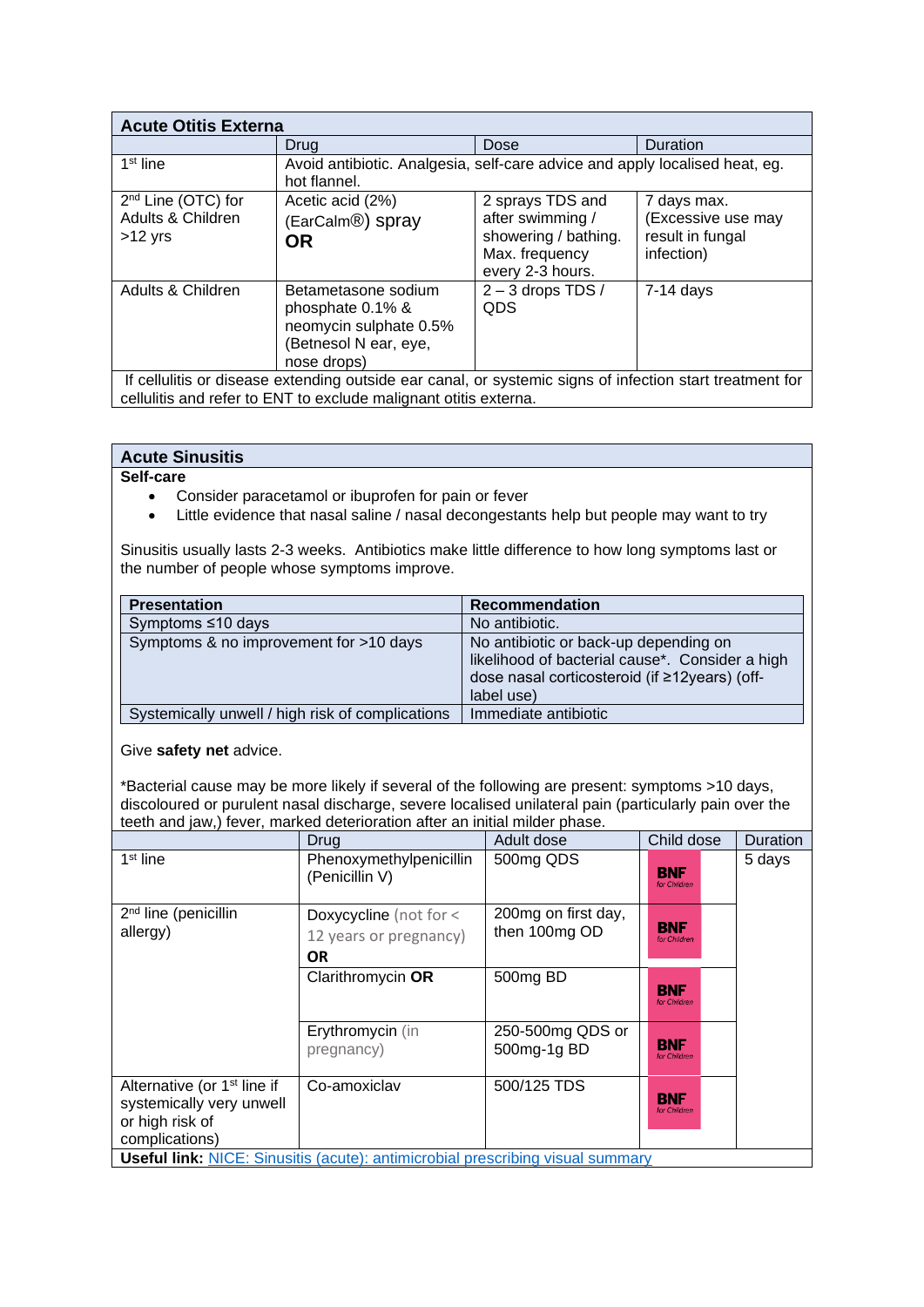# <span id="page-8-0"></span>**Lower Respiratory Tract Infections**

#### <span id="page-8-1"></span>**Acute cough**

Acute coughs are usually self-limiting but can last up to 3 to 4 weeks. Usually caused by a viral uRTI, eg cold & flu. But may also be caused by bronchitis (LRTI) which may be viral or bacterial. NICE suggest:

| uRTI, not systemically unwell or at higher risk of<br>complications             | No antibiotics                   |
|---------------------------------------------------------------------------------|----------------------------------|
| Acute bronchitis, not systemically unwell or at higher risk of<br>complications | No antibiotics                   |
| Higher risk of complications at face-to-face examination                        | Back-up or immediate antibiotics |
| Systemically very unwell at face-to-face examination                            | Immediate antibiotics            |

Patients at higher risk of complications include:

- People with a pre-existing co-morbidity
- Young children born prematurely
- >80years and 1 of the following or >65 years with 2 of the following:
	- $\triangleright$  hospitalisation in the past year
	- $\triangleright$  taking oral steroids
	- $\triangleright$  type 1 or 2 diabetic
	- $\triangleright$  congestive heart failure

#### Counsel on **self-care** & provide **safety netting**

Patients may wish to try the following, with limited evidence:

Honey (over 1s,) the herbal medicine pelargonium (in over 12s,) OTC cough medicine containing the expectorant guaifenesin (in over 12s,) OTC cough medicines containing cough suppressants, except codeine (in over 12s.)

Do not offer a mucolytic, oral or inhaled bronchodilator, oral or inhaled corticosteroid unless otherwise indicated.

|                                                                                            | Drug                                                                    | Adult dose                                     | Child dose                 | Duration |
|--------------------------------------------------------------------------------------------|-------------------------------------------------------------------------|------------------------------------------------|----------------------------|----------|
| 1 <sup>st</sup> line (Adults)<br>(Alternate 2 <sup>nd</sup> line<br>choice in<br>children) | Doxycycline (not<br>to be used in<br>children under 12<br>or pregnancy) | 200mg on first<br>day, then 100mg<br><b>OD</b> | <b>BNF</b><br>for Children | 5 days   |
| $1st$ line<br>(Children)<br>(Alternate 2 <sup>nd</sup> line<br>in Adults)                  | Amoxicillin<br>(preferred in<br>pregnancy) OR                           | 500mg TDS                                      | <b>BNF</b><br>for Children |          |
| $2nd$ line (All)                                                                           | Clarithromycin<br><b>OR</b>                                             | 250-500mg BD                                   | <b>BNF</b><br>for Children |          |
|                                                                                            | Erythromycin<br>(preferred in<br>pregnancy)                             | 250-500mg QDS<br>or 500mg-1g BD                | <b>BNF</b><br>for Children |          |
| <b>Useful link:</b> NICE: Cough (acute): antimicrobial prescribing visual summary          |                                                                         |                                                |                            |          |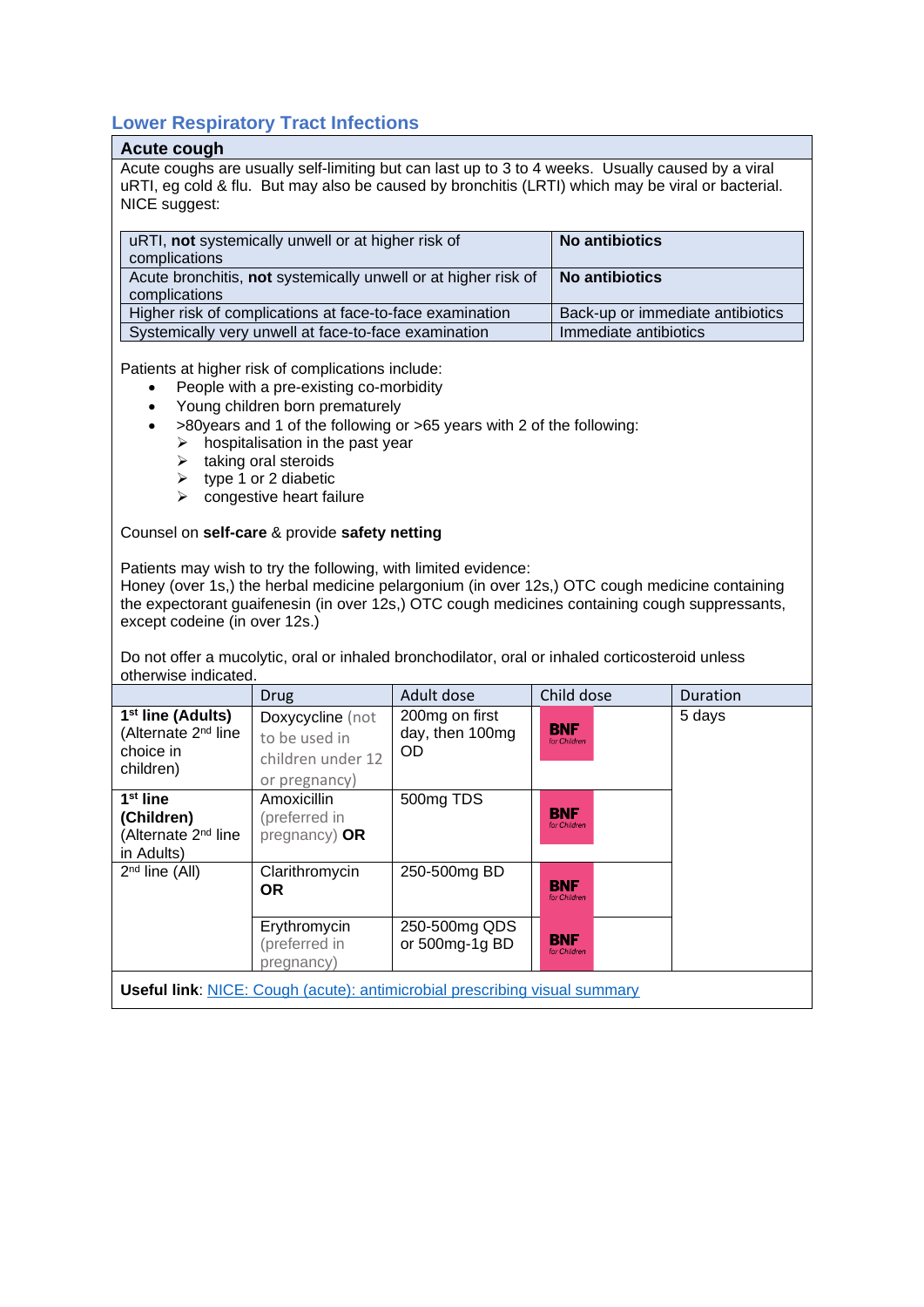#### <span id="page-9-0"></span>**Acute exacerbation of bronchiectasis (non-cystic fibrosis)**

An acute exacerbation of bronchiectasis is a sustained worsening of symptoms from a person's stable state.

- 1. Send a sputum sample for culture and susceptibility testing
- 2. Offer an antibiotic take account of:
	- o the severity of symptoms
		- $\circ$  previous sputum culture and susceptibility results (previous resistant or atypical bacteria are associated with a higher risk of treatment failure.)
		- o previous exacerbations, hospitalisations and risk of complications.

Give oral first line if possible, (if IV required refer to hospital / local IV at home pathway if appropriate.) Course length is based on severity of bronchiectasis, exacerbation history, severity of symptoms, previous culture and susceptibility results, and response to treatment. Give safety net advice.

- 3. Review choice of antibiotic
	- $\circ$  Only change antibiotic according to susceptibility results if bacteria are resistant and symptoms are not already improving, use narrower spectrum antibiotics where possible
- Reassess at any time if symptoms worsen rapidly or significantly, taking account of:
	- o Other possible diagnosis, eg pneumonia
	- $\circ$  Symptoms or signs of something more serious such as cardiorespiratory failure or sepsis
	- o Previous antibiotic use, which may have led to resistant bacteria
- Seek specialist advice if:
	- o Symptoms do not improve with repeated courses of antibiotics
	- o Bacteria are resistant to oral antibiotics
- Do not routinely offer antibiotic prophylaxis to prevent exacerbations. Seek specialist advice for management of repeated exacerbations.

|                                                                                                                                                                                 | Drug                                                                             | Adult dose                              | Child dose                 | Duration         |  |
|---------------------------------------------------------------------------------------------------------------------------------------------------------------------------------|----------------------------------------------------------------------------------|-----------------------------------------|----------------------------|------------------|--|
|                                                                                                                                                                                 | Be guided by recent culture and susceptibility where possible                    |                                         |                            |                  |  |
| $1st$ line                                                                                                                                                                      | Amoxicillin (preferred if<br>pregnant) OR                                        | 500mg TDS                               | <b>BNF</b><br>for Children | $7 - 14$<br>days |  |
|                                                                                                                                                                                 | Doxycycline (not to be used in<br>children under 12 or<br>pregnancy) OR          | 200mg on first<br>day, then<br>100mg OD | <b>BNF</b><br>for Children |                  |  |
|                                                                                                                                                                                 | Clarithromycin                                                                   | 500mg BD                                | <b>BNF</b><br>for Children |                  |  |
| Alternative choice<br>(if person at<br>higher risk of<br>treatment<br>failure)*                                                                                                 | Co-amoxiclav OR                                                                  | 500/125mg TDS                           | <b>BNF</b><br>for Children |                  |  |
|                                                                                                                                                                                 | Levofloxacin (in adults on<br>specialist advice, consider<br>safety issues) OR   | 500mg OD or<br>BD                       |                            |                  |  |
|                                                                                                                                                                                 | Ciprofloxacin (in children, on<br>specialist advice, consider<br>safety issues.) |                                         | <b>BNF</b><br>for Children |                  |  |
| *Higher risk of failure if: repeated courses of antibiotics, previous sputum culture with resistant or<br>atypical bacteria, or have a higher risk of developing complications. |                                                                                  |                                         |                            |                  |  |
| Useful link: NICE Bronchiectasis (acute exacerbation): antimicrobial prescribing visual summary                                                                                 |                                                                                  |                                         |                            |                  |  |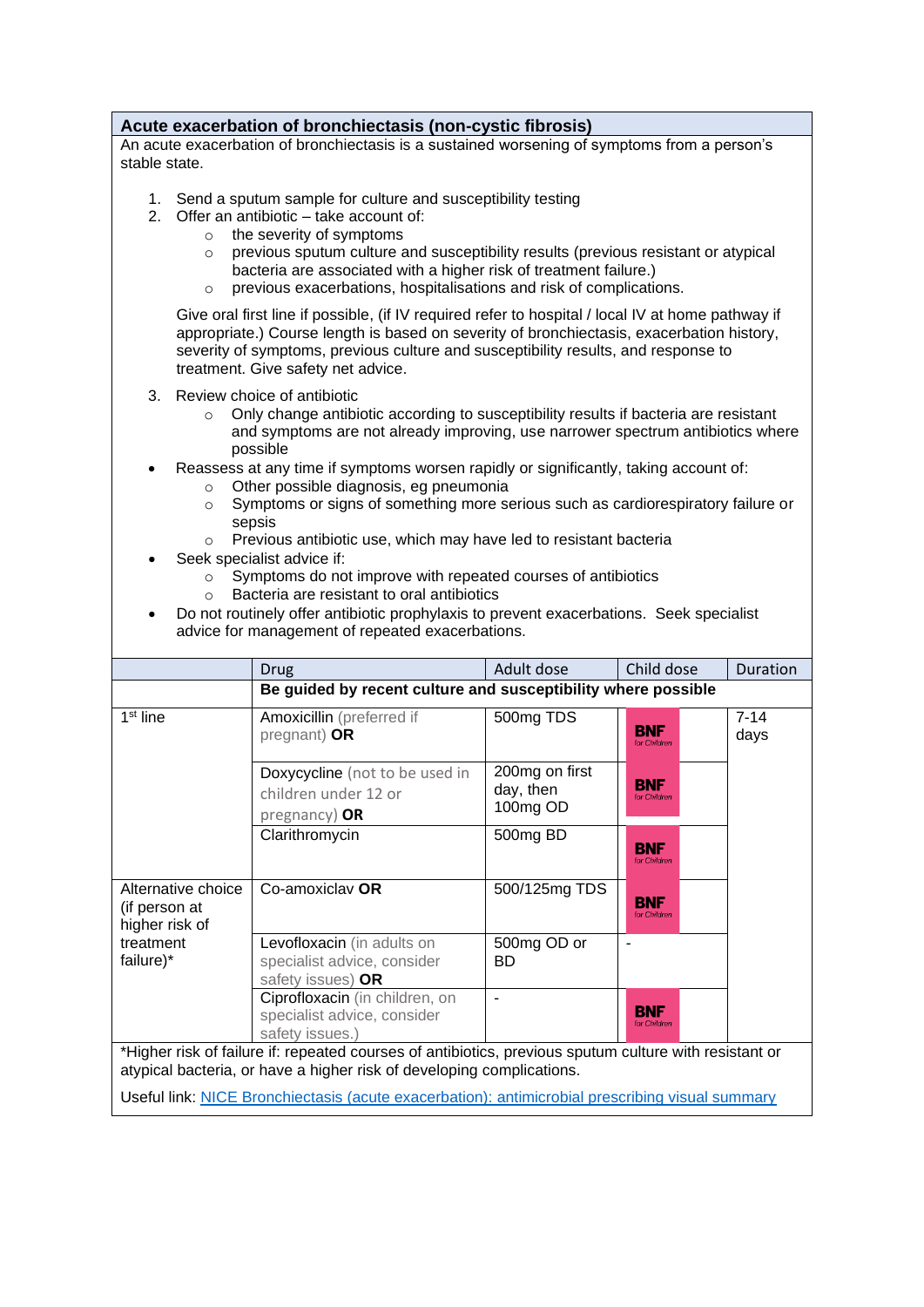#### <span id="page-10-0"></span>**Chronic Obstructive Pulmonary Disease (COPD) Exacerbation**

COPD is frequently exacerbated by causes other than bacteria. Consider an antibiotic **ONLY** after taking into account the severity of symptoms including:

- Sputum colour changes and increases in volume or thickness from usual
- Need for hospitalisation
- Previous exacerbations, hospitalisations and risk of complications
- Previous sputum culture and susceptibility results
- Risk of resistance with repeated courses

Consider that some patients may have antibiotic rescue packs at home as part of their exacerbation action plan.

Provide **safety netting** advice.

If sputum sample sent, **review antibiotic choice** based on the results.

| <b>Drug</b>                                                         | Adult dose                                             | Duration                                                                                                                                                                                                                          |
|---------------------------------------------------------------------|--------------------------------------------------------|-----------------------------------------------------------------------------------------------------------------------------------------------------------------------------------------------------------------------------------|
| Amoxicillin <b>OR</b>                                               | 500mg TDS (increased in<br>severe infection to 1g TDS) | 5 days                                                                                                                                                                                                                            |
| Doxycycline OR                                                      | 200mg on first day, then<br>100mg OD                   |                                                                                                                                                                                                                                   |
|                                                                     | (see BNF for severe<br>infection)                      |                                                                                                                                                                                                                                   |
| Clarithromycin                                                      | 500mg BD                                               |                                                                                                                                                                                                                                   |
|                                                                     |                                                        |                                                                                                                                                                                                                                   |
| Co-amoxiclay OR                                                     | 500/125mg TDS                                          | 5 days                                                                                                                                                                                                                            |
| Co-trimoxazole (only if<br>susceptible, consider                    | 960mg BD                                               |                                                                                                                                                                                                                                   |
| safety issues) OR                                                   |                                                        |                                                                                                                                                                                                                                   |
| Levofloxacin (With<br>specialist advice,<br>consider safety issues) | 500mg OD                                               | $\mathbf{r}$ . The set of the set of the set of the set of the set of the set of the set of the set of the set of the set of the set of the set of the set of the set of the set of the set of the set of the set of the set of t |
|                                                                     |                                                        | Alternate first choice, as above.<br>$\cdots$                                                                                                                                                                                     |

\*Repeated courses of antibiotics / previous or current sputum culture with resistant bacteria / at higher risk of developing complications.

**Useful link:** [NICE: COPD \(acute exacerbation\): antimicrobial prescribing visual summary](https://www.nice.org.uk/guidance/ng114/resources/guide-to-resources-pdf-6602624893)

#### <span id="page-10-1"></span>**Covid-19**

Antibiotics should not be used for preventing or treating COVID-19 unless there is clinical suspicion of additional bacterial co-infection.

Do not use azithromycin to treat COVID-19.

Do not offer an antibiotic for preventing secondary bacterial pneumonia in people with COVID-19.

If a person in the community has suspected or confirmed secondary bacterial pneumonia, start antibiotic treatment as soon as possible, see community acquired pneumonia for choices.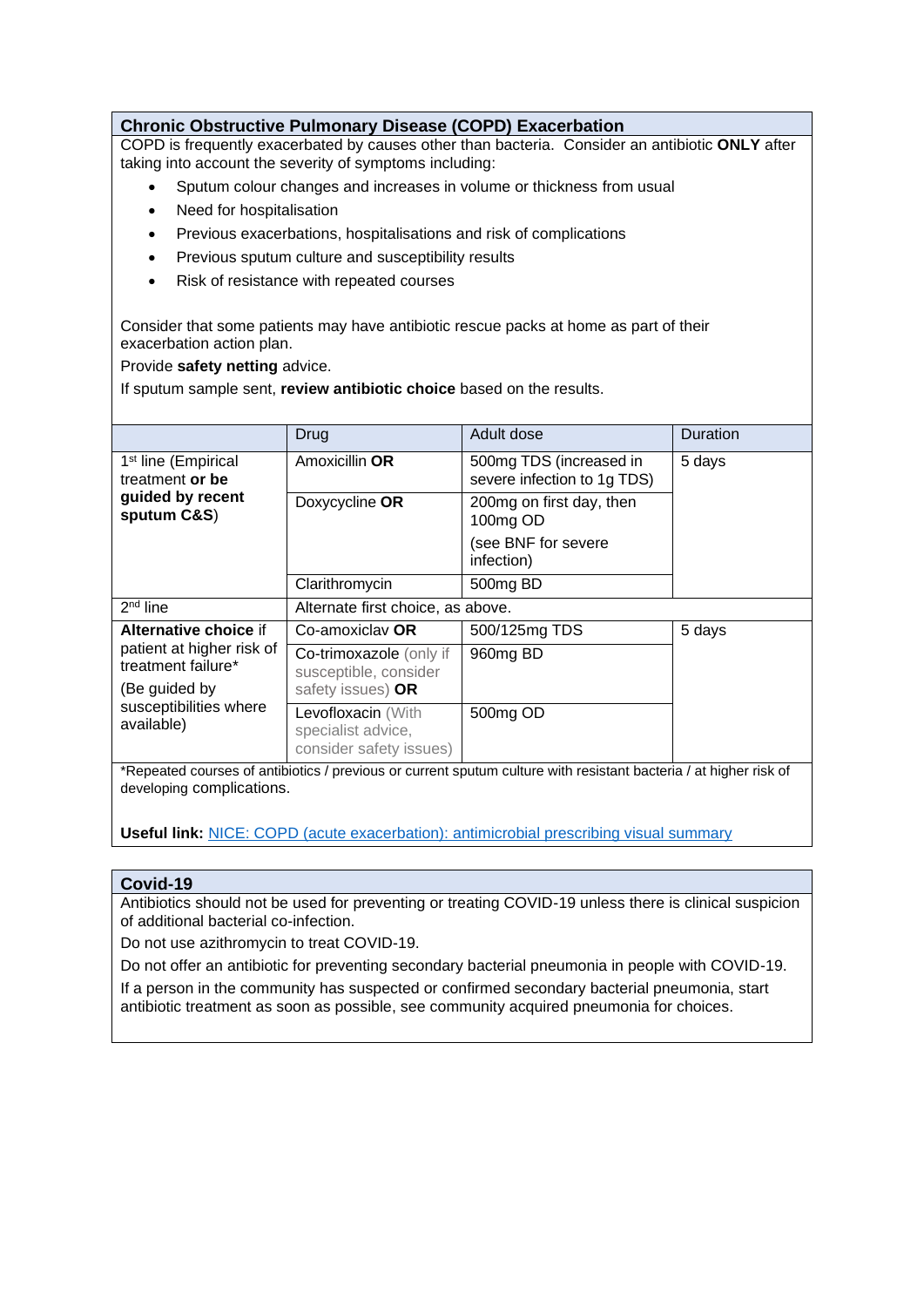#### <span id="page-11-0"></span>**Community Acquired Pneumonia (CAP)**

In **adults** use CRB65 score to guide mortality risk, place of care, and antibiotics.

Each CRB65 parameter scores one:

**Confusion (AMT<8, or new disorientation in person, place or time) R**espiratory rate >30/min **BP** systolic <90 or diastolic  $\leq 60$  $Age > 65$ 

Score 0 (low severity): suitable for home-based care and antibiotics Score 1-2 (moderate severity): hospital assessment or admission Score 3-4 (high severity): urgent hospital admission

In **children and young people** severity is based on clinical assessment.

Start treatment as soon as possible after diagnosis, within 4 hours (within 1 hour if sepsis suspected.) When choosing an antibiotic, take account of severity, risk of complications, local antimicrobial resistance and surveillance data, recent antibiotic use and microbiological results. Give **safety net** advice.

If respiratory sample sent, review antibiotic choice with result.

|                                                                                                    | Drug                                                        | Adult dose                                          | Child dose                        | Duration |  |  |
|----------------------------------------------------------------------------------------------------|-------------------------------------------------------------|-----------------------------------------------------|-----------------------------------|----------|--|--|
| Adult low severity (CRB 65 = 0) or Children Non- severe                                            |                                                             |                                                     |                                   |          |  |  |
| $1st$ line                                                                                         | Amoxicillin                                                 | 500mg TDS                                           | <b>BNF</b><br>for Children        | 5 days   |  |  |
| 2 <sup>nd</sup> line (penicillin<br>allergy / atypical<br>suspected)                               | Doxycycline (not for $<$ 12<br>years or pregnancy) OR       | 200mg on first day,<br>then 100mg OD                | <b>BNF</b><br><b>Inc.Children</b> |          |  |  |
|                                                                                                    | Clarithromycin OR                                           | 500mg BD                                            | <b>BNF</b><br>for Childrer        |          |  |  |
|                                                                                                    | Erythromycin (in pregnancy)                                 | 500mg QDS                                           | <b>BNF</b><br>for Children        |          |  |  |
| Adult moderate severity (CRB65 = 1-2)                                                              |                                                             |                                                     |                                   |          |  |  |
| $1st$ line                                                                                         | Amoxicillin PLUS (if atypical<br>pathogen suspected)        | 500mg TDS (higher<br>doses can be used,<br>see BNF) | $\overline{a}$                    | 5 days   |  |  |
|                                                                                                    | Clarithromycin OR                                           | 500mg BD                                            |                                   |          |  |  |
|                                                                                                    | Erythromycin (if pregnant)                                  | 500mg QDS                                           |                                   |          |  |  |
| 2 <sup>nd</sup> line (penicillin<br>allergy)                                                       | Doxycycline OR                                              | 200mg on first day,<br>then 100mg OD                |                                   |          |  |  |
|                                                                                                    | Clarithromycin                                              | 500mg BD                                            |                                   |          |  |  |
| <b>Children severe</b>                                                                             |                                                             |                                                     |                                   |          |  |  |
| $1st$ line<br>(alternatively IV in<br>hospital: details via                                        | Co-amoxiclav PLUS (if<br>atypical pathogen suspected)       | $\overline{\phantom{a}}$                            | <b>BNF</b><br>for Children        | 5 days   |  |  |
| the link below)                                                                                    | Clarithromycin OR                                           | L.                                                  | <b>BNF</b>                        |          |  |  |
|                                                                                                    | Erythromycin (in pregnancy)                                 | $\qquad \qquad \blacksquare$                        | <b>BNF</b><br>for Children        |          |  |  |
|                                                                                                    | If adult severe oral choice needed refer to the link below. |                                                     |                                   |          |  |  |
| <b>Useful link:</b> NICE: Pneumonia (community-acquired): antimicrobial prescribing visual summary |                                                             |                                                     |                                   |          |  |  |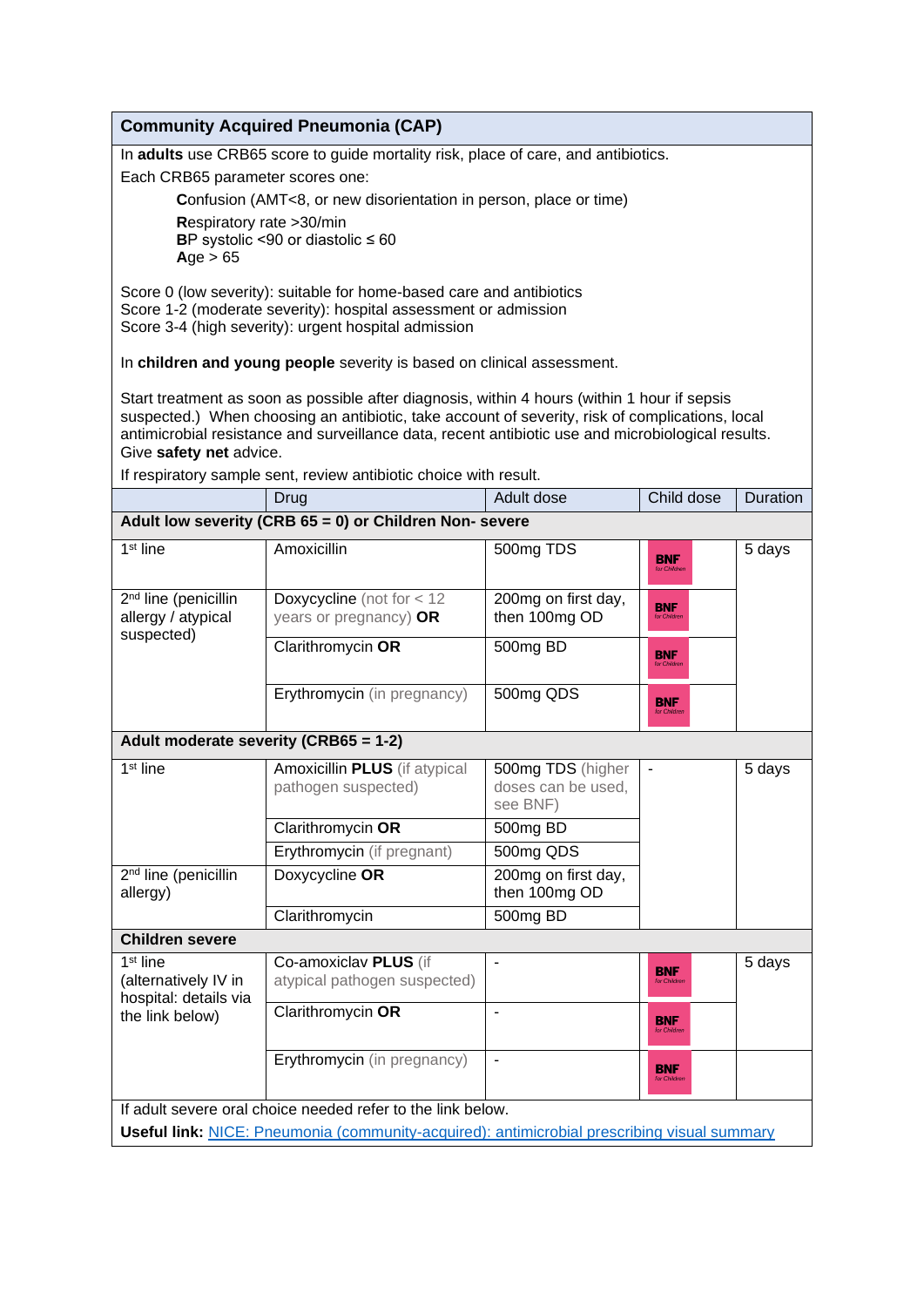# <span id="page-12-0"></span>**Urinary Tract infections**

#### <span id="page-12-1"></span>**Lower UTI**

Advise paracetamol or ibuprofen for pain and drinking enough fluid to avoid dehydration.

#### *Antibiotic prescribing strategy*

**Non-pregnant women:** Back up antibiotic (to use if no improvement in 48 hours or symptoms worsen at any time) or immediate antibiotic

#### **Pregnant women, men, children or young people:** Immediate antibiotic

When considering antibiotics, take account of:

- 
- severity of symptoms **•** risk of complications
- 
- previous urine C&S local antimicrobial resistance data.
- previous antibiotic use which may have led to resistant bacteria

#### **Send midstream urine for C&S for pregnant women and men.**

**For under 16s, send urine for C&S or dipstick in line** with [NICE guideline on urinary tract](https://www.nice.org.uk/guidance/cg54)  [infection in under 16s: diagnosis and management](https://www.nice.org.uk/guidance/cg54)

Guidance on the diagnosis of UTI in different patient groups produced by PHE is available at Diagnosis of urinary tract infections - [quick reference tool for primary care](https://assets.publishing.service.gov.uk/government/uploads/system/uploads/attachment_data/file/927195/UTI_diagnostic_flowchart_NICE-October_2020-FINAL.pdf)  [\(publishing.service.gov.uk\)](https://assets.publishing.service.gov.uk/government/uploads/system/uploads/attachment_data/file/927195/UTI_diagnostic_flowchart_NICE-October_2020-FINAL.pdf)

If people have symptoms of pyelonephritis (such as fever) or a complicated UTI, refer to acute pyelonephritis for antibiotic choices.

**Safety net** / reassess at any time if symptoms worsen rapidly or significantly or do not improve in 48 hours of taking antibiotics. Send a urine sample if not already done so.

**Asymptomatic bacteriuria:** is significant levels of bacteria in urine with no UTI symptoms

- Screened for and treated in pregnant women because risk factor for pyelonephritis and premature delivery
- Not screened for or treated in non-pregnant women, men, children or young people For detailed information see useful links below.

| <b>NON-PREGNANT WOMEN (over 16 years)</b>                                           |                                                                                                                                                                                                                                      |                                              |             |  |  |
|-------------------------------------------------------------------------------------|--------------------------------------------------------------------------------------------------------------------------------------------------------------------------------------------------------------------------------------|----------------------------------------------|-------------|--|--|
|                                                                                     | Drug                                                                                                                                                                                                                                 | Adult dose                                   | Duration    |  |  |
| $1st$ line                                                                          | Nitrofurantoin (if eGFR<br>≥45ml/min) (May be used with<br>caution if eGFR 30-44ml/min<br>to treat uncomplicated lower<br>UTI caused by suspected or<br>proven MDR bacteria and only<br>if potential benefit outweighs<br>$risk)$ OR |                                              | 3 days      |  |  |
|                                                                                     | Pivmecillinam (a penicillin)                                                                                                                                                                                                         | 400mg initial dose, then<br>200mg TDS        |             |  |  |
| $2nd$ line (if no<br>improvement in                                                 | Nitrofurantoin (if eGFR<br>$\geq$ 45ml/min) OR                                                                                                                                                                                       | 100mg m/r BD (or 50mg<br>QDS if unavailable) | 3 days      |  |  |
| symptoms on 1 <sup>st</sup><br>line after ≥48 hours<br>/ 1st line<br>inappropriate) | Pivmecillinam OR                                                                                                                                                                                                                     | 400mg initial dose, then<br>200mg TDS        |             |  |  |
|                                                                                     | Trimethoprim - if low risk of<br>resistance*                                                                                                                                                                                         | 200mg BD                                     |             |  |  |
|                                                                                     | Fosfomycin                                                                                                                                                                                                                           | 3g                                           | Single dose |  |  |

\*A lower risk of resistance may be more likely if not used in the past 3 months, previous urine culture suggests susceptibility (but this was not used), and in younger people in areas where local epidemiology data suggest resistance is low. A higher risk of resistance may be more likely with recent use and in older people in residential facilities

Useful links[: NICE: UTI \(lower\): antimicrobial prescribing visual summary](https://www.nice.org.uk/guidance/ng109/resources/visual-summary-pdf-6544021069)

[PHE: urinary tract infection: diagnostic tools for primary care](https://www.gov.uk/government/publications/urinary-tract-infection-diagnosis)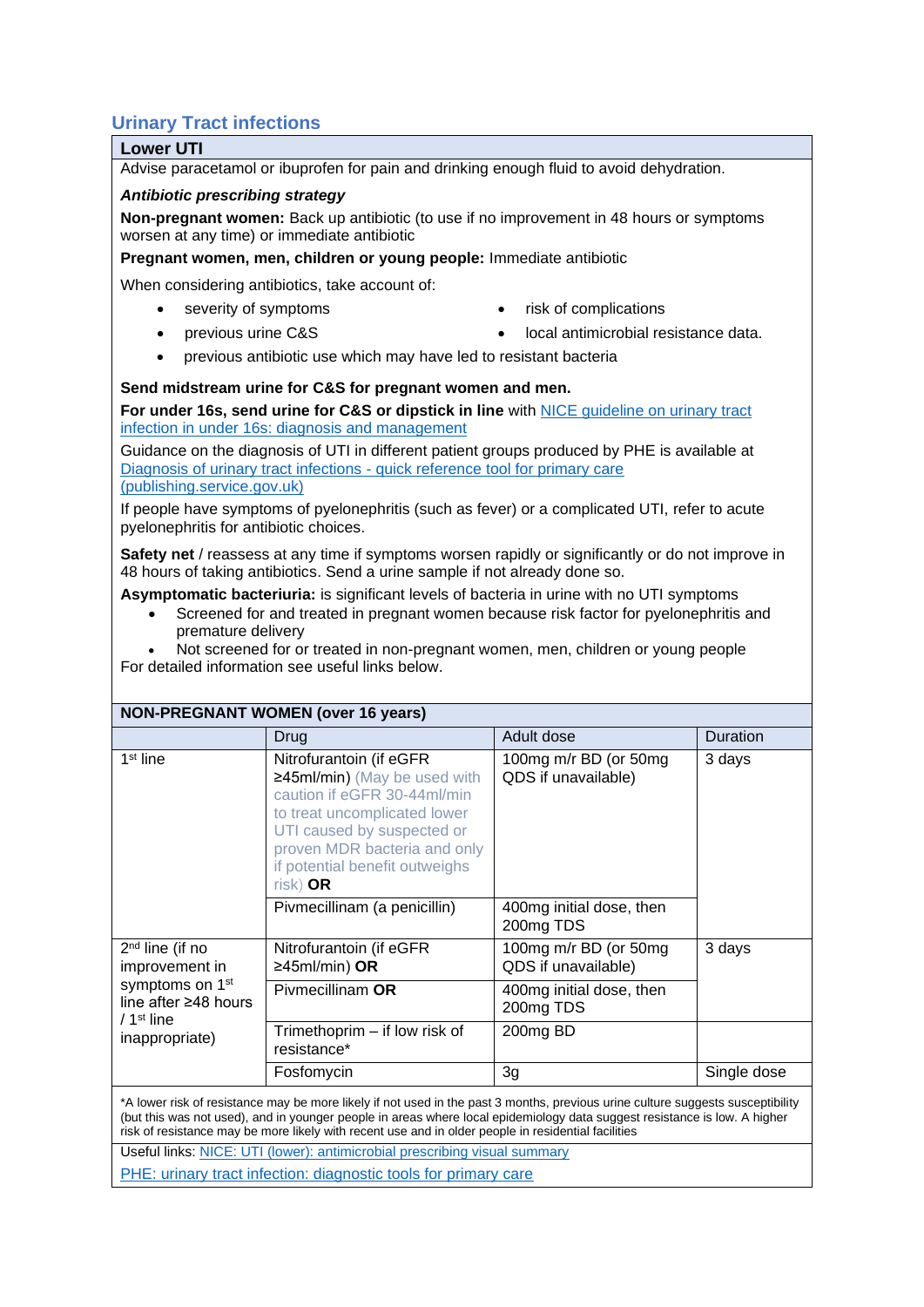| <b>Lower UTI</b>                                                                   |                                                                                                      |                                                                                                                                                                                                                              |          |  |
|------------------------------------------------------------------------------------|------------------------------------------------------------------------------------------------------|------------------------------------------------------------------------------------------------------------------------------------------------------------------------------------------------------------------------------|----------|--|
| <b>MEN (over 16 years)</b>                                                         |                                                                                                      |                                                                                                                                                                                                                              |          |  |
|                                                                                    | Drug                                                                                                 | Adult dose                                                                                                                                                                                                                   | Duration |  |
| 1 <sup>st</sup> line                                                               | Nitrofurantoin (Avoid at<br>term. Use if eGFR<br>≥45ml/min)                                          | 100mg M/R BD (or 50mg<br>QDS if unavailable)                                                                                                                                                                                 | 7 days   |  |
| 2 <sup>nd</sup> line                                                               | Trimethoprim                                                                                         | 200mg BD                                                                                                                                                                                                                     |          |  |
| 3rd line                                                                           | results.                                                                                             | Consider alternative diagnoses and follow recommendations in the NICE<br>antimicrobial prescribing guidelines on acute pyelonephritis or acute<br>prostatitis, basing antibiotic choice on recent culture and susceptibility |          |  |
| <b>PREGNANT WOMEN (over 12 years)</b>                                              |                                                                                                      |                                                                                                                                                                                                                              |          |  |
|                                                                                    | Drug                                                                                                 | Adult dose                                                                                                                                                                                                                   | Duration |  |
| $1st$ line                                                                         | Nitrofurantoin (Avoid at<br>term. Use if eGFR<br>$\geq$ 45ml/min)                                    | 100mg m/r BD (or 50mg QDS<br>if unavailable)                                                                                                                                                                                 | 7 days   |  |
| 2 <sup>nd</sup> line                                                               | 500mg TDS<br>Amoxicillin (only if culture<br>results available and<br>susceptible) OR                |                                                                                                                                                                                                                              |          |  |
|                                                                                    | Cefalexin                                                                                            | 500mg BD                                                                                                                                                                                                                     |          |  |
|                                                                                    | at term), amoxicillin or cefalexin based on recent culture and susceptibility results                | Treatment of asymptomatic bacteriuria in pregnant women: choose from nitrofurantoin (avoid                                                                                                                                   |          |  |
|                                                                                    | CHILDREN (23 MONTHS) & YOUNG PEOPLE (under 16 years)                                                 |                                                                                                                                                                                                                              |          |  |
|                                                                                    | Refer children <3months to paediatric specialist                                                     |                                                                                                                                                                                                                              |          |  |
|                                                                                    | Drug                                                                                                 | Child dose                                                                                                                                                                                                                   | Duration |  |
| 1 <sup>st</sup> line                                                               | Trimethoprim (if low risk of<br>resistance) OR                                                       | <b>BNF</b><br>for Children                                                                                                                                                                                                   | 3 days   |  |
|                                                                                    | Nitrofurantoin (if eGFR<br>≥45ml/min) Use tablets or<br>capsules where possible,<br>(cost pressure.) | <b>BNF</b><br>for Children                                                                                                                                                                                                   |          |  |
| $2nd$ line (if<br>worsening<br>symptoms on 1 <sup>st</sup><br>line after ≥48 hours | Nitrofurantoin (if eGFR<br>≥45ml/min) (if not used 1 <sup>st</sup> )<br><b>OR</b>                    | BNF<br>for Children                                                                                                                                                                                                          |          |  |
| $/1st$ line<br>inappropriate)                                                      | Amoxicillin (only if culture<br>results available and<br>susceptible) OR                             | <b>BNF</b><br>for Children                                                                                                                                                                                                   |          |  |
|                                                                                    | Cefalexin                                                                                            | <b>BNF</b><br>for Children                                                                                                                                                                                                   |          |  |
|                                                                                    | Useful links: NICE: UTI (lower): antimicrobial prescribing visual summary                            |                                                                                                                                                                                                                              |          |  |
|                                                                                    | PHE: urinary tract infection: diagnostic tools for primary care                                      |                                                                                                                                                                                                                              |          |  |
|                                                                                    |                                                                                                      | NICE guideline on urinary tract infection in under 16s: diagnosis and management                                                                                                                                             |          |  |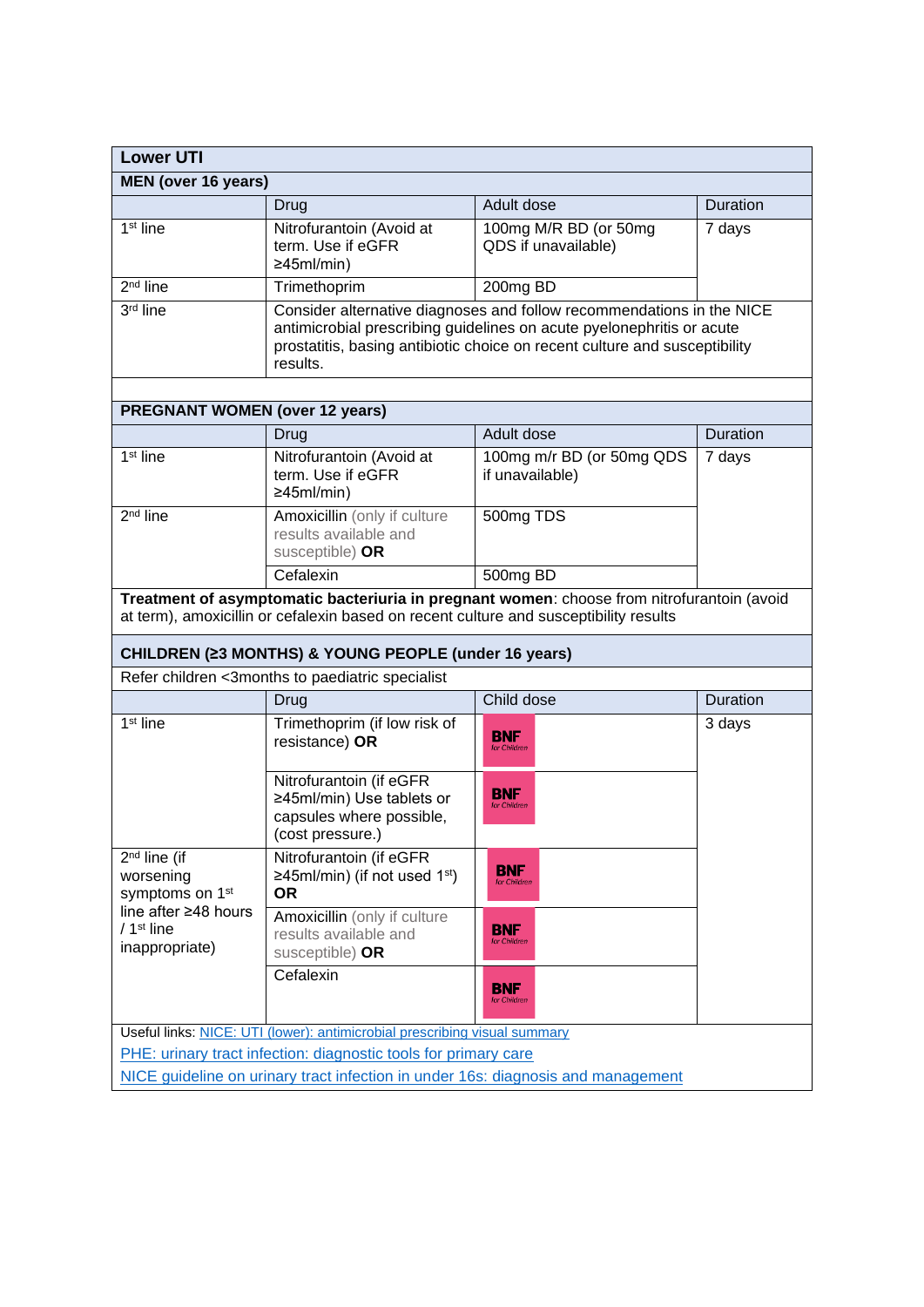#### <span id="page-14-0"></span>**Catheter associated urinary tract infection**

Antibiotic treatment is **not routinely needed for asymptomatic bacteriuria** in people with a urinary catheter. Most catheters are colonised with organisms therefore the use of urine dipsticks are not recommended routinely.

Offer an antibiotic to catheterised patients with symptoms suggestive of a UTI.

- Culture the urine as more drug resistant organisms are common in these patients.
- Consider **removing** or, if not possible, **changing the catheter** if it has been in place for more than 7 days.
- But **do not delay antibiotic treatment.**

Advise drinking enough fluids to avoid dehydration and self-care, paracetamol for pain. When prescribing antibiotics, take account of severity of symptoms, risk of complications, previous urine culture and susceptibility results, previous antibiotic use which may have led to resistant bacteria and local antimicrobial resistance data.

**Safety net:** Seek medical help if symptoms worsen or do not start to improve within 48 hours. Do not routinely offer antibiotic prophylaxis to people with a short-term or long-term catheter. For detailed information click on the links below.

| <b>NON-PREGNANT WOMEN / MEN</b>                                                                                                                             |                                                                                                     |                                                                                                                                                                                                                                                              |              |  |
|-------------------------------------------------------------------------------------------------------------------------------------------------------------|-----------------------------------------------------------------------------------------------------|--------------------------------------------------------------------------------------------------------------------------------------------------------------------------------------------------------------------------------------------------------------|--------------|--|
|                                                                                                                                                             | Drug                                                                                                | Adult dose                                                                                                                                                                                                                                                   | Duration     |  |
| 1 <sup>st</sup> line, if no<br>upper UTI<br>symptoms                                                                                                        | Nitrofurantoin (if eGFR ≥45<br>ml/minute) OR<br>Trimethoprim (if low risk of<br>resistance*) OR     | 100mg m/r BD (or if<br>unavailable 50mg QDS)<br>200mg BD                                                                                                                                                                                                     | 7 days       |  |
|                                                                                                                                                             | Amoxicillin (only if culture<br>results available and<br>susceptible)                               | 500mg TDS                                                                                                                                                                                                                                                    |              |  |
| 2 <sup>nd</sup> choice if no<br>upper UTI<br>symptoms                                                                                                       | Pivmecillinam                                                                                       | 400mg initial dose, then 200mg<br><b>TDS</b>                                                                                                                                                                                                                 |              |  |
| 1 <sup>st</sup> choice if upper<br>UTI symptoms<br>(for 1 <sup>st</sup> line IV                                                                             | Cefalexin OR                                                                                        | 500mg BD or TDS (up to 1g to<br>1.5g TDS or QDS for severe<br>infections)                                                                                                                                                                                    | 7 to 10 days |  |
| options refer to<br>the visual<br>summary - useful                                                                                                          | Co-amoxiclav (only if<br>culture results available<br>and susceptible) OR                           | 500/125mg TDS                                                                                                                                                                                                                                                |              |  |
| link)                                                                                                                                                       | Trimethoprim (only if<br>culture results available<br>and susceptible) OR                           | 200mg BD                                                                                                                                                                                                                                                     | 14 days      |  |
|                                                                                                                                                             | Ciprofloxacin (consider<br>safety issues)                                                           | 500mg BD                                                                                                                                                                                                                                                     | 7 days       |  |
| <b>PREGNANT WOMEN</b>                                                                                                                                       |                                                                                                     |                                                                                                                                                                                                                                                              |              |  |
| 1 <sup>st</sup> line oral (for<br>2 <sup>nd</sup> line and 1 <sup>st</sup><br>line IV options<br>refer to the visual<br>summary - useful<br>$\mathsf{link}$ | Cefalexin                                                                                           | 500mg BD or TDS (up to 1g to<br>1.5g TDS or QDS for severe<br>infections)                                                                                                                                                                                    | 7 to 10 days |  |
|                                                                                                                                                             | risk of resistance may be more likely with recent use and in older people in residential facilities | *A lower risk of resistance may be more likely if not used in the past 3 months, previous urine culture suggests susceptibility<br>(but this was not used), and in younger people in areas where local epidemiology data suggest resistance is low. A higher |              |  |

Useful links: [NICE: UTI \(catheter\): antimicrobial prescribing visual summary](https://www.nice.org.uk/guidance/ng113/resources/visual-summary-pdf-6599495053) [PHE: urinary tract infection: diagnostic tools for primary care](https://www.gov.uk/government/publications/urinary-tract-infection-diagnosis)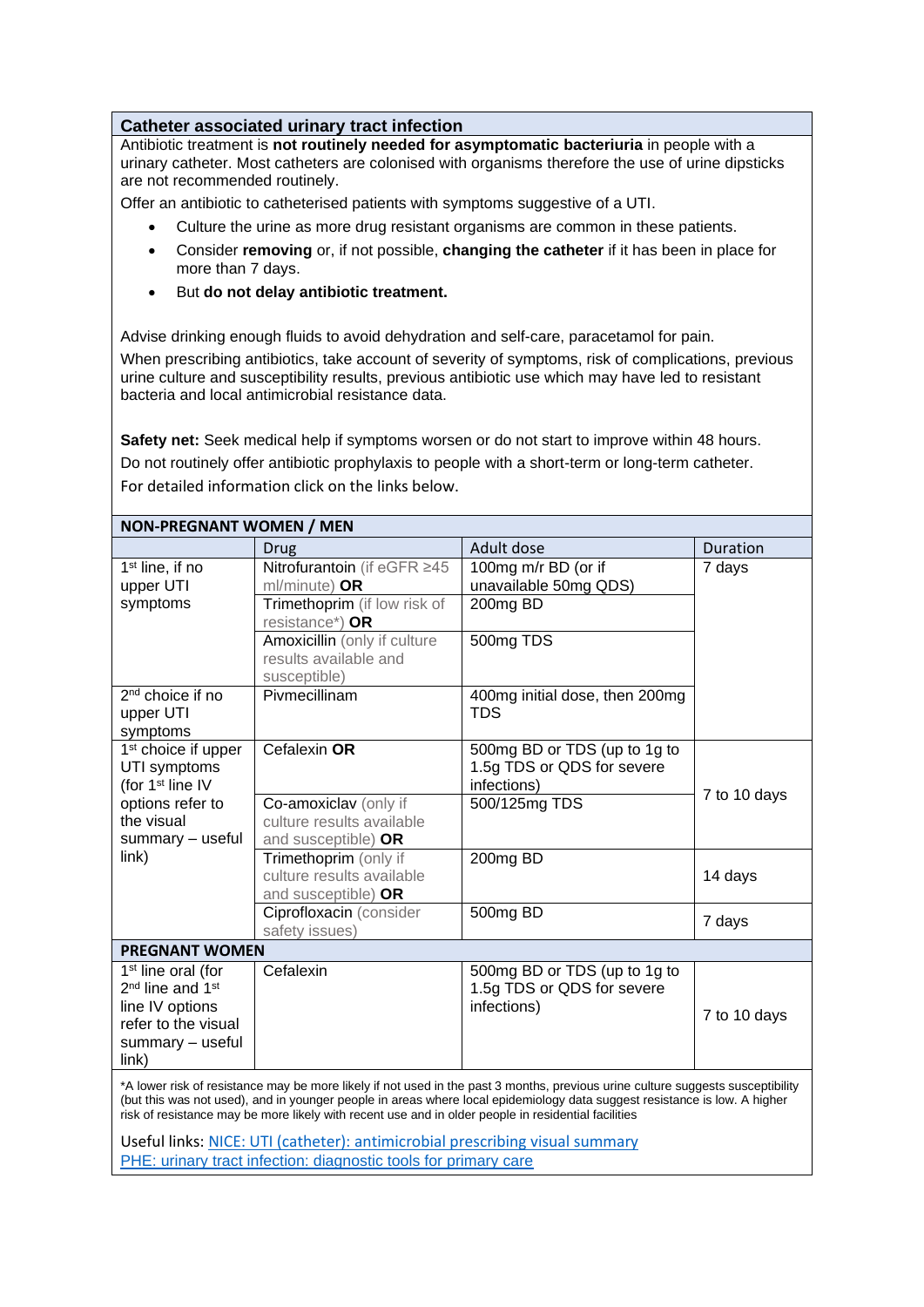|                                                                                          | Catheter associated urinary tract infection                                                                                                     |                            |             |  |  |
|------------------------------------------------------------------------------------------|-------------------------------------------------------------------------------------------------------------------------------------------------|----------------------------|-------------|--|--|
|                                                                                          | CHILDREN (≥3 MONTHS) & YOUNG PEOPLE                                                                                                             |                            |             |  |  |
|                                                                                          | Refer children <3months to paediatric specialist                                                                                                |                            |             |  |  |
|                                                                                          | Drug                                                                                                                                            | Child dose                 | Duration    |  |  |
| 1 <sup>st</sup> line oral (for 1 <sup>st</sup><br>line IV options<br>refer to the visual | Trimethoprim (if low risk of<br>resistance) OR                                                                                                  | <b>BNF</b><br>for Children |             |  |  |
| summary - useful<br>$\mathsf{link}$                                                      | Amoxicillin (only if culture<br>results available and<br>susceptible) OR                                                                        | <b>BNF</b><br>for Children |             |  |  |
|                                                                                          | Cefalexin OR                                                                                                                                    | <b>BNF</b><br>for Children | $7-10$ days |  |  |
|                                                                                          | Co-amoxiclav (only if<br>culture results available<br>and susceptible)                                                                          | <b>BNF</b><br>for Children |             |  |  |
|                                                                                          | Useful links: NICE: UTI (catheter): antimicrobial prescribing visual summary<br>PHE: urinary tract infection: diagnostic tools for primary care |                            |             |  |  |

#### <span id="page-15-0"></span>**Recurrent UTI**

*In non-pregnant women this is 2 UTIs in 6 months or >3 in a year.*

First advise about behavioural and personal hygiene measures, hydration and self-care (with Dmannose or cranberry products) to reduce the risk of UTI.

For postmenopausal women, if no improvement, consider vaginal oestrogen (review within 12 months).

For non-pregnant women, if no improvement, consider single-dose antibiotic prophylaxis for exposure to a trigger, including post-coital (review within 6 months.)

For non-pregnant women (if no improvement or no identifiable trigger) or with *specialist advice for pregnant women, men, children or young people,* consider a trial of daily antibiotic prophylaxis (review within 6 months).

|            | <b>Drug</b>                                                   | Adult dose                                                               | Child dose                 | <b>Duration</b>                             |
|------------|---------------------------------------------------------------|--------------------------------------------------------------------------|----------------------------|---------------------------------------------|
| $1st$ line | Nitrofurantoin (avoid<br>at term) $-$ if eGFR<br>≥45ml/min OR | 100mg single dose when<br>exposed to trigger or 50 to<br>100mg at night. | <b>BNF</b><br>for Children | Review, with a<br>view to<br>stopping, at 6 |
|            | Trimethoprim (avoid<br>in pregnancy)                          | 200mg single dose when<br>exposed to a trigger or<br>100mg at night      | <b>BNF</b><br>for Children | months                                      |
| $2nd$ line | Amoxicillin OR                                                | 500mg single dose when<br>exposed to a trigger or<br>250mg at night      | <b>BNF</b><br>for Children |                                             |
|            | Cefalexin                                                     | 500mg single dose when<br>exposed to a trigger or<br>125mg at night      | <b>BNF</b><br>for Children |                                             |

Useful links: [NICE: UTI \(recurrent\): antimicrobial prescribing visual summary](https://www.nice.org.uk/guidance/ng112/resources/visual-summary-pdf-6544163629) [PHE: urinary tract infection: diagnostic tools for primary care](https://www.gov.uk/government/publications/urinary-tract-infection-diagnosis)

[NICE guideline on urinary tract infection in under 16s: diagnosis and management](https://www.nice.org.uk/guidance/cg54)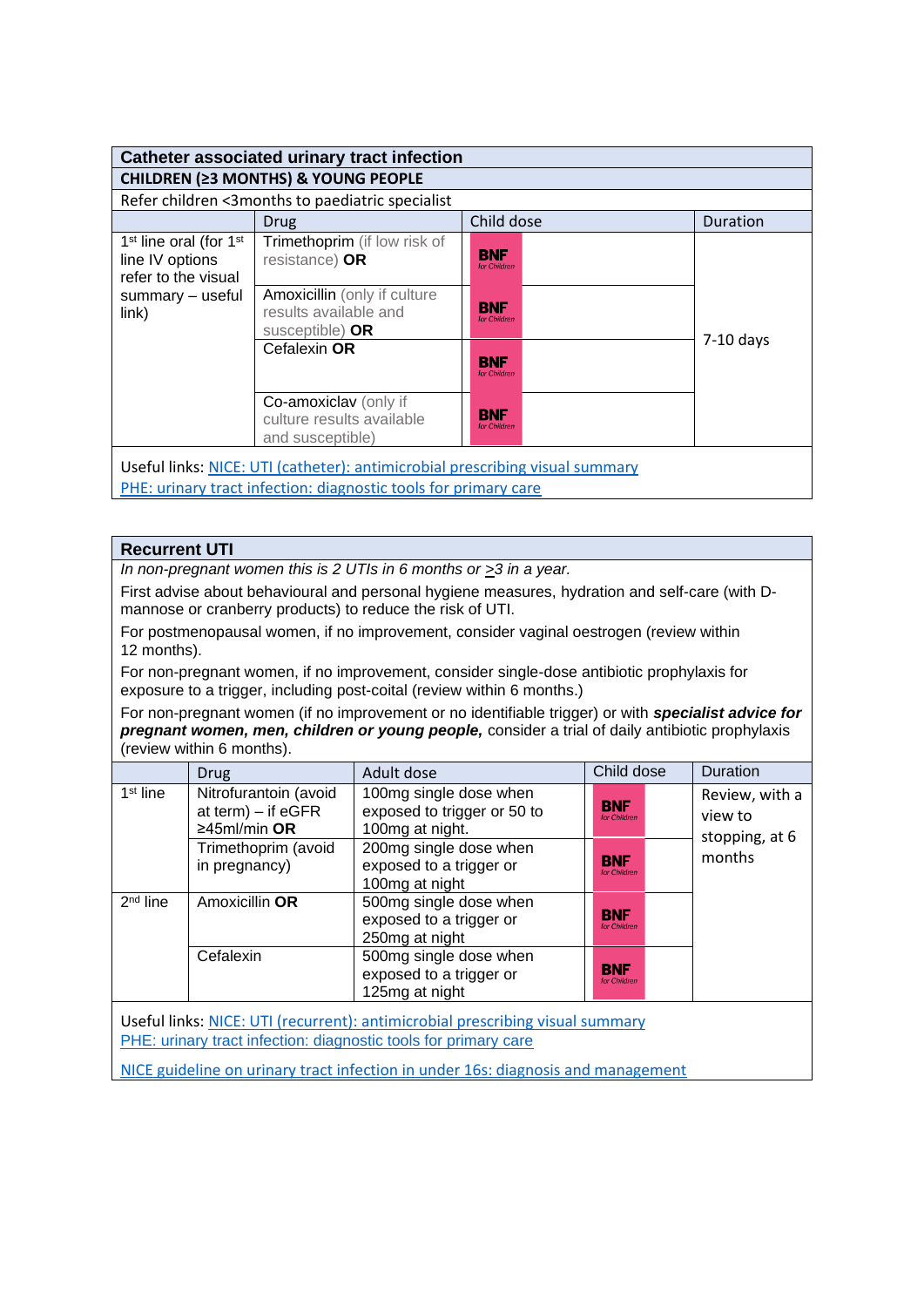#### <span id="page-16-0"></span>**Acute Pyelonephritis (upper urinary tract)**

Send a midstream urine for culture and susceptibility testing.

Advise drinking enough fluid, paracetamol (+/- low-dose weak opioid) for pain for those over 12. Offer an antibiotic.

When prescribing antibiotics, take account of severity of symptoms, risk of complications, previous urine culture and susceptibility results, previous antibiotic use which may have led to resistant bacteria and local antimicrobial resistance data.

If patient has had an ESBL organism cultured in the last 12 months, you may consider discussing with a Microbiologist for suitable antibiotic choice.

People at higher risk of complications include those with abnormalities of the genitourinary tract or underlying disease (such as diabetes or immunosuppression.)

Avoid antibiotics that don't achieve adequate levels in renal tissue, such as nitrofurantoin.

**Safety net**: Seek medical help if symptoms worsen or do not start to improve within 48 hours. For detailed information see useful links below.

| <b>NON-PREGNANT WOMEN / MEN</b>                                                                                                          |                                                                           |                                                                                  |             |  |
|------------------------------------------------------------------------------------------------------------------------------------------|---------------------------------------------------------------------------|----------------------------------------------------------------------------------|-------------|--|
|                                                                                                                                          | Drug                                                                      | Adult dose                                                                       | Duration    |  |
| 1 <sup>st</sup> line oral<br>antibiotics (for 1 <sup>st</sup><br>line IV options<br>refer to the visual                                  | Cefalexin OR                                                              | 500mg BD or TDS (up to 1g to<br>1.5g TDS or QDS for severe<br>infections)        | $7-10$ days |  |
| summary - useful<br>link)                                                                                                                | Co-amoxiclav (only if<br>culture results available<br>and susceptible) OR | 500/125 TDS                                                                      |             |  |
|                                                                                                                                          | Trimethoprim (only if<br>culture results available<br>and susceptible) OR | 200mg BD                                                                         | 14 days     |  |
|                                                                                                                                          | Ciprofloxacin (consider<br>safety issues)                                 | 500mg BD                                                                         | 7 days      |  |
| <b>PREGNANT WOMEN</b>                                                                                                                    |                                                                           |                                                                                  |             |  |
| 1 <sup>st</sup> line oral (for 1 <sup>st</sup><br>line IV options<br>refer to the visual<br>summary - useful<br>$\overline{\text{link}}$ | Cefalexin                                                                 | 500mg BD or TDS (up to 1g to<br>1.5g TDS or QDS for severe<br>infections)        | 7-10 days   |  |
|                                                                                                                                          | CHILDREN (≥3 MONTHS) & YOUNG PEOPLE                                       |                                                                                  |             |  |
|                                                                                                                                          | Refer children <3months to paediatric specialist                          |                                                                                  |             |  |
|                                                                                                                                          | <b>Drug</b>                                                               | Child dose                                                                       | Duration    |  |
| 1 <sup>st</sup> line oral (for 1 <sup>st</sup><br>line IV options<br>refer to the visual                                                 | Cefalexin OR                                                              | <b>BNF</b><br>for Children                                                       | $7-10$ days |  |
| summary - useful<br>link)                                                                                                                | Co-amoxiclav (only if<br>culture results available<br>and susceptible)    | <b>BNF</b><br>for Children                                                       |             |  |
| Useful links: NICE: Pyelonephritis (acute): antimicrobial prescribing                                                                    |                                                                           |                                                                                  |             |  |
| PHE: urinary tract infection: diagnostic tools for primary care                                                                          |                                                                           |                                                                                  |             |  |
|                                                                                                                                          |                                                                           | NICE guideline on urinary tract infection in under 16s: diagnosis and management |             |  |
|                                                                                                                                          |                                                                           |                                                                                  |             |  |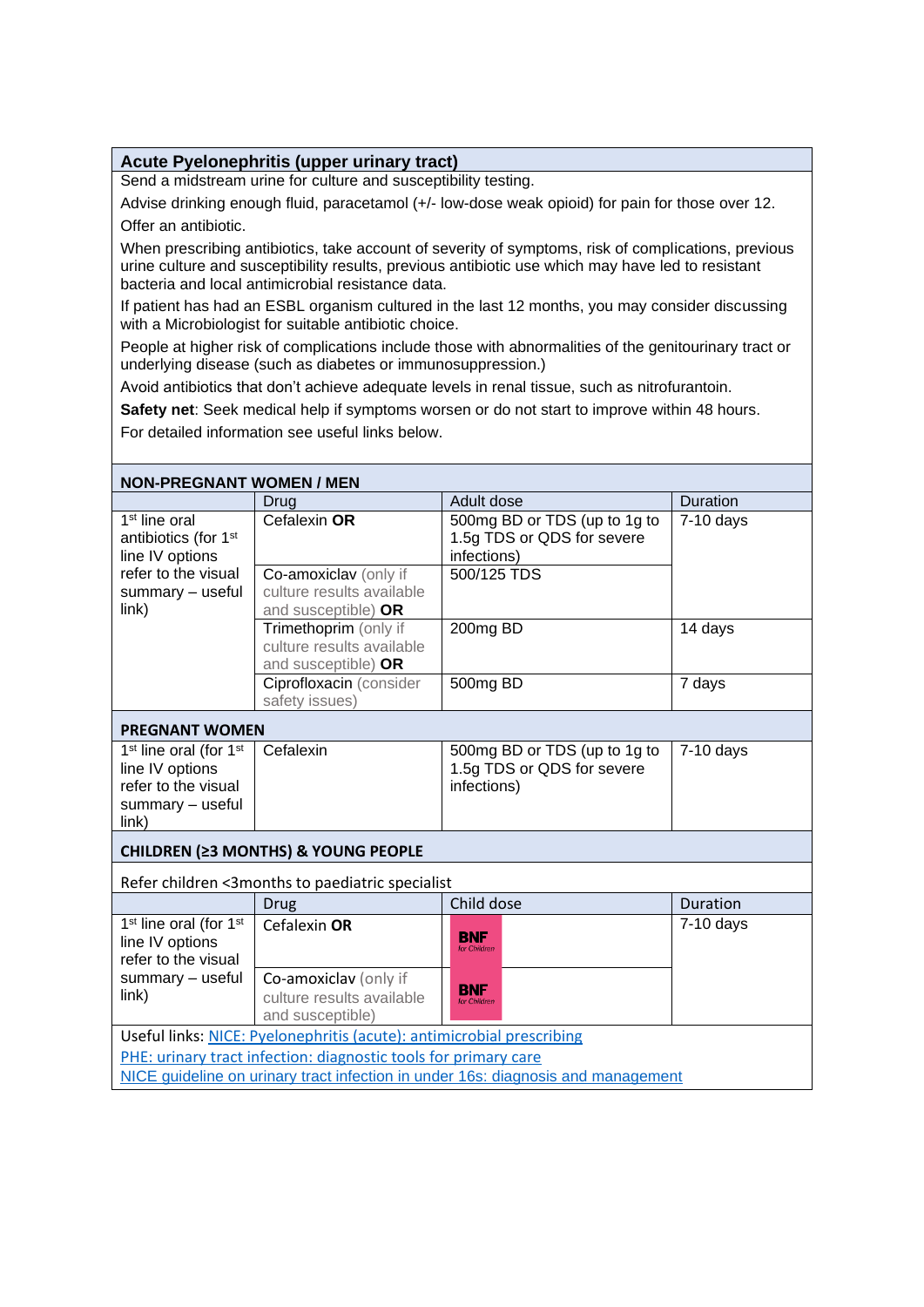#### <span id="page-17-0"></span>**Acute Prostatitis**

Advise paracetamol (+/- low-dose weak opioid) for pain, or ibuprofen if preferred and suitable.

Send a midstream urine sample for culture and susceptibility testing and offer an antibiotic. Review results and adjust treatment as appropriate.

Review antibiotic treatment after 14 days and either stop antibiotics or continue for a further 14 days if needed (based on assessment of history, symptoms, clinical examination, urine and blood tests).

For detailed information click on the useful link below.

|                                                                                   | <b>Drug</b>                                                                        | Adult dose | <b>Duration</b>            |  |  |
|-----------------------------------------------------------------------------------|------------------------------------------------------------------------------------|------------|----------------------------|--|--|
| $1st$ line. Be guided by<br>susceptibilities when                                 | Ciprofloxacin (consider<br>safety issues) OR                                       | 500mg BD   | 14 days and then<br>review |  |  |
| available.                                                                        | Ofloxacin (consider                                                                | 200mg BD   |                            |  |  |
|                                                                                   | safety issues) OR                                                                  |            |                            |  |  |
|                                                                                   | Trimethoprim (if<br>fluoroquinolone not<br>appropriate; seek<br>specialist advice) | 200mg BD   |                            |  |  |
| 2 <sup>nd</sup> line (After                                                       | levofloxacin (consider                                                             | 500mg OD   |                            |  |  |
| discussion with a                                                                 | safety issues) OR                                                                  |            |                            |  |  |
| specialist)                                                                       | co-trimoxazole                                                                     | 960mg BD   |                            |  |  |
| Lleeful liele NIOE: Drootetitio (aquta): ontimiarabial proceribing viqual qummane |                                                                                    |            |                            |  |  |

Useful link: [NICE: Prostatitis \(acute\): antimicrobial prescribing visual summary](https://www.nice.org.uk/guidance/ng110/resources/visual-summary-pdf-6544018477)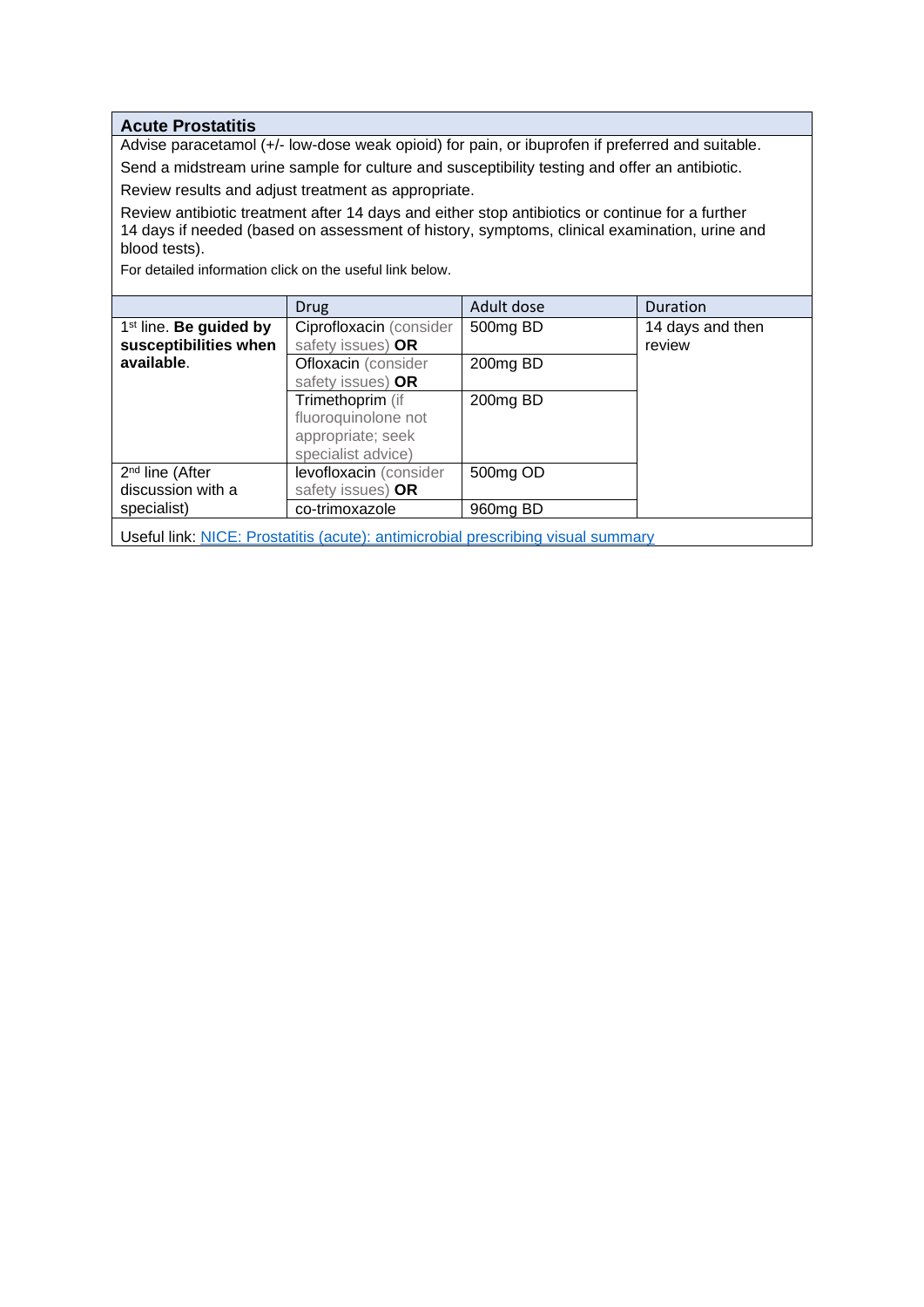# <span id="page-18-0"></span>**Gastrointestinal infections**

#### <span id="page-18-1"></span>**Oral candidiasis**

Topical azoles are more effective than topical nystatin.

Oral candidiasis is rare in immunocompetent adults, consider undiagnosed risk factors, including HIV.

|                                           | Drug                   | Adult dose                                                       | Child<br>dose              | Duration                                            |
|-------------------------------------------|------------------------|------------------------------------------------------------------|----------------------------|-----------------------------------------------------|
| $1st$ line                                | Miconazole<br>gel      | 2.5ml of 24mg/ml<br>QDS (hold in mouth<br>after food             | <b>BNF</b><br>for Children | 7 days. Continue<br>for 7 days after<br>resolution. |
| $2nd$ line (if not tolerated)             | Nystatin<br>suspension | 1 <sub>ml</sub> of<br>100,000units/ml QDS<br>(half in each side) | As per<br>adult            | 7 days. Continue<br>for 2 days after<br>resolved.   |
| Alternative if extensive /<br>severe      | Fluconazole            | 50mg OD                                                          | <b>BNF</b><br>for Children | $7-14$ days                                         |
| Alternative if HIV /<br>immunocompromised | Fluconazole            | 100mg OD                                                         |                            |                                                     |

#### <span id="page-18-2"></span>**Infectious Diarrhoea**

Viruses account for the **majority** of cases. Both viral and bacterial infections are **self-limiting**. **Antibiotic therapy is not usually indicated unless patient is systemically unwell.**

Possible bacterial pathogens include: campylobacter spp., shigella spp., salmonella spp., E coli 0157.

Refer previously healthy children with acute painful or bloody diarrhoea, to exclude *E. coli* O157 infection

If systemically unwell and campylobacter suspected (such as undercooked meat and abdominal pain), consider clarithromycin 250mg to 500mg BD for 5 to 7 days, if treated early (within 3 days.)

Consider sending a stool specimen for bacterial culture: if diarrhoea is of prolonged duration, if there is a history of recent foreign travel or in cases of immunodeficiency.

**Please notify suspected cases of food poisoning / infectious bloody diarrhoea to PHE.**

If **giardia** is confirmed or suspected, tinidazole 2g single dose is the treatment of choice

#### <span id="page-18-3"></span>**Traveller's diarrhoea**

Prophylaxis is rarely, if ever indicated. Consider standby antibiotics only for those visiting remote / high risk areas or people at high risk of severe illness. If appropriate use Azithromycin 500mg OD for 1-3 days, (private prescription as this is not treatment for a current condition.)

For prophylaxis or treatment consider bismuth subsalicylate (Pepto-Bismol) tablets, which are available OTC at a pharmacy, 2 tablets QDS for 2 days.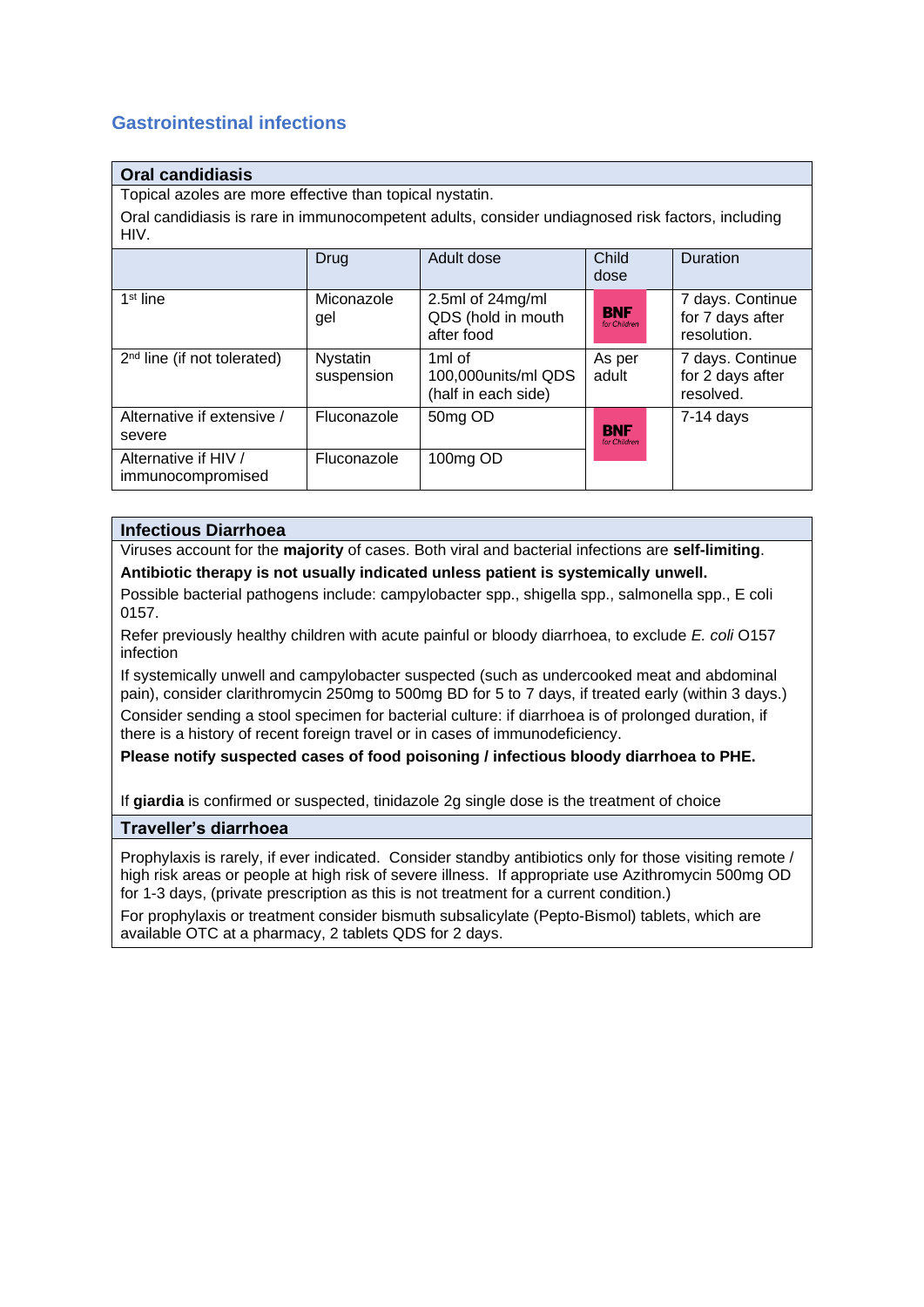#### <span id="page-19-0"></span>**Clostridioides difficile infection**

Take a stool sample and treat based on a positive result or pending the test result with a clinical suspicion.

Two tests are run: GDH antigen test and toxin test. Patients found to be GDH positive and toxin negative are carriers. (They may also require treatment if symptomatic.)

**Do not take repeat stool samples following diagnosis or after treatment** (C difficile can remain in the stools for long periods. When the patient is asymptomatic it is not significant.)

For children and young people, treatment should be started by, or after advice from, a microbiologist or paediatrician.

For adults, consider seeking specialist advice before starting treatment.

#### When commencing treatment:

**Assess**:

- Whether it is a first or further episode
- Severity of infection
- Individual risk factors for complications or recurrence, eg. age, frailty, or comorbidities.

**Review:**

- Any **existing antibiotics**: stop unless essential. If essential, consider changing to one with a lower risk of *C. difficile* infection.
- Any proton pump inhibitors, other medicines with gastrointestinal activity or adverse effects (such as laxatives) & medicines that may cause problems if people are dehydrated (such as NSAIDs & diuretics.)

#### **Advise:**

- Drinking enough fluids
- Good hygiene measures & environmental cleaning
- Safety netting if symptoms get worse.

**Do not** offer antimotility medicines such as loperamide.

Offer treatment as below**.** If antibiotics have been started for suspected *C. difficile* infection, and subsequent stool sample tests do not confirm infection, consider stopping these antibiotics.

|                                                                                                 | Drug                                                                   | Adult dose | Duration |  |
|-------------------------------------------------------------------------------------------------|------------------------------------------------------------------------|------------|----------|--|
| 1 <sup>st</sup> line for 1 <sup>st</sup><br>episode of mild,<br>moderate or severe              | Vancomycin                                                             | 125mg QDS  | 10 days  |  |
| $2nd$ line                                                                                      | Discuss with microbiologist any patient not improving with Vancomycin. |            |          |  |
| For further episode<br>within 12 weeks of<br>symptom resolution<br>(relapse)                    | Fidaxomicin (Discuss first with<br>a microbiologist)                   | 200mg BD   | 10 days  |  |
| For further episode<br>>12 weeks after<br>symptom resolution<br>(recurrence)                    | Vancomycin                                                             | 125mg QDS  |          |  |
| For any further advice discuss with a microbiologist.                                           |                                                                        |            |          |  |
| Useful link: NICE, Clostridioides difficile infection: antimicrobial prescribing visual summary |                                                                        |            |          |  |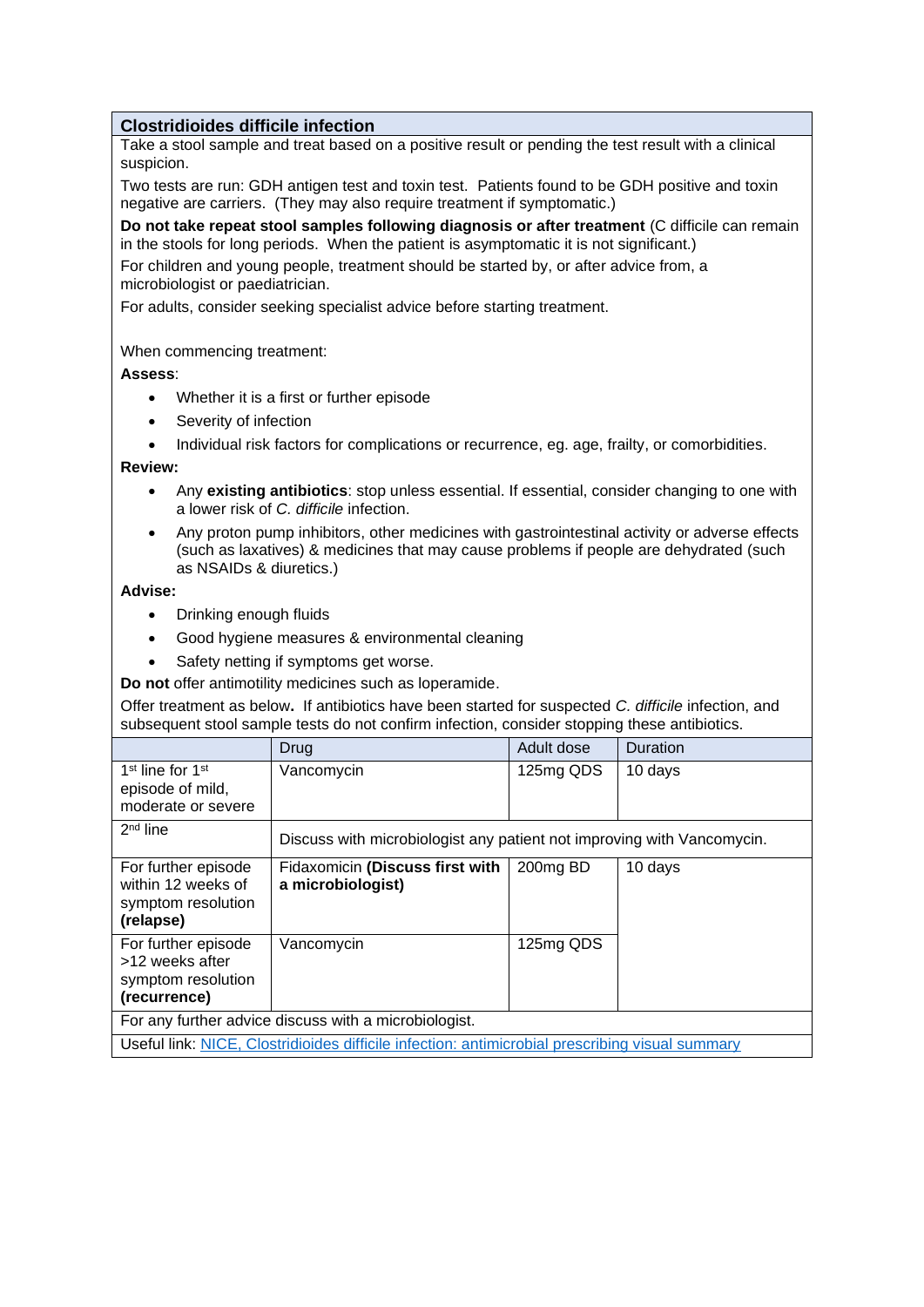<span id="page-20-0"></span>

| <b>Threadworm</b>                                                                                                                                                                           |                                                                                |            |                            |                                               |  |
|---------------------------------------------------------------------------------------------------------------------------------------------------------------------------------------------|--------------------------------------------------------------------------------|------------|----------------------------|-----------------------------------------------|--|
| Treat all household contacts at the same time. Advise hygiene measures for 2 weeks.                                                                                                         |                                                                                |            |                            |                                               |  |
| (hand hygiene, pants at night, morning shower, including perianal area.) Wash sleepwear, bed<br>linen and dust and vacuum. For child <6 months, add perianal wet wiping or washes 3 hourly. |                                                                                |            |                            |                                               |  |
|                                                                                                                                                                                             | Drug                                                                           | Adult dose | Child dose                 | Duration                                      |  |
| Adult / Child > 6 months                                                                                                                                                                    | Mebendazole<br>(available<br>OTC for<br>children $> 2$<br>years and<br>adults) | 100mg stat | <b>BNF</b><br>for Children | 1 dose. Repeat in<br>2 weeks if<br>persistent |  |
| Child $<$ 6 months or<br>pregnant women (at least<br>1 <sup>st</sup> trimester)                                                                                                             | Hygiene measures only for 6 weeks.                                             |            |                            |                                               |  |

# <span id="page-20-1"></span>**Acute diverticulitis**

If systemically well:

• Consider no antibiotics. Simple analgesia & provide safety netting advice.

If systemically unwell / immunosuppressed / significant co-morbidity:

• Give oral antibiotics if patient does not meet the criteria for referral for suspected complicated acute diverticulitis.

|                                                       | Drug                  | Adult dose    | Duration |
|-------------------------------------------------------|-----------------------|---------------|----------|
| 1 <sup>st</sup> line                                  | Co-amoxiclav          | 500/125mg TDS | *5 days  |
| Penicillin allergy                                    | Cefalexin <b>PLUS</b> | 500mg TDS     |          |
| (Cefalosporins not suitable if allergy                | Metronidazole         | 400mg TDS     |          |
| history is of angioedema, blistering or               |                       |               |          |
| swelling, bronchospasm or urticaria                   |                       |               |          |
| or if allergy history is unclear)                     |                       |               |          |
| Alternative                                           | Trimethoprim PLUS     | 200mg BD      |          |
|                                                       | Metronidazole         | 400mg TDS     |          |
| *A longer course may be needed on clinical assessment |                       |               |          |

Useful link: [Overview | Diverticular disease: diagnosis and management | Guidance | NICE](https://www.nice.org.uk/guidance/NG147)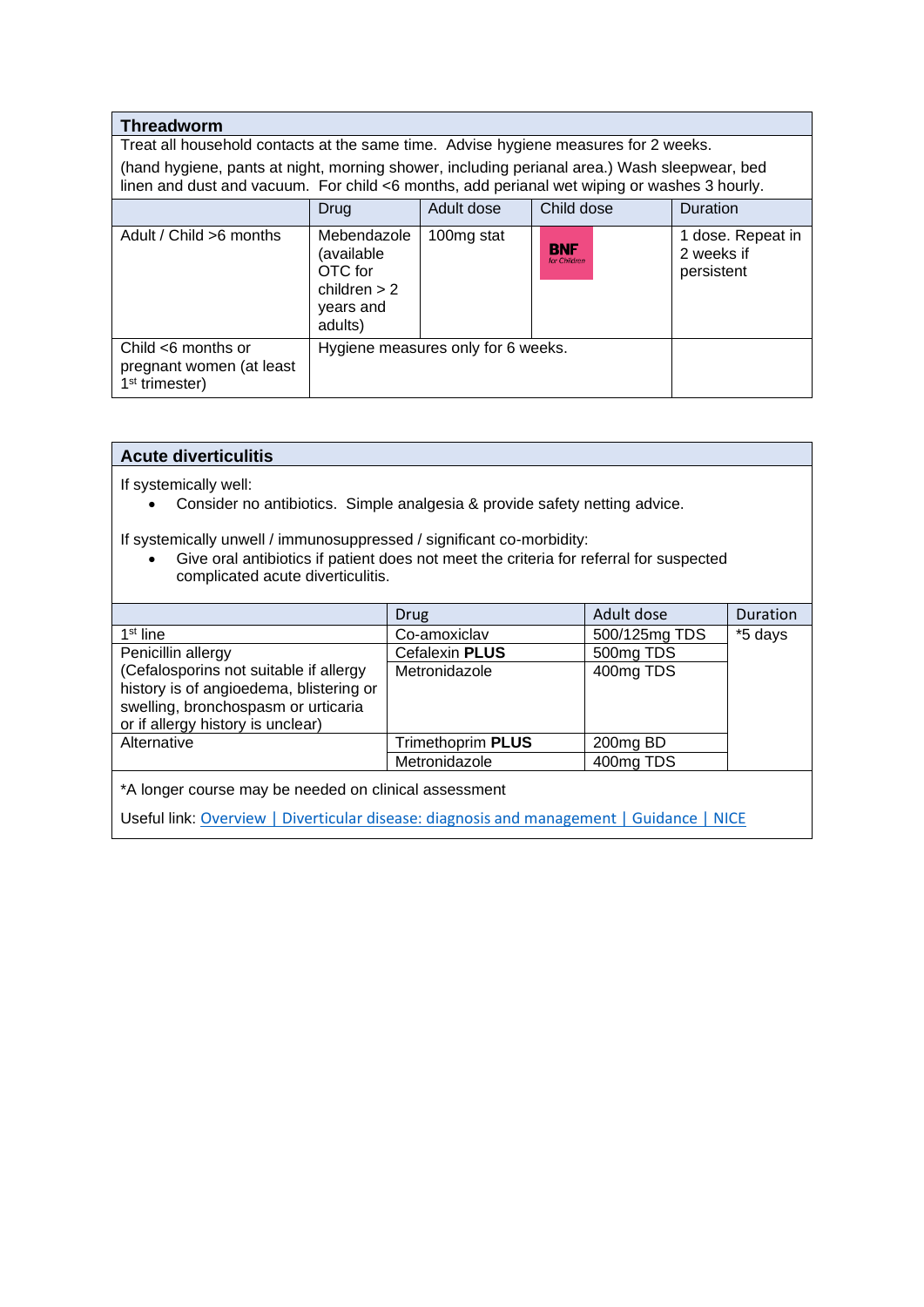# <span id="page-21-0"></span>**Genital tract infections**

#### <span id="page-21-1"></span>**STI Screening**

People with risk factors should be screened for chlamydia, gonorrhoea, HIV and syphilis. Refer individuals and partners to GUM.

**Risk factors**: <25 years; no condom use; recent/frequent change of partner; symptomatic or infected partner; area of high HIV.

Local services include iCaSH (integrated Contraception and Sexual Health) for Bedfordshire and Milton Keynes [Home \(icash.nhs.uk\)](https://www.icash.nhs.uk/) and Luton Sexual Health for Luton [Luton Sexual Health –](https://www.lutonsexualhealth.org.uk/) [Providing sexual health advice and guidance to the town](https://www.lutonsexualhealth.org.uk/)

See iCaSH for patient information leaflets.

Both services offer free STI screening postal kits.

#### <span id="page-21-2"></span>**Chlamydia trachomatis / urethritis**

Opportunistically screen all sexually active patients aged 15 to 24 years annually and on change of sexual partner.

If positive, treat, refer to GUM and initiate partner notification, testing and treatment.

Advise patient with chlamydia to abstain from sexual intercourse until doxycycline is completed or for 7 days after treatment with azithromycin (14 days after azithromycin started and until symptoms resolved if urethritis).

If chlamydia, test for reinfection at 3 to 6 months if under 25 years or consider if over 25 years and high risk.

**Second line, pregnant, breastfeeding, allergy, or intolerance**: azithromycin is most effective.

As lower cure rate in pregnancy, test for cure, at least 3 weeks after end of treatment.

Consider referring all patients with symptomatic urethritis to GUM as testing should include *Mycoplasma dentalium* and *Gonorrhoea*.

If *M.genitalium* is proven, use doxycycline followed by azithromycin using the same dosing regimen and advise to avoid sex for 14 days after start of treatment and until symptoms have resolved.

Vulvo vaginal swabs are the specimen of choice for women. First catch urine is the sample of choice for urethral chlamydia in men.

|                                     | Drug                | Adult dose              | Duration |
|-------------------------------------|---------------------|-------------------------|----------|
| $1st$ line                          | Doxycycline (not in | 100mg BD                | 7 days   |
|                                     | pregnancy)          |                         |          |
| 1 <sup>st</sup> line in pregnancy / | Azithomycin         | 1g stat on day one then | 3 days   |
| allergy or intolerance              |                     | 500mg OD for 2 days     |          |
| to tetracyclines                    |                     |                         |          |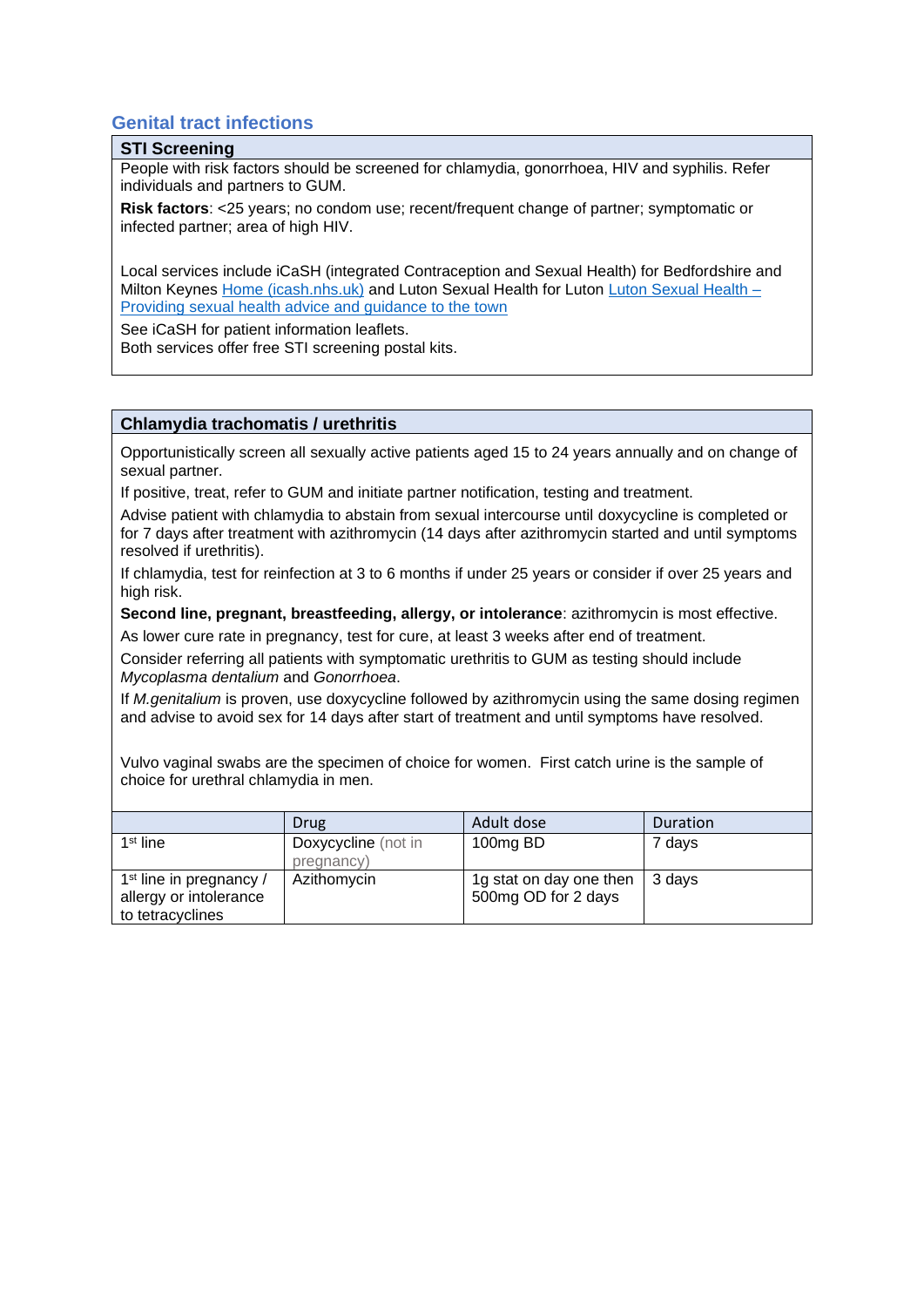#### <span id="page-22-0"></span>**Gonorrhoea**

#### **Refer to GUM**.

Antibiotic resistance is now very high.

Use IM ceftriaxone if susceptibility not known prior to treatment.

Use Ciprofloxacin **only** If susceptibility is known prior to treatment and the isolate is sensitive to ciprofloxacin at all sites of infection

**Test of cure is essential**. A positive TOC should be discussed with the Sexual Health team for advice.

|                                                                                                    | <b>Drug</b>           | Adult dose                                                              | Duration    |  |
|----------------------------------------------------------------------------------------------------|-----------------------|-------------------------------------------------------------------------|-------------|--|
| $1st$ line.                                                                                        | Ceftriaxone injection | 1g via deep IM injection.<br>Reconstitute with<br>Lidocaine 1%. See SPC | Single dose |  |
|                                                                                                    |                       | for full details.                                                       |             |  |
| Only if known to be                                                                                | Ciprofloxacin         | 500mg PO                                                                | Single dose |  |
| Ciprofloxacin sensitive                                                                            |                       |                                                                         |             |  |
| prior to treatment                                                                                 |                       |                                                                         |             |  |
| For patients with chlamydia co-infection add on Chlamydia treatment.                               |                       |                                                                         |             |  |
| If IM Ceftriaxone is contraindicated or refused by the patient, consult with microbiology / sexual |                       |                                                                         |             |  |
| health.                                                                                            |                       |                                                                         |             |  |
|                                                                                                    |                       |                                                                         |             |  |

#### <span id="page-22-1"></span>**Genital herpes**

**Advise**: saline bathing, analgesia, or topical lidocaine for pain, and discuss transmission. **First episode**: treat within 5 days if new lesions or systemic symptoms and **refer to GUM**.

**Recurrent**: self-care if mild, or immediate short course antiviral treatment, or suppressive therapy if more than 6 episodes per year.

|                      | Drug                | Adult dose | Duration |
|----------------------|---------------------|------------|----------|
| 1 <sup>st</sup> line | Aciclovir <b>OR</b> | 400mg TDS  | 5 davs   |
| 2 <sup>nd</sup> line | Valaciclovir        | 500mg BD   | 5 davs   |
| If recurrent         | Aciclovir           | 800mg TDS  | 2 davs   |

<span id="page-22-2"></span>

| <b>Bacterial vaginosis</b>                                                        |                                       |                        |                          |
|-----------------------------------------------------------------------------------|---------------------------------------|------------------------|--------------------------|
| Oral metronidazole is as effective as topical treatment and is cheaper.           |                                       |                        |                          |
| 7 days results in fewer relapses than 2g stat at 4 weeks.                         |                                       |                        |                          |
| Pregnant/breastfeeding: avoid 2g dose. Treating partners does not reduce relapse. |                                       |                        |                          |
|                                                                                   | <b>Drug</b>                           | Adult dose             | <b>Duration</b>          |
| $1st$ line                                                                        | Metronidazole PO                      | 400mg BD<br>or 2g stat | 7 days or<br>Single dose |
| $2nd$ line                                                                        | Metronidazole 0.75%<br>vaginal gel OR | 5g applicator at night | 5 nights                 |
|                                                                                   | Clindamycin 2%<br>vaginal cream       | 5g applicator at night | 7 nights                 |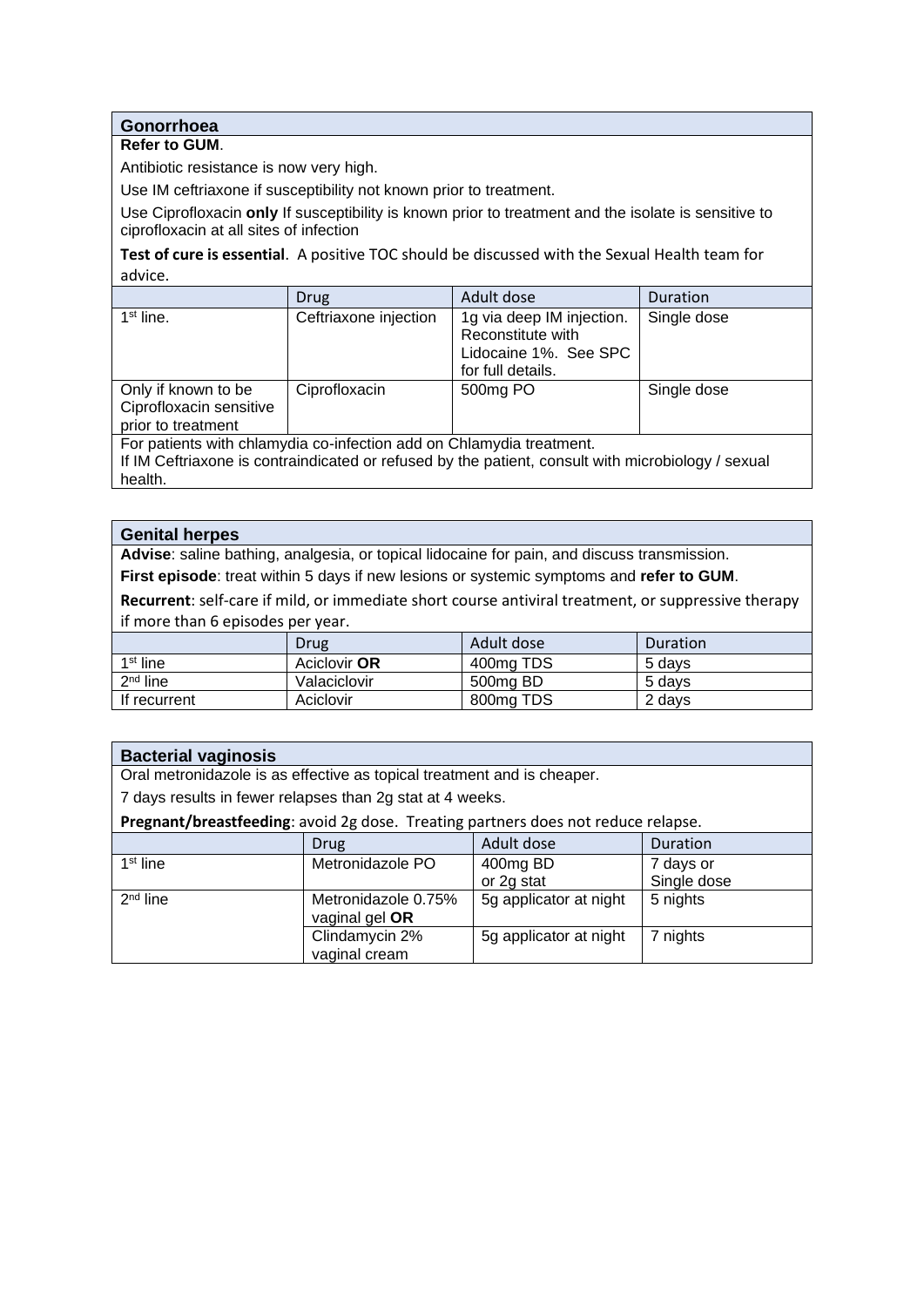#### <span id="page-23-0"></span>**Trichomoniasis**

Oral treatment needed as extra-vaginal infection common.

Treat partners and refer to GUM for other STIs.

**Pregnant/breastfeeding**: avoid 2g single dose Metronidazole.

Offer Clotrimazole for symptom relief (not cure) **if** metronidazole declined / contraindicated.

|                                            | Drug          | Adult dose                                  | Duration                      |
|--------------------------------------------|---------------|---------------------------------------------|-------------------------------|
| $1st$ line                                 | Metronidazole | 400mg BD<br>Or 2g (more adverse<br>effects) | 5 to 7 days or<br>Single dose |
| Pregnancy (as above,<br>to treat symptoms) | Clotrimazole  | 100mg PV pessary at<br>night                | 6 nights                      |

#### <span id="page-23-1"></span>**Vaginal candidiasis**

All topical and oral azoles give over 80% cure.

**Pregnant**: **avoid oral azoles**, the 7-day courses are more effective than shorter ones.

|                         | Drug            | Adult dose                 | Duration                       |
|-------------------------|-----------------|----------------------------|--------------------------------|
| $1st$ line              | Clotrimazole OR | 500mg PV pessary           | Single dose (available<br>OTC) |
|                         | Clotrimazole OR | 100mg PV pessary at night  | 6 nights (available OTC)       |
|                         | Fluconazole     | 150mg PO                   | Single dose (available<br>OTC) |
| <b>Recurrent (&gt;4</b> | Fluconazole     | 150mg every 72 hours for 3 | 6 months                       |
| episodes per year)      |                 | doses, followed by 1 dose  |                                |
|                         |                 | once a week for 6 months   |                                |

<span id="page-23-2"></span>

| <b>Epididymitis</b>                          |                          |                                                                                          |               |
|----------------------------------------------|--------------------------|------------------------------------------------------------------------------------------|---------------|
|                                              |                          | Usually due to Gram-negative enteric bacteria in men over 35 years with low risk of STI. |               |
| If under 35 years or STI risk, refer to GUM. |                          |                                                                                          |               |
|                                              | Drug                     | Adult dose                                                                               | Duration      |
| $1st$ line                                   | Doxycycline OR           | 100mg BD                                                                                 | 10 to 14 days |
|                                              | Ofloxacin OR             | 200mg BD                                                                                 | 14 days       |
|                                              | Ciprofloxacin (not       | 500mg BD                                                                                 | 10 days       |
|                                              | appropriate if STI risk) |                                                                                          |               |

#### <span id="page-23-3"></span>**Pelvic inflammatory disease**

**Refer** women and sexual contacts to GUM.

**Raised CRP** supports diagnosis, absent pus cells in HVS smear good negative predictive value.

**Exclude**: ectopic pregnancy, appendicitis, endometriosis, UTI, irritable bowel, complicated ovarian cyst, functional pain.

Moxifloxacin has greater activity against likely pathogens, but always test for gonorrhoea, chlamydia, and *M. genitalium*.

*If M. genitalium* tests positive use moxifloxacin.

|            | Drug               | Adult dose | Duration    |
|------------|--------------------|------------|-------------|
| $1st$ line | Ceftriaxone PLUS   | 1g IM      | Single dose |
|            | Metronidazole PLUS | 400mg BD   | 14 days     |
|            | Doxycycline        | 100mg BD   |             |
| $2nd$ line | Metronidazole PLUS | 400mg BD   | 14 days     |
|            | Ofloxacin OR       | 400mg BD   |             |
|            | Moxifloxacin alone | 400mg OD   | 14 days     |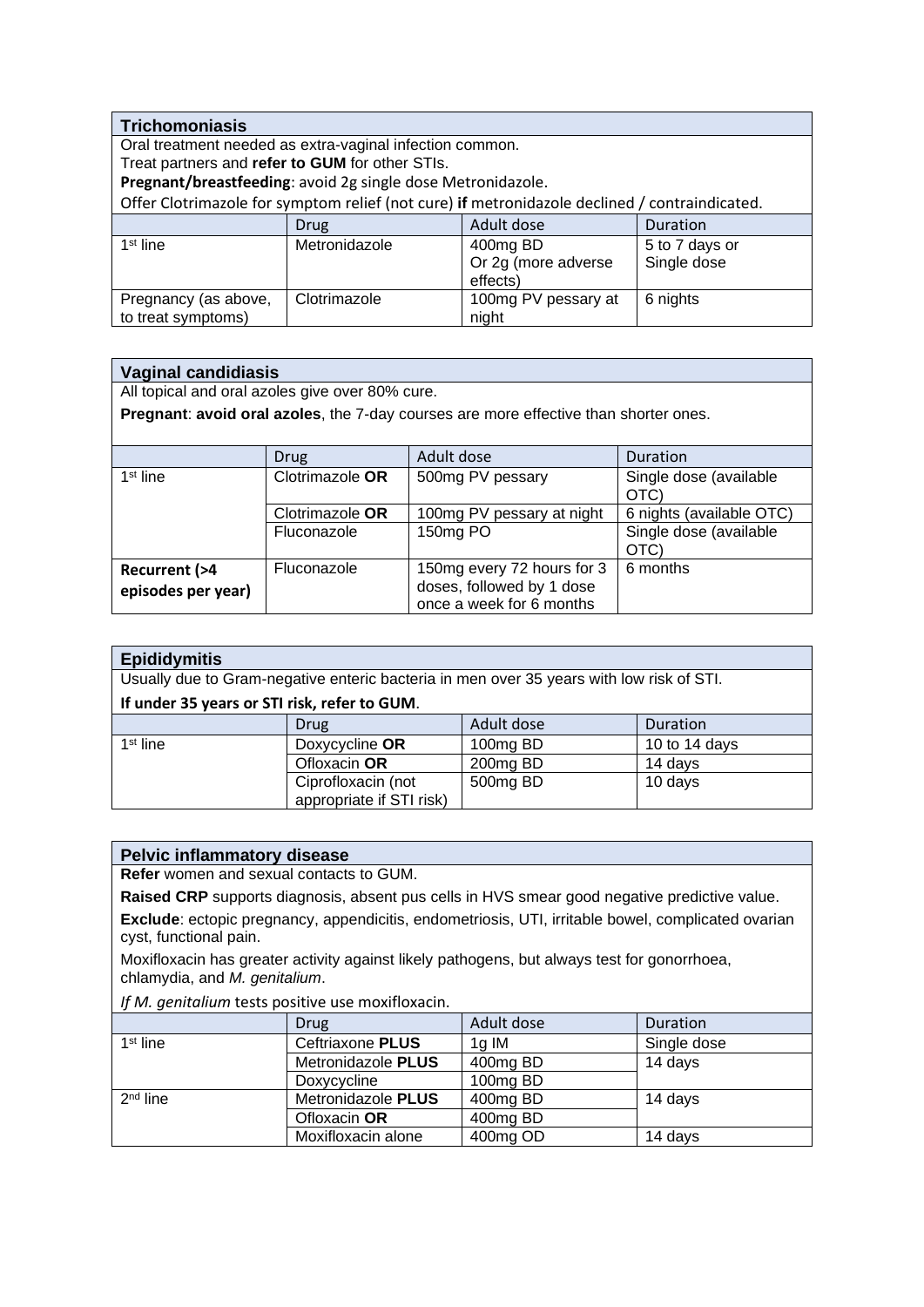# <span id="page-24-0"></span>**CNS infection**

#### <span id="page-24-1"></span>**Suspected meningococcal disease**

#### **Transfer all patients to hospital immediately**.

If time before hospital admission, if suspected meningococcal septicaemia or non-blanching rash, give IV benzylpenicillin as soon as possible. Do not give IV antibiotics if there is a definite history of anaphylaxis; rash is not a contraindication.

**Please notify suspected cases of acute meningitis to PHE.**

|                      | Drug             | Adult dose | Child dose               |
|----------------------|------------------|------------|--------------------------|
| 1 <sup>st</sup> line | Benzylpenicillin | 1.2g stat  | <1 year: 300mg stat      |
|                      | IV or IM         |            | 1 to 9 years: 600mg stat |
|                      |                  |            | ≥10 years: 1.2g stat     |

#### <span id="page-24-2"></span>**Prevention of secondary case of meningitis**

Only prescribe following advice from your local health protection specialist/consultant (East of  $England):$   $\circledR$  0300 3038537.

Out of hours: contact on-call doctor: <sup>2</sup>01603 481221.

Expert advice is available for managing clusters of meningitis. Please alert the appropriate organisation to any cluster situation.

Public Health England, Colindale (tel: 0208 200 4400)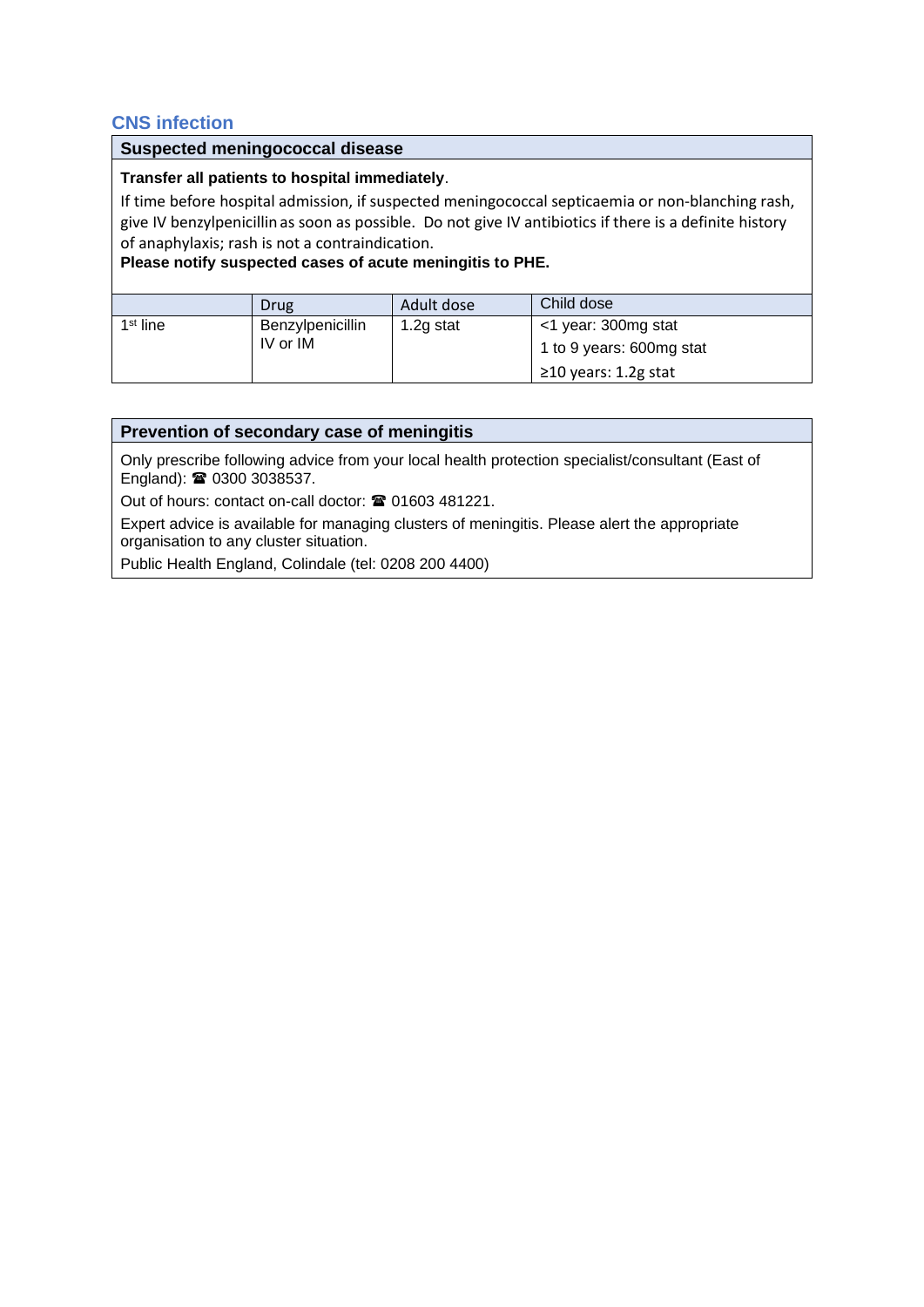# <span id="page-25-0"></span>**Skin & Soft tissue infections**

#### <span id="page-25-1"></span>**Cold sores**

**Most resolve after 5 days without treatment**. Topical antivirals applied prodromally can reduce duration by 12 to 18 hours.

**If frequent, severe, and predictable triggers**: consider oral prophylaxis: Aciclovir 400mg BD for 5 to 7 days.

#### <span id="page-25-2"></span>**PVL-Staphylococcus Aureus**

Panton-Valentine leukocidin (PVL) is a toxin produced by 20.8 to 46% of *S. aureus* from boils/abscesses. PVL strains are rare in healthy people, but severe.

**Suppression therapy** should only be started after primary infection has resolved, as ineffective if lesions are still leaking.

**Risk factors for PVL**: recurrent skin infections, invasive infections; men who have sex with men, if there is more than one case in a home or close community (school children; military personnel; nursing home residents; household contacts).

#### <span id="page-25-3"></span>**Impetigo**

#### **Localised non-bullous impetigo:**

Hydrogen peroxide 1% cream (other topical antiseptics are available but no evidence for impetigo.) If hydrogen peroxide unsuitable or ineffective, short-course topical antibiotic.

#### **Widespread non-bullous impetigo:**

Short-course topical or oral antibiotic.

Take account of person's preferences, practicalities of administration, previous use of topical antibiotics because *antimicrobial resistance can develop rapidly* with extended or repeated use, and local antimicrobial resistance data.

#### **Bullous impetigo, systemically unwell, or high risk of complications:**

Short-course oral antibiotic.

*Do not offer combination treatment with a topical and oral antibiotic to treat impetigo.*

|                                                                              | <b>Drug</b>                    | Adult dose       | Child dose                 | <b>Duration</b> |
|------------------------------------------------------------------------------|--------------------------------|------------------|----------------------------|-----------------|
| <b>Topical antiseptic</b>                                                    | Hydrogen<br>peroxide 1%        | <b>BD or TDS</b> | <b>BNF</b><br>for Children | *5 days         |
| <b>Topical antibiotic</b><br>1 <sup>st</sup> choice                          | Fusidic acid 2%                | TDS              | <b>BNF</b><br>for Children |                 |
| 2 <sup>nd</sup> line if fusidic acid<br>resistance suspected or<br>confirmed | Mupirocin 2%                   | <b>TDS</b>       | <b>BNF</b><br>for Children |                 |
| Oral antibiotic<br>$1st$ line                                                | <b>Flucloxacillin</b>          | 500mg QDS        | <b>BNF</b><br>for Children |                 |
| Penicillin allergy                                                           | Clarithromycin<br>OR.          | 250mg BD         | <b>BNF</b><br>for Children |                 |
|                                                                              | Erythromycin (in<br>pregnancy) | 250-500mg QDS    | <b>BNF</b><br>for Children |                 |

\*5 days is appropriate for most, can be increased to 7 days based on clinical judgement.

Useful link: [NICE: Impetigo: antimicrobial prescribing visual summary](https://www.nice.org.uk/guidance/ng153/resources/visual-summary-pdf-7084853533)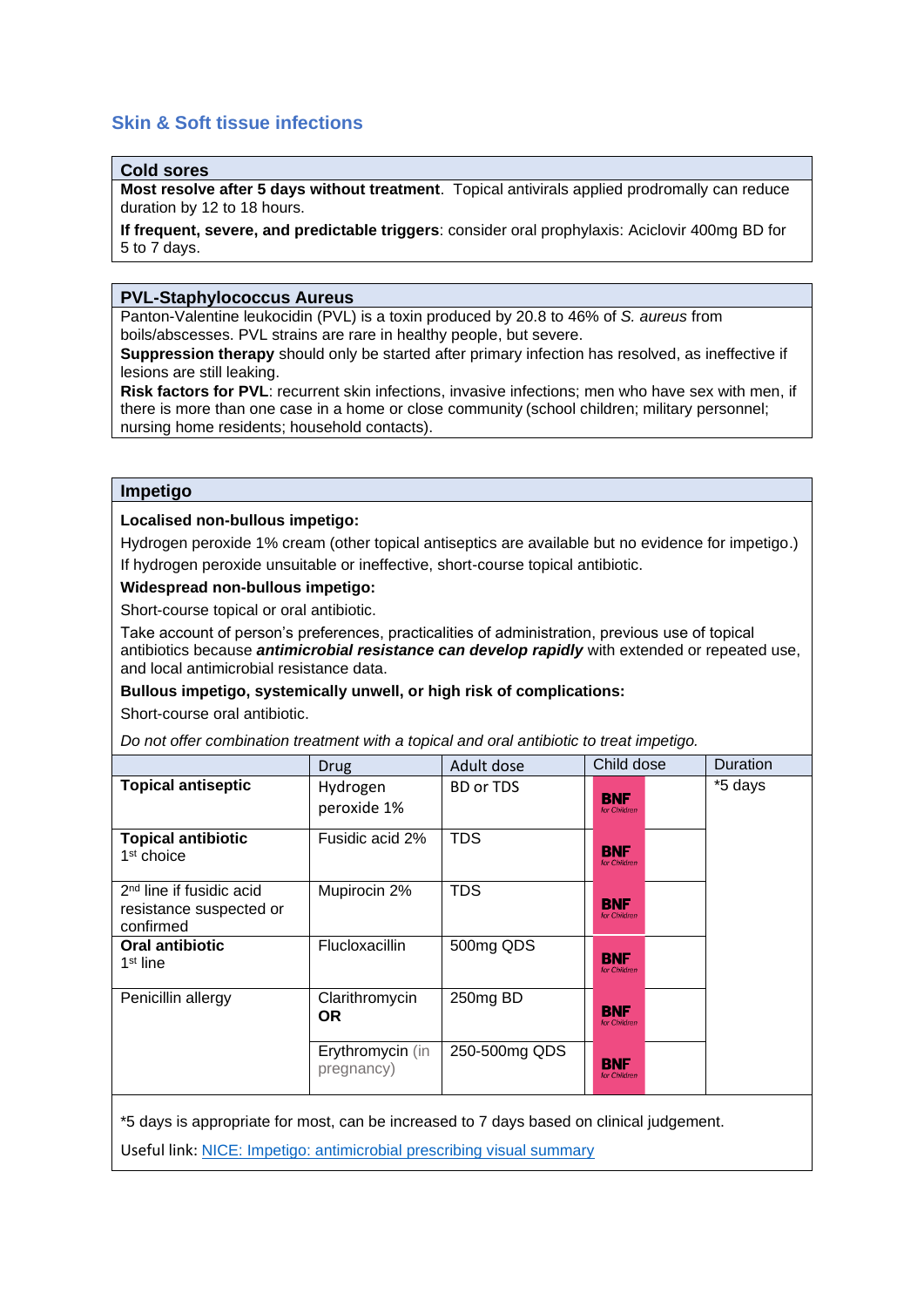#### <span id="page-26-0"></span>**Eczema (secondary bacterial infections)**

Manage underlying eczema and flares with treatments such as emollients and topical corticosteroids, whether antibiotics are given or not.

Symptoms and signs of secondary bacterial infection can include: weeping, pustules, crusts, no response to treatment, rapidly worsening eczema, fever and malaise.

Not all flares are caused by a bacterial infection, so will not respond to antibiotics.

Eczema is often colonised with bacteria but may not be clinically infected.

Do not routinely take a skin swab.

#### **If MRSA suspected or confirmed – consult microbiologist.**

| Presentation                  | Recommendation                                                                                                                                                                                                                                                                                                                                                                                     |
|-------------------------------|----------------------------------------------------------------------------------------------------------------------------------------------------------------------------------------------------------------------------------------------------------------------------------------------------------------------------------------------------------------------------------------------------|
| Not systemically<br>unwell    | Do not routinely offer either a topical or oral antibiotic.<br>(If an antibiotic is offered, when choosing between a topical or oral<br>antibiotic, take account of patient preferences, extent and severity of<br>symptoms or signs, possible adverse effects, and previous use of topical<br>antibiotics because antimicrobial resistance can develop rapidly with<br>extended or repeated use.) |
| <b>Systemically</b><br>unwell | Oral antibiotic. See cellulitis section if appropriate.                                                                                                                                                                                                                                                                                                                                            |

|                                                                                                     | <b>Drug</b>                    | Adult dose                       | Child dose                 | Duration    |
|-----------------------------------------------------------------------------------------------------|--------------------------------|----------------------------------|----------------------------|-------------|
| <b>Topical</b><br>antibiotic (If<br>topical is<br>appropriate.) For<br>localised<br>infections only | Fusidic acid 2%                | <b>TDS</b>                       | <b>BNF</b><br>for Children | 5 to 7 days |
| Oral antibiotic<br>$1st$ line                                                                       | <b>Flucloxacillin</b>          | 500mg QDS                        | <b>BNF</b><br>for Children |             |
| Penicillin allergy                                                                                  | Clarithromycin<br><b>OR</b>    | 250mg BD<br>(500mg in<br>severe) | <b>BNF</b><br>for Children |             |
|                                                                                                     | Erythromycin (in<br>pregnancy) | 250-500mg QDS                    | <b>BNF</b><br>for Children |             |

Useful link: [NICE: Secondary bacterial infection of eczema: antimicrobial prescribing visual](https://www.nice.org.uk/guidance/ng190/resources/visual-summary-pdf-9018190045)  [summary](https://www.nice.org.uk/guidance/ng190/resources/visual-summary-pdf-9018190045)

#### <span id="page-26-1"></span>**Mastitis**

*S. aureus* is the most common infecting pathogen. Suspect if woman has: a painful breast; fever and/or general malaise; a tender, red breast.

**Breastfeeding**: oral antibiotics are appropriate, where indicated. Women should continue feeding, including from the affected breast.

|                      | Drug                   | Adult dose    | <b>Duration</b> |
|----------------------|------------------------|---------------|-----------------|
| 1 <sup>st</sup> line | <b>Flucloxacillin</b>  | 500mg QDS     | 10-14 days      |
| Penicillin allergy   | Ervthromvcin <b>OR</b> | 250-500mg QDS |                 |
|                      | Clarithromycin         | 500mg BD      |                 |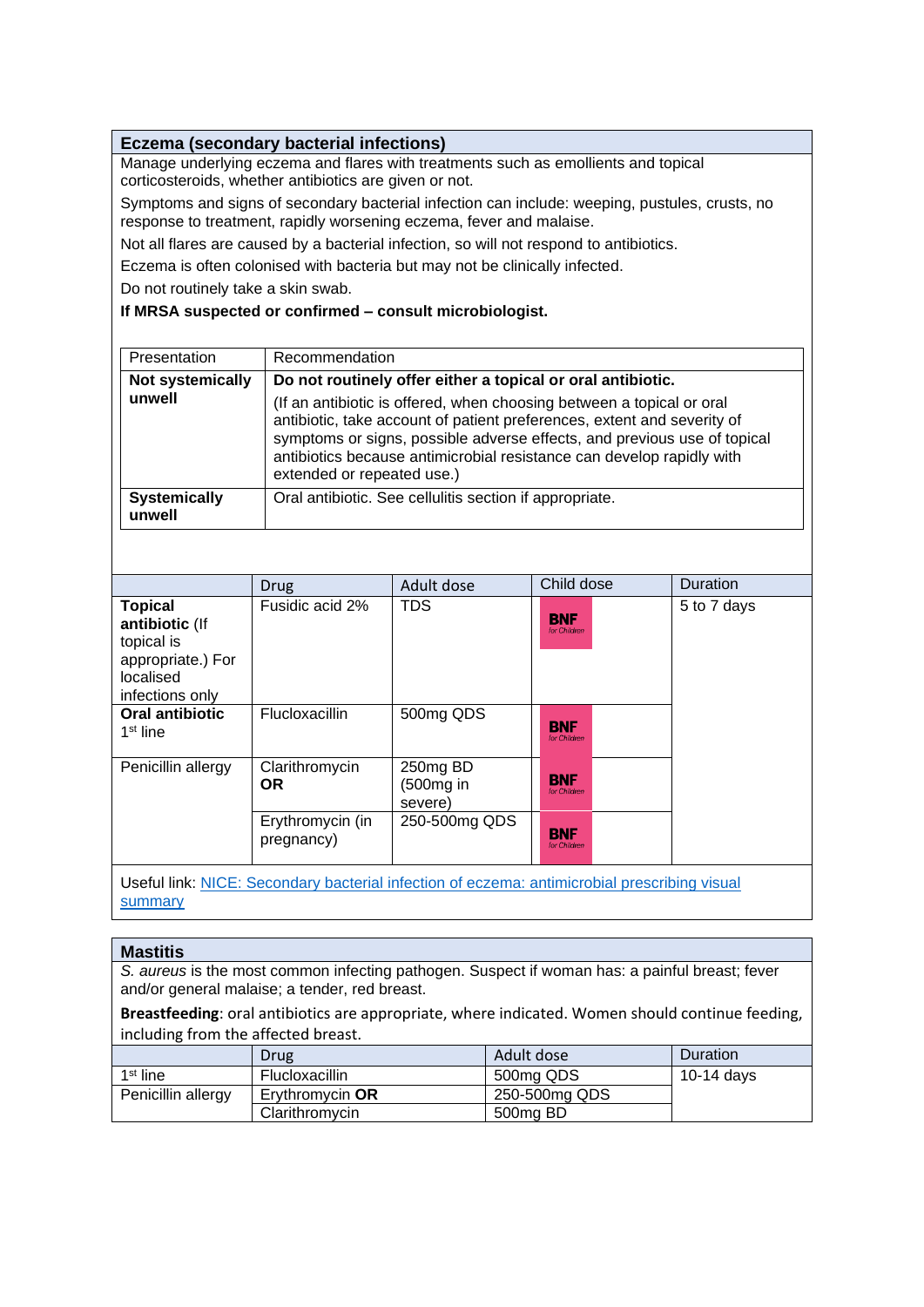#### <span id="page-27-0"></span>**Cellulitis and erysipelas**

- Exclude other causes of skin redness (inflammatory reactions or non-infectious causes.)
- Consider marking extent of infection with a single-use surgical marker pen.
- Offer an antibiotic. Consider severity, site of infection, risk of uncommon pathogens, any microbiological results and MRSA status. Infection around eyes or nose is more concerning because of serious intracranial complications.

**Advise:** 

- Skin will take time to return to normal after finishing antibiotics.
- Safety netting

**For alternative choice antibiotics for severe infection or suspected or confirmed MRSA infection discuss with a Microbiologist. See also useful link to NICE visual summary at the foot of the table.**

Do not routinely offer antibiotics to prevent recurrent cellulitis or erysipelas.

|                                                       | Drug                                                             | Adult dose                       | Child dose                 | Duration     |
|-------------------------------------------------------|------------------------------------------------------------------|----------------------------------|----------------------------|--------------|
| 1 <sup>st</sup> line                                  | Flucloxacillin                                                   | 500mg to 1g QDS                  | <b>BNF</b><br>for Children | 5 to 7 days* |
| Penicillin allergy<br>or flucloxacillin<br>unsuitable | Clarithromycin OR                                                | 500mg BD                         | <b>BNF</b><br>for Children |              |
|                                                       | Erythromycin (in<br>pregnancy) OR                                | 500mg QDS                        | <b>BNF</b><br>for Children |              |
|                                                       | Doxycycline (adults)<br>only) $OR$                               | 200mg on day 1,<br>then 100mg OD |                            |              |
|                                                       | Co-amoxiclav<br>(children only)                                  |                                  | <b>BNF</b><br>for Children |              |
| If infection near<br>eyes or nose:                    | Co-amoxiclav                                                     | 500/125mg TDS                    | <b>BNF</b><br>for Children | 7 days*      |
| If infection near<br>eyes or nose<br>(penicillin      | Clarithromycin AND                                               | 500mg BD                         | <b>BNF</b><br>for Children |              |
| allergy)                                              | Metronidazole (in<br>children only if<br>anaerobes<br>suspected) | 400mg TDS                        | <b>BNF</b><br>for Children |              |

\*A longer course (up to 14 days in total) may be needed but skin takes time to return to normal after finishing antibiotics. Full resolution at 5 to 7 days is not expected.

Useful link: [NICE: Cellulitis and erysipelas: antimicrobial prescribing visual summary](https://www.nice.org.uk/guidance/ng141/resources/visual-summary-pdf-6908401837)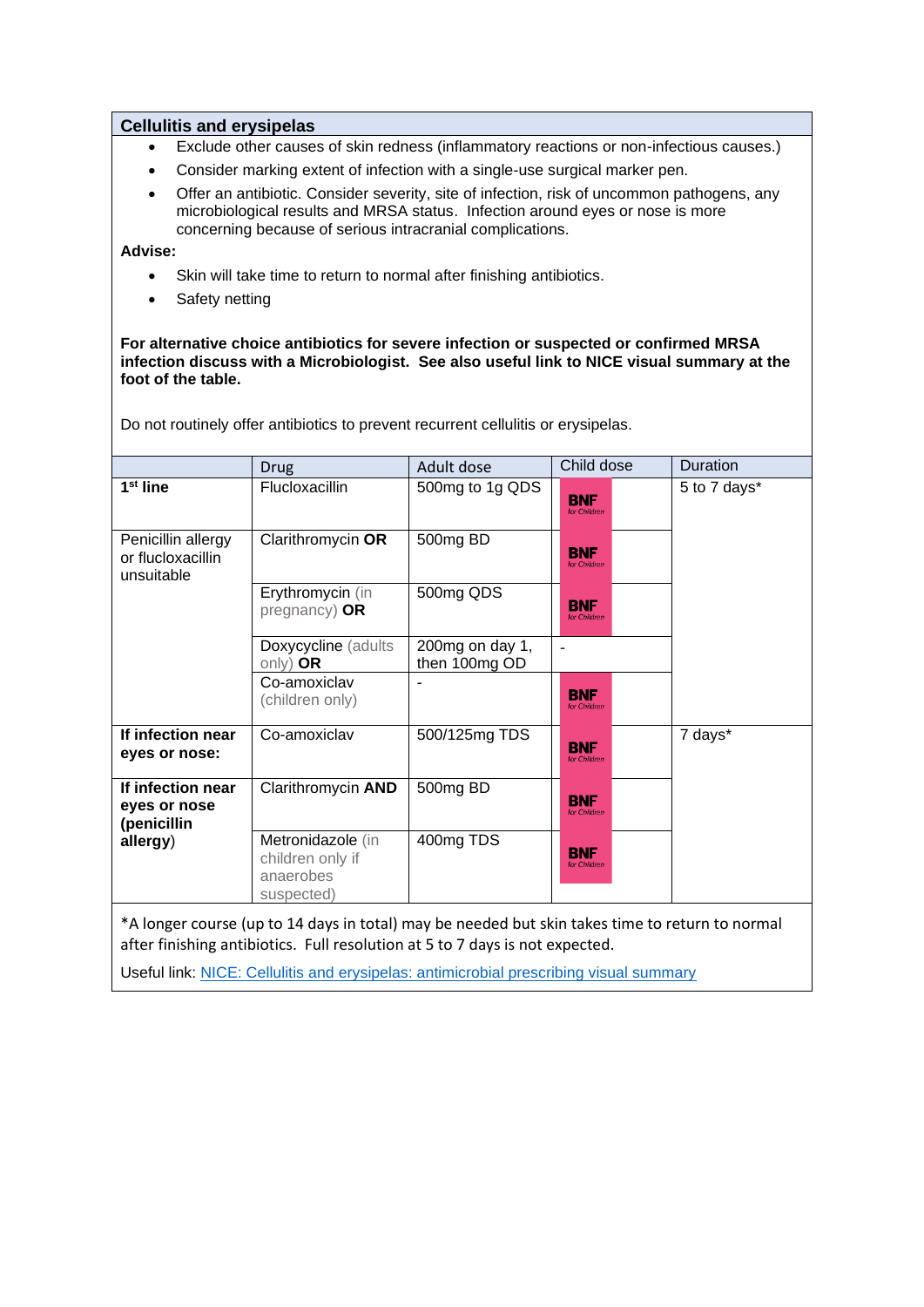#### <span id="page-28-0"></span>**Diabetic foot infection**

In diabetes, all foot wounds are likely to be colonised with bacteria.

Diabetic foot infection has **≥ 2 of:** local swelling or induration; erythema; local tenderness or pain; local warmth; purulent discharge.

| Severity classification |                                                                                                                                      |
|-------------------------|--------------------------------------------------------------------------------------------------------------------------------------|
| Mild                    | local infection with 0.5 to <2cm erythema                                                                                            |
| Moderate                | local infection with >2cm erythema or involving deeper structures (such as<br>abscess, osteomyelitis, septic arthritis or fasciitis) |
| <b>Severe</b>           | local infection with signs of a systemic inflammatory response.                                                                      |

Start antibiotic treatment as soon as possible.

Take samples for microbiological testing before, or as close as possible to, the start of treatment. When choosing an antibiotic, take account of severity, risk of complications, previous

microbiological results and antibiotic use, and patient preference.

Do not offer antibiotics to prevent diabetic foot infection.

|                                               | <b>Drug</b>           | Adult dose                                                   | Duration |
|-----------------------------------------------|-----------------------|--------------------------------------------------------------|----------|
| <b>Mild infection</b><br>1 <sup>st</sup> line | <b>Flucloxacillin</b> | 500mg to 1g QDS                                              | 7 days*  |
| Penicillin allergy                            | Clarithromycin OR     | 500mg BD                                                     |          |
|                                               | Erythromycin (in      | 500mg QDS                                                    |          |
|                                               | pregnancy) $OR$       |                                                              |          |
|                                               | Doxycycline           | 200mg on day 1, then 100mg OD (can<br>be increased, see BNF) |          |

For antibiotic choices for moderate or severe infection, infections where *Pseudomonas aeruginosa* or MRSA is suspected or confirmed, and IV antibiotics refer to the NICE guidelines via useful link below.

\*A longer course (up to a further 7 days) may be needed based on clinical assessment. However, skin does take time to return to normal, and full resolution at 7 days is not expected.

Useful link: [NICE: Diabetic foot infection: antimicrobial prescribing visual summary](https://www.nice.org.uk/guidance/ng19/resources/visual-summary-pdf-6954030109)

#### <span id="page-28-1"></span>**Leg ulcer infection**

Manage any underlying conditions to promote ulcer healing.

Offer an antibiotic **only** when there are symptoms or signs of infection (such as redness or swelling spreading beyond the ulcer, localised warmth, increased pain or fever). Few leg ulcers are clinically infected, but most are colonised by bacteria.

When prescribing antibiotics, take account of severity, risk of complications and previous antibiotic use.

Be aware that it will take time for the infection to resolve (full resolution would not be expected until **after** the antibiotic course is completed.)

|                                                                                                | <b>Drug</b>       | Adult dose                                                                       | Duration |  |
|------------------------------------------------------------------------------------------------|-------------------|----------------------------------------------------------------------------------|----------|--|
| $1st$ line                                                                                     | Flucloxacillin    | 500mg-1g QDS                                                                     | 7 days   |  |
| Penicillin allergy /                                                                           | Doxycycline OR    | 200mg on day 1, then 100mg OD, (can                                              |          |  |
| <b>Flucloxacillin</b>                                                                          |                   | be increased to 200mg OD.)                                                       |          |  |
| unsuitable                                                                                     | Clarithromycin OR | 500mg BD                                                                         |          |  |
|                                                                                                | Erythromycin (in  | 500mg QDS                                                                        |          |  |
|                                                                                                | pregnancy)        |                                                                                  |          |  |
| 2 <sup>nd</sup> line (guided by                                                                | Co-amoxiclay OR   | 500/125 TDS                                                                      | 7 days   |  |
| C&S when available)                                                                            | Co-trimoxazole    | 960mg BD                                                                         |          |  |
| For antibiotic choices if severely unwell or MRSA suspected or confirmed, refer to link below. |                   |                                                                                  |          |  |
|                                                                                                |                   | Useful link: NICE: Leg ulcer infection: antimicrobial prescribing visual summary |          |  |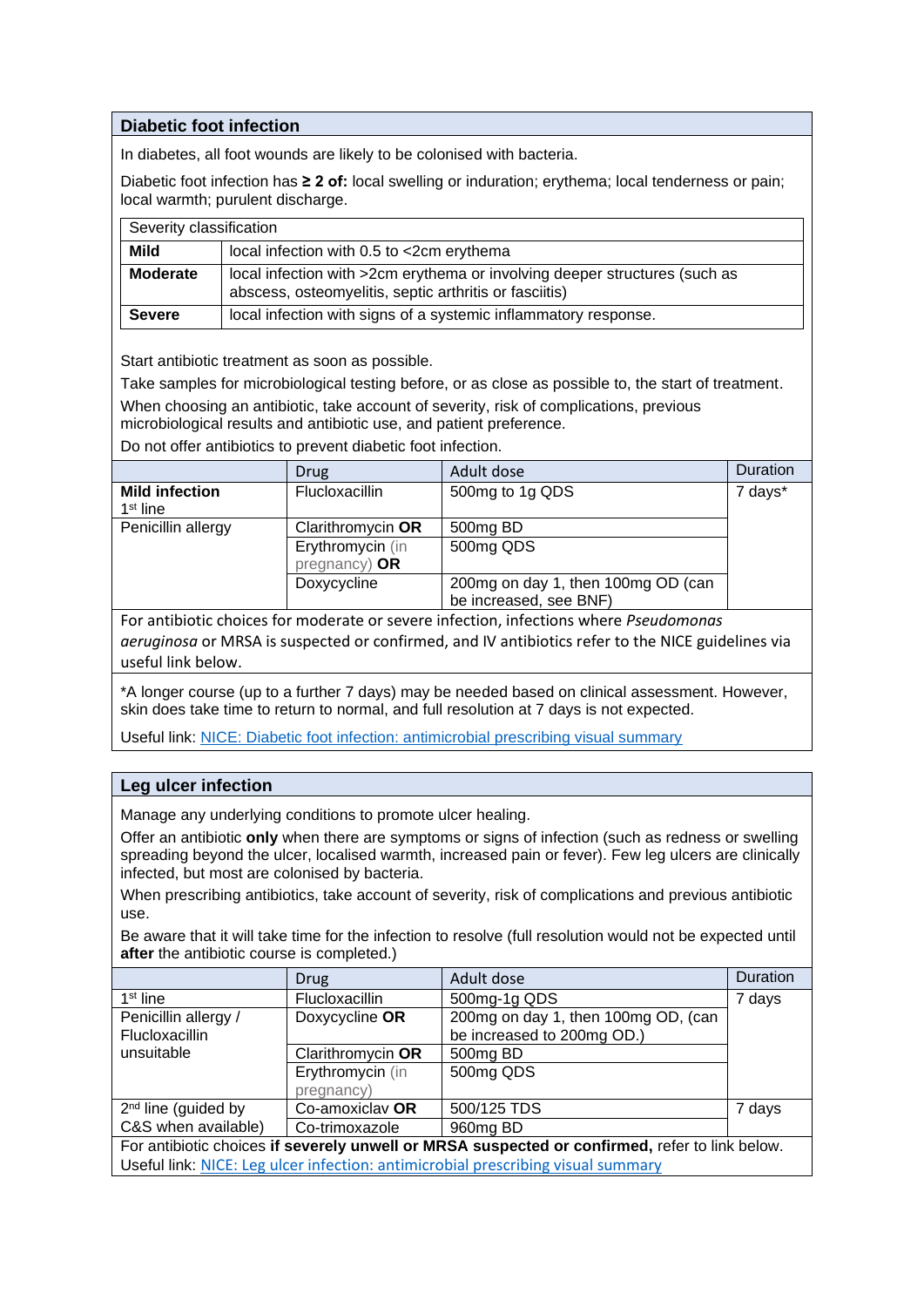#### <span id="page-29-0"></span>**Scabies**

**Permethrin & Malathion**: Treat whole body including face, scalp and under nails.

**Home/sexual contacts**: treat within 24 hours.

|                       | Drug                             | Adult dose | Child dose                 | <b>Duration</b>                  |
|-----------------------|----------------------------------|------------|----------------------------|----------------------------------|
| $1st$ line            | Permethrin 5%<br>cream           | As above   | <b>BNF</b><br>for Children | 2 applications, 1<br>week apart. |
| Permethrin<br>allergy | Malathion 0.5%<br>aqueous liquid | As above   | <b>BNF</b><br>for Children |                                  |

#### <span id="page-29-1"></span>**Insect bites and stings**

Most insect bites or stings will not need antibiotics.

Do not offer an antibiotic if there are no symptoms or signs of infection.

If there are symptoms or signs of infection, see cellulitis and erysipelas.

#### <span id="page-29-2"></span>**Human and animal bites**

Offer an antibiotic for a human or animal bite if there are symptoms or signs of infection, such as increased pain, inflammation, fever, discharge or an unpleasant smell. Take a swab for microbiological testing if there is discharge (purulent or non-purulent) from the wound.

Do not offer antibiotic prophylaxis if a human or animal bite has not broken the skin.

#### **Human bite:**

Offer antibiotic prophylaxis if the human bite has broken the skin and drawn blood.

Consider antibiotic prophylaxis if the human bite has broken the skin but not drawn blood if it is in a high-risk area or person at high risk.

#### **Cat bite:**

Offer antibiotic prophylaxis if the cat bite has broken the skin and drawn blood.

Consider antibiotic prophylaxis if the cat bite has broken the skin but not drawn blood if the wound could be deep.

#### **Dog or another traditional pet bite (excluding cat bite)**

Do not offer antibiotic prophylaxis if the bite has broken the skin but not drawn blood.

Offer antibiotic prophylaxis if the bite has broken the skin and drawn blood if it has caused considerable, deep tissue damage or is visibly contaminated (for example, with dirt or a tooth). Consider antibiotic prophylaxis if the bite has broken the skin and drawn blood if it is in a high-risk area or person at high risk.

|                                                                                             | <b>Drug</b>                                                               | Adult dose                                    | Child dose                 |  | Duration                                 |
|---------------------------------------------------------------------------------------------|---------------------------------------------------------------------------|-----------------------------------------------|----------------------------|--|------------------------------------------|
| $1st$ line                                                                                  | Co-amoxiclav                                                              | 250/125 or<br>500/125 TDS                     | <b>BNF</b><br>for Children |  | 3 days for<br>prophylaxis.<br>5 days for |
| Penicillin allergy                                                                          | Doxycycline (not to be<br>used in children under<br>12 or pregnancy) PLUS | 200 mg on day<br>1, then 100mg<br>or 200mg OD | <b>BNF</b><br>for Children |  | treatment.                               |
|                                                                                             | Metronidazole                                                             | 400mg TDS                                     | <b>BNF</b><br>for Children |  |                                          |
| Seek specialist advice<br>Pregnancy                                                         |                                                                           |                                               |                            |  |                                          |
| *course length can be increased to 7 days (with review) based on clinical assessment of the |                                                                           |                                               |                            |  |                                          |

wound.

Useful link: [NICE: Human and animal bites: antimicrobial prescribing visual summary](https://www.nice.org.uk/guidance/ng184/resources/visual-summary-pdf-8897023117)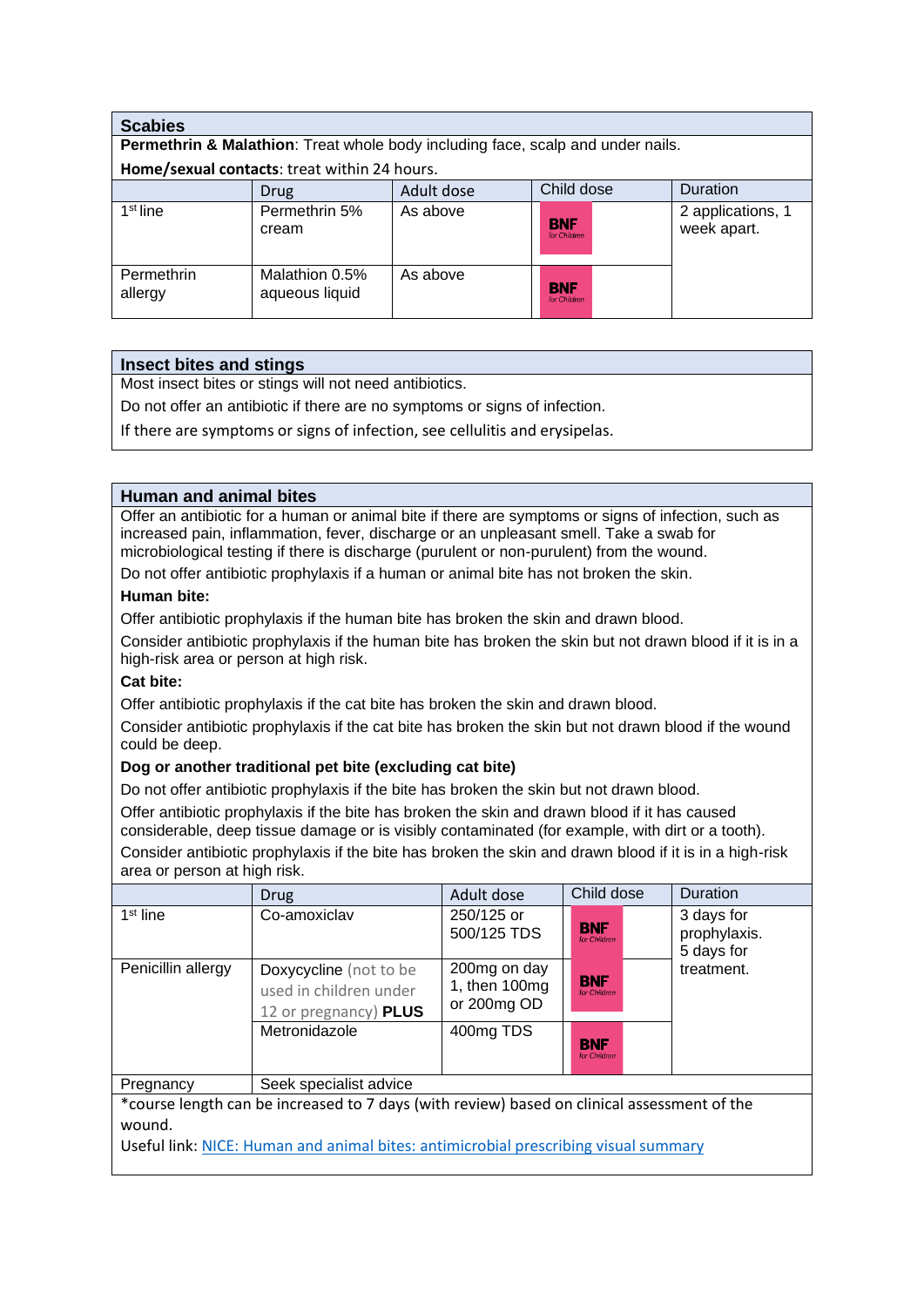<span id="page-30-0"></span>

| Tick bites (Lyme disease)                                                          |                                                                                                  |            |                            |  |          |
|------------------------------------------------------------------------------------|--------------------------------------------------------------------------------------------------|------------|----------------------------|--|----------|
| Treat erythema migrans empirically; serology is often negative early in infection. |                                                                                                  |            |                            |  |          |
|                                                                                    | For other suspected Lyme disease such as neuroborreliosis (CN palsy, radiculopathy) seek advice. |            |                            |  |          |
|                                                                                    | Drug                                                                                             | Adult dose | Child dose                 |  | Duration |
| $1st$ line                                                                         | Doxycycline                                                                                      | 100mg BD   | <b>BNF</b><br>for Children |  | 21 days  |
| Alternative                                                                        | Amoxicillin                                                                                      | 1g TDS     | <b>BNF</b><br>for Children |  |          |

#### <span id="page-30-1"></span>**Dermatophyte infection: skin**

**Most cases**: use terbinafine as fungicidal, treatment time shorter and more effective than with fungistatic imidazoles or undecenoates. If candida possible, use imidazole.

**If intractable, or scalp**: send skin scrapings, and if infection confirmed: use oral terbinafine or itraconazole.

**Scalp**: oral therapy and discuss with specialist.

|                                                     | Drug                                                        | Adult dose  | Child dose                 | Duration     |
|-----------------------------------------------------|-------------------------------------------------------------|-------------|----------------------------|--------------|
| $1st$ line                                          | Topical<br>terbinafine OR                                   | 1% OD to BD | <b>BNF</b><br>for Children | 1 to 4 weeks |
|                                                     | Topical<br>imidazole (eg.<br>Clotrimazole)                  | 1% BD       | <b>BNF</b><br>for Children | 4 to 6 weeks |
| Alternative in<br>athlete's foot<br>(available OTC) | Topical<br>undecenoates<br>such as<br>Mycota <sup>®</sup> ) | OD to BD    |                            |              |

#### <span id="page-30-2"></span>**Dermatophyte infection: nail**

**Take nail clippings**; start therapy only if infection is confirmed. Oral terbinafine is more effective than oral azole. Liver reactions 0.1 to 1% with oral antifungals. If candida or non-dermatophyte infection is confirmed, use oral itraconazole. Topical nail lacquer is not as effective.

**To prevent recurrence**: apply weekly 1% topical antifungal cream to entire toe area.

**Children**: seek specialist advice.

|            | Drug                                                               | Adult dose | Child dose                 | <b>Duration</b>                                            |
|------------|--------------------------------------------------------------------|------------|----------------------------|------------------------------------------------------------|
| $1st$ line | Terbinafine                                                        | 250mg OD   | <b>BNF</b><br>for Children | Fingers: 6 weeks<br>Toes: 12 weeks                         |
| $2nd$ line | Itraconazole                                                       | 200mg BD   |                            | 1 week a month<br>Fingers: 2<br>courses<br>Toes: 3 courses |
|            | Stop treatment when continual, new, healthy, proximal nail growth. |            |                            |                                                            |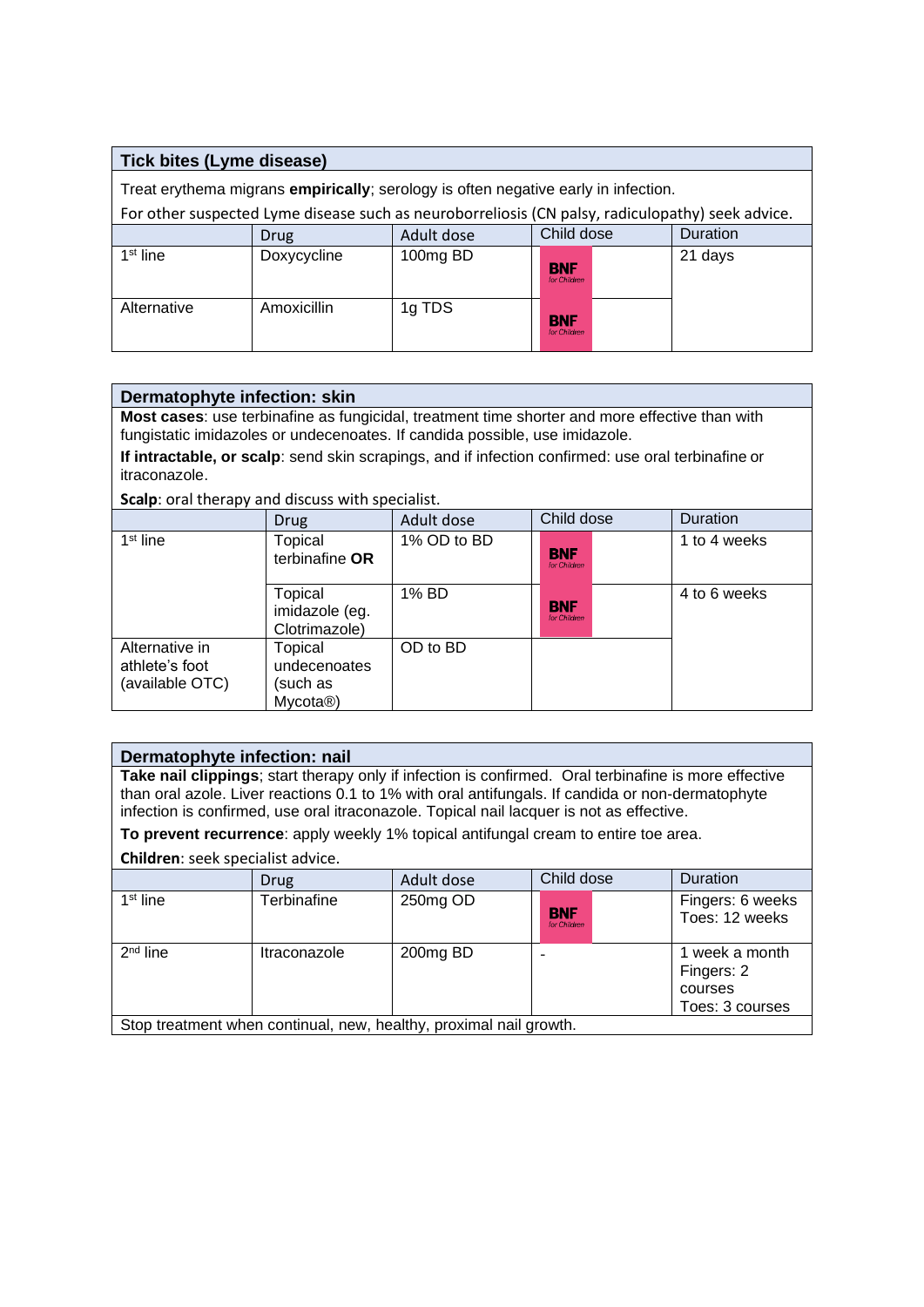#### <span id="page-31-0"></span>**Acne vulgaris**

**First-line treatment options**: offer a course of 1 of the options, taking account of severity, preferences, and advantages/disadvantages of each option. Completing the course is important because positive effects can take 6 to 8 weeks.

**Do not use:** monotherapy with a topical antibiotic, monotherapy with an oral antibiotic, or a combination of a topical antibiotic and an oral antibiotic.

**Review** first-line treatment at 12 weeks.

Only continue a topical or oral antibiotic for more than 6 months in exceptional circumstances. Review at 3 monthly intervals and stop the antibiotic as soon as possible.

For detailed information see the [NICE guideline on acne vulgaris.](https://www.nice.org.uk/guidance/ng198)

|                                                                                                                                                                  | <b>Drug</b>                                                                                                                                  | Adult dose                                     | Child dose                                               | Duration                 |
|------------------------------------------------------------------------------------------------------------------------------------------------------------------|----------------------------------------------------------------------------------------------------------------------------------------------|------------------------------------------------|----------------------------------------------------------|--------------------------|
| First line: Fixed topical<br>combination of adapalene<br>with benzoyl peroxide (for<br>any acne severity, not in<br>under 9s) OR<br>Fixed topical combination of | 0.1% adapalene/ 2.5%<br>benzoyl peroxide OR 0.3%<br>adapalene/2.5% benzoyl<br>peroxide OD (thinly in the<br>evening)<br>0.025% tretinoin/ 1% | OD (thinly<br>in the<br>evening)<br>OD (thinly | <b>BNF</b><br>for Childrer                               | $\overline{12}$<br>weeks |
| tretinoin with clindamycin<br>(for any acne severity, not in<br>under 12s) OR                                                                                    | clindamycin                                                                                                                                  | in the<br>evening)                             | <b>BNF</b><br>for Children                               |                          |
| Fixed topical combination of<br>benzoyl peroxide with<br>clindamycin (for mild to<br>moderate acne, not in under<br>12s) OR                                      | 3% benzoyl peroxide/1%<br>clindamycin OR 5% benzoyl<br>peroxide/1% clindamycin                                                               | OD (in the<br>evening)                         | <b>BNF</b><br>for Children                               |                          |
| Fixed topical combination of<br>adapalene with benzoyl<br>peroxide AND either oral<br>lymecycline or oral                                                        | 0.1% adapalene/ 2.5%<br>benzoyl peroxide OR 0.3%<br>adapalene/2.5% benzoyl<br>peroxide                                                       | OD (in the<br>evening)                         | <b>BNF</b><br>for Children                               |                          |
| doxycycline (for moderate to<br>severe acne, not in under<br>12s) OR                                                                                             | <b>AND</b><br>lymecycline<br><b>OR</b><br>doxycycline                                                                                        | 408mg OD<br><b>OR</b><br>100mg OD              | <b>BNF</b><br>for Children<br><b>BNF</b><br>for Childrei |                          |
| Topical azelaic acid AND<br>either oral lymecycline or<br>oral doxycycline (for<br>moderate to severe acne,                                                      | 15% or 20% azelaic acid<br><b>AND</b>                                                                                                        | <b>BD</b>                                      | <b>BNF</b><br>for Children                               |                          |
| not in under 12s)                                                                                                                                                | lymecycline<br><b>OR</b><br>doxycycline                                                                                                      | 408mg OD<br>0R<br>100mg OD                     | <b>BNF</b><br>for Children<br><b>BNF</b><br>for Children |                          |
| Alternative: topical benzoyl<br>peroxide (if 1 <sup>st</sup> line<br>contraindicated, or to avoid<br>topical retinoids or an<br>antibiotic.)                     | 5% benzoyl peroxide OD to<br><b>BD</b>                                                                                                       |                                                | <b>BNF</b><br>for Children                               |                          |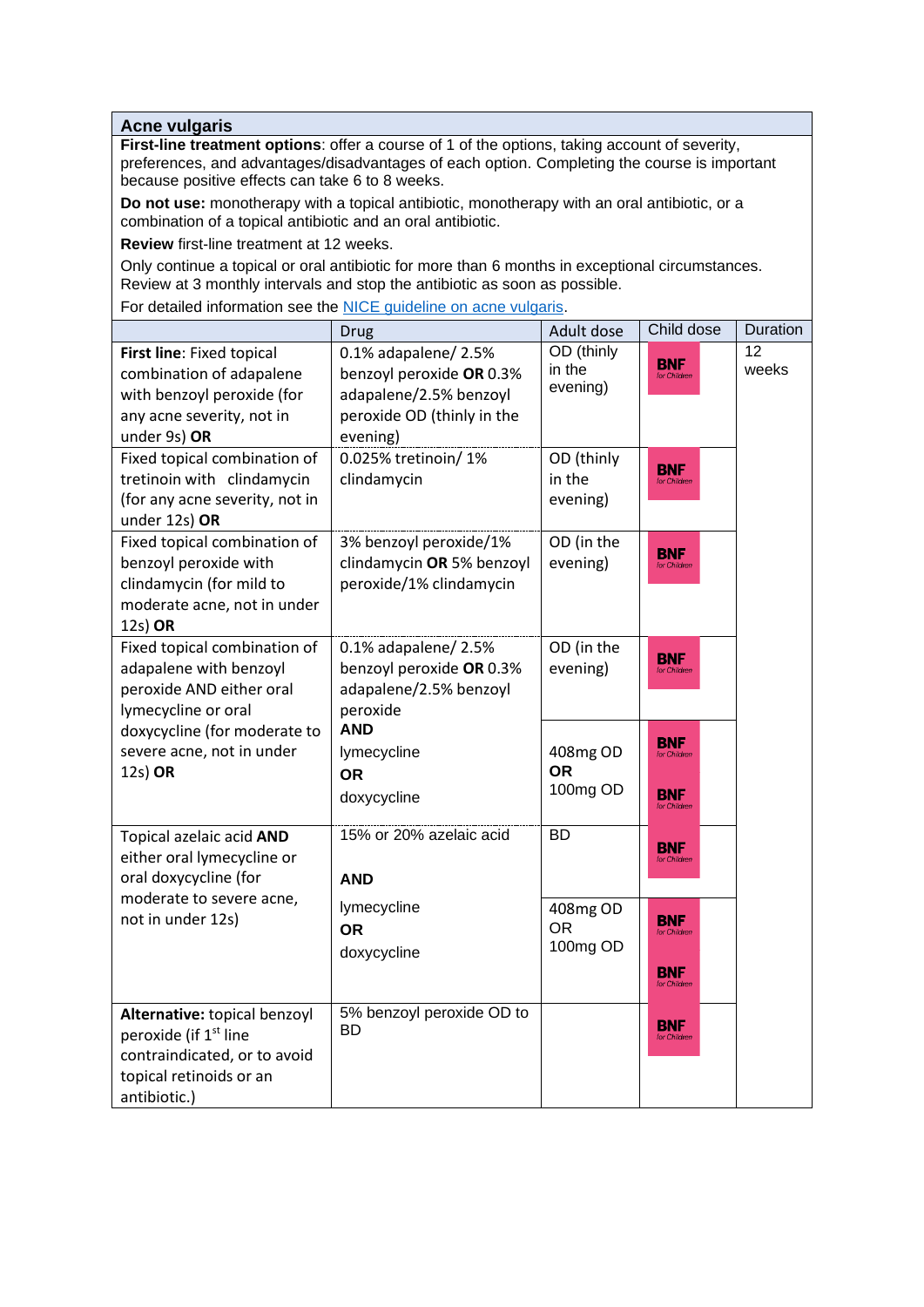<span id="page-32-0"></span>

| Varicella zoster (chickenpox) / Herpes zoster (shingles)                                                                                                                                    |                                                             |                        |                                                                             |          |  |
|---------------------------------------------------------------------------------------------------------------------------------------------------------------------------------------------|-------------------------------------------------------------|------------------------|-----------------------------------------------------------------------------|----------|--|
| Pregnant / immunocompromised / neonate: seek urgent specialist advice.                                                                                                                      |                                                             |                        |                                                                             |          |  |
| <b>Chickenpox:</b>                                                                                                                                                                          |                                                             |                        |                                                                             |          |  |
|                                                                                                                                                                                             | Give paracetamol for pain relief and consider aciclovir if: |                        |                                                                             |          |  |
|                                                                                                                                                                                             | Onset of rash <24 hours and 1 of the following:             |                        |                                                                             |          |  |
| $\bullet$                                                                                                                                                                                   | >14 years of age                                            |                        |                                                                             |          |  |
|                                                                                                                                                                                             | severe pain                                                 |                        |                                                                             |          |  |
|                                                                                                                                                                                             | dense/oral rash                                             |                        |                                                                             |          |  |
|                                                                                                                                                                                             | taking steroids                                             |                        |                                                                             |          |  |
|                                                                                                                                                                                             | smoker                                                      |                        |                                                                             |          |  |
| Shingles:                                                                                                                                                                                   |                                                             |                        |                                                                             |          |  |
| Treat if >50 years (post herpetic<br>If $>$ 72 hours: consider starting up to<br>1 week after rash onset if:<br>neuralgia is rare if <50 years) and<br>within 72 hours of rash, or if 1 of: |                                                             |                        |                                                                             |          |  |
| active ophthalmic<br>$\bullet$                                                                                                                                                              |                                                             |                        | high risk of severe shingles or<br>$\bullet$<br>continued vesicle formation |          |  |
| Ramsey Hunt<br>$\bullet$                                                                                                                                                                    |                                                             |                        | older age<br>$\bullet$                                                      |          |  |
| eczema<br>$\bullet$                                                                                                                                                                         |                                                             |                        | immunocompromised<br>$\bullet$                                              |          |  |
| non-truncal involvement<br>$\bullet$                                                                                                                                                        |                                                             |                        | severe pain<br>$\bullet$                                                    |          |  |
| $\bullet$                                                                                                                                                                                   | moderate or severe pain                                     |                        |                                                                             |          |  |
| moderate or severe rash<br>$\bullet$                                                                                                                                                        |                                                             |                        |                                                                             |          |  |
|                                                                                                                                                                                             |                                                             |                        |                                                                             |          |  |
|                                                                                                                                                                                             | Drug                                                        | Adult dose             | Child dose                                                                  | Duration |  |
| 1 <sup>st</sup> line for both                                                                                                                                                               | Aciclovir                                                   | 800mg 5 times a<br>day | <b>BNF</b><br>for Children                                                  | 7 days   |  |
| $2nd$ line                                                                                                                                                                                  | Valaciclovir                                                | 1g TDS                 | BNF<br>for Children                                                         |          |  |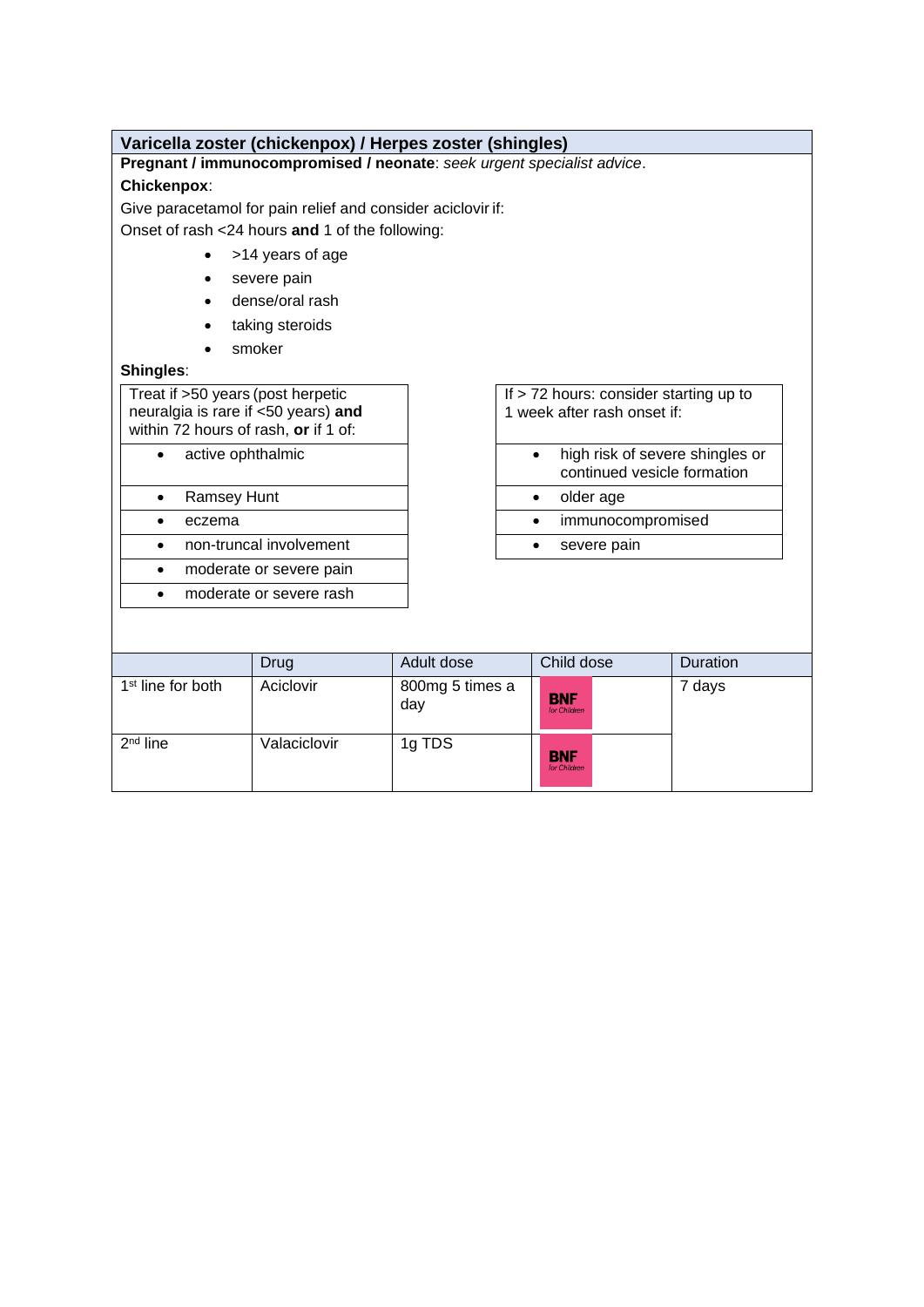# <span id="page-33-0"></span>**Eye infections**

<span id="page-33-1"></span>**Conjunctivitis Treat only if severe,** as most cases are viral or self-limiting.

**Bacterial conjunctivitis**: usually unilateral and also self-limiting. It is characterised by red eye with mucopurulent, not watery discharge. 65% and 74% resolve on placebo by days 5 and 7.

|                                               | <b>Drug</b>                                                                                                    | Adult dose                                                                                          | Child dose                 | Duration                     |
|-----------------------------------------------|----------------------------------------------------------------------------------------------------------------|-----------------------------------------------------------------------------------------------------|----------------------------|------------------------------|
| $1st$ line                                    | Bath / clean eyelids with cotton wool dipped in sterile saline or boiled (cooled)<br>water, to remove crusting |                                                                                                     |                            |                              |
| $2nd$ line                                    | Chloramphenicol<br>0.5% eye drops<br><b>OR</b>                                                                 | 2 hourly for 2 days,<br>then reduce to 3 to 4<br>times daily.                                       | <b>BNF</b><br>for Children | 48 hours after<br>resolution |
|                                               | Chloramphenicol<br>1% eye ointment                                                                             | 3 or 4 times daily or<br>once daily at night if<br>using antibiotic eye<br>drops during the<br>day. |                            |                              |
| 3rd line (has less<br>gram-negative<br>cover) | Fusidic acid 1%<br>gel                                                                                         | <b>BD</b>                                                                                           | <b>BNF</b><br>for Children |                              |

<span id="page-33-2"></span>

| <b>Blepharitis</b> |                                                                                                                            |                |                            |                  |  |  |
|--------------------|----------------------------------------------------------------------------------------------------------------------------|----------------|----------------------------|------------------|--|--|
|                    | Use 2 <sup>nd</sup> line topical antibiotic if hygiene measures are ineffective after 2 weeks.                             |                |                            |                  |  |  |
|                    | If signs of meibomian gland dysfunction or acne rosacea, consider oral antibiotics.                                        |                |                            |                  |  |  |
|                    | Drug                                                                                                                       | Adult dose     | Child dose                 | Duration         |  |  |
| $1st$ line         | lid hygiene for symptom control including: warm compresses, lid massage and scrubs,<br>gentle washing, avoiding cosmetics. |                |                            |                  |  |  |
| $2nd$ line         | <b>Topical Chloramphenicol</b>                                                                                             | 1% ointment BD | <b>BNF</b><br>for Children | 6 week trial     |  |  |
| 3rd line           | PO Oxytetracycline OR                                                                                                      | 500mg BD then  | <b>BNF</b>                 | 4 week (initial) |  |  |
|                    |                                                                                                                            | 250mg BD       | for Children               | 8 weeks (maint)  |  |  |
|                    | PO Doxycycline                                                                                                             | 100mg OD then  | <b>BNF</b>                 | 4 week (initial) |  |  |
|                    |                                                                                                                            | 50mg OD        | for Children               | 8 weeks (maint)  |  |  |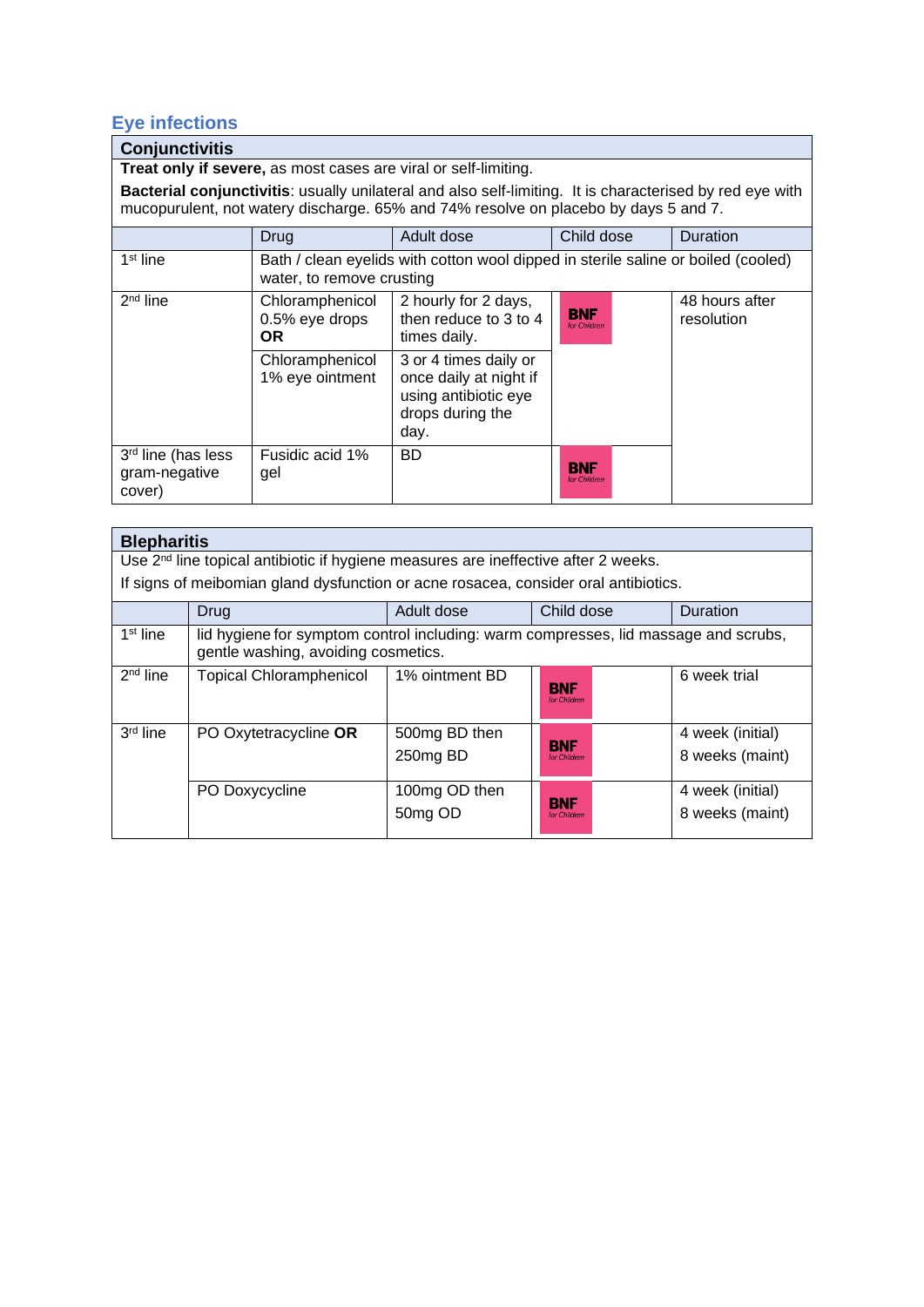# <span id="page-34-0"></span>**Suspected dental infections (outside dental settings)**

**Derived from the** [Scottish Dental Clinical Effectiveness Programme \(SDCEP\) 2013 Guidelines.](http://www.sdcep.org.uk/wp-content/uploads/2013/03/SDCEP+MADP+Guidance+March+2013.pdf) This guidance is not designed to be a definitive guide to oral conditions, as GPs should not be involved in dental treatment. Patients presenting to non-dental primary care services with dental problems should be directed to their regular dentist, or if this is not possible, to the NHS 111 service (in England), who will be able to provide details of how to access emergency dental care.

#### <span id="page-34-1"></span>**Mucosal ulceration and inflammation (simple gingivitis)**

Temporary pain and swelling relief can be attained with saline mouthwash (½ tsp salt in warm water.) Use antiseptic mouthwash if more severe, and if pain limits oral hygiene to treat or prevent secondary infection. The primary cause for mucosal ulceration or inflammation (aphthous ulcers; oral lichen planus; herpes simplex infection; oral cancer) needs to be evaluated and treated.

|            | Drug                                                                                        | Adult dose                                                                         | Child dose                 | Duration                                                                                                 |
|------------|---------------------------------------------------------------------------------------------|------------------------------------------------------------------------------------|----------------------------|----------------------------------------------------------------------------------------------------------|
| $1st$ line | Chlorhexidine<br>$0.12$ to $0.2\%$ (do<br>not use within 30<br>minutes of<br>toothpaste) OR | 1 minute BD with<br>10 <sub>m</sub>                                                | <b>BNF</b><br>for Children | Always spit out<br>after use. Use<br>until lesions<br>resolve or less<br>pain allows for<br>oral hygiene |
|            | Hydrogen<br>peroxide 6%                                                                     | 2 to 3 minutes<br>BD / TDS with<br>15ml in $\frac{1}{2}$ a glass<br>of warm water. | <b>BNF</b><br>for Children |                                                                                                          |

<span id="page-34-2"></span>

| Acute necrotising ulcerative gingivitis            |                                                                                             |                                                                                    |                            |                                       |  |
|----------------------------------------------------|---------------------------------------------------------------------------------------------|------------------------------------------------------------------------------------|----------------------------|---------------------------------------|--|
| Refer to dentist for scaling and hygiene advice.   |                                                                                             |                                                                                    |                            |                                       |  |
|                                                    | Antiseptic mouthwash if pain limits oral hygiene.                                           |                                                                                    |                            |                                       |  |
|                                                    | <b>Drug</b>                                                                                 | Adult dose                                                                         | Child dose                 | Duration                              |  |
| 1 <sup>st</sup> line                               | Chlorhexidine<br>$0.12$ to $0.2\%$ (do<br>not use within 30<br>minutes of<br>toothpaste) OR | 1 minute BD with<br>10 <sub>m</sub>                                                | <b>BNF</b><br>for Children | Until pain allows<br>for oral hygiene |  |
|                                                    | Hydrogen<br>peroxide 6%                                                                     | 2 to 3 minutes<br>BD / TDS with<br>15ml in $\frac{1}{2}$ a glass<br>of warm water. | <b>BNF</b><br>for Children |                                       |  |
| Alternative (if<br>systemic signs<br>and symptoms) | Metronidazole                                                                               | 400mg TDS                                                                          | <b>BNF</b><br>for Children | 3 days                                |  |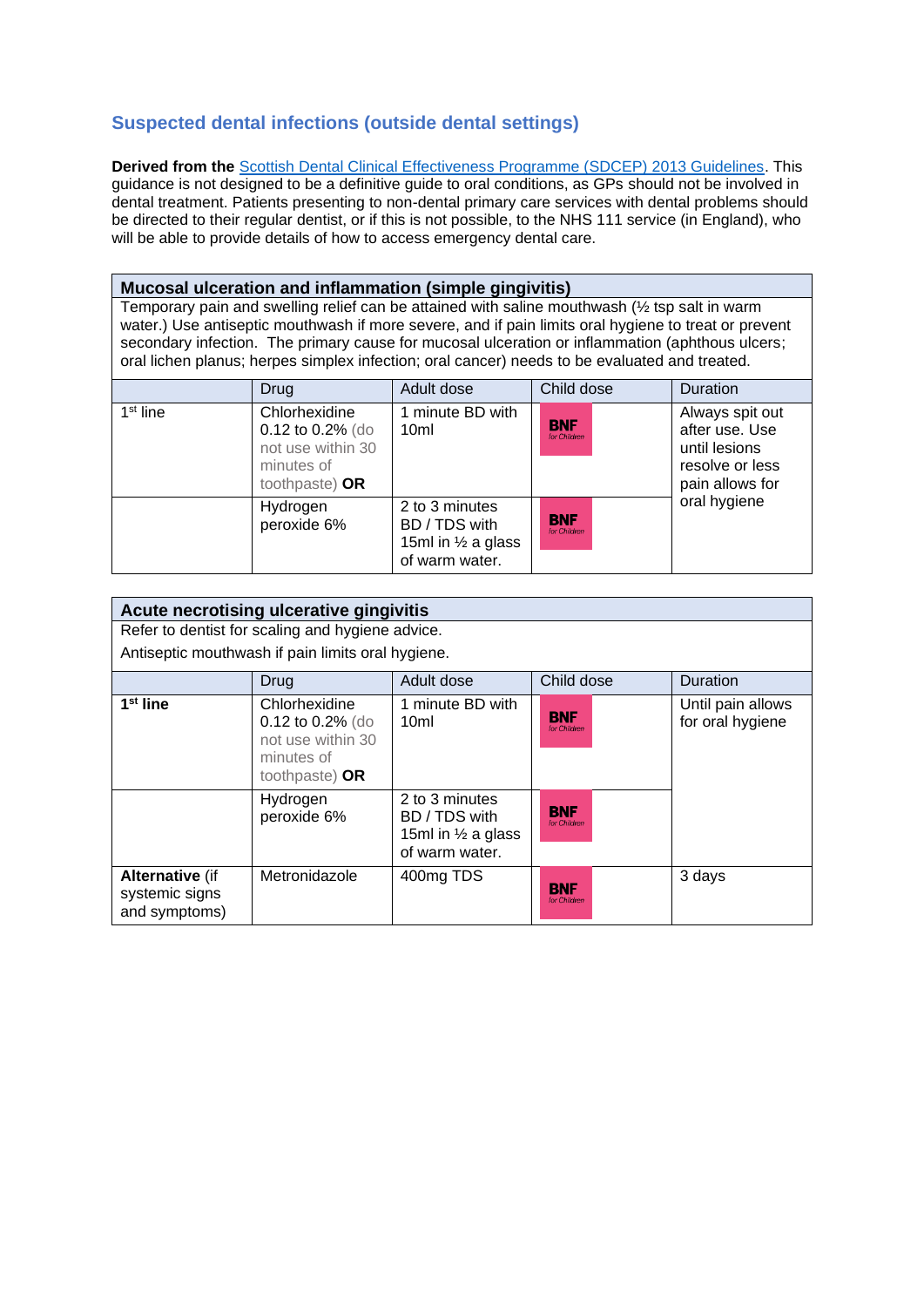<span id="page-35-0"></span>

| <b>Pericoronitis</b>                                                           |                                                                        |                            |                                            |  |  |  |
|--------------------------------------------------------------------------------|------------------------------------------------------------------------|----------------------------|--------------------------------------------|--|--|--|
|                                                                                | Refer to dentist for irrigation and debridement.                       |                            |                                            |  |  |  |
| If persistent swelling or systemic symptoms, use metronidazole or amoxicillin. |                                                                        |                            |                                            |  |  |  |
| Use antiseptic mouthwash if pain and trismus limit oral hygiene.               |                                                                        |                            |                                            |  |  |  |
| Drug                                                                           | Adult dose                                                             | Child dose                 | Duration                                   |  |  |  |
| Metronidazole OR                                                               | 400mg TDS                                                              | <b>BNF</b><br>for Children | 3 days                                     |  |  |  |
| Amoxicillin                                                                    | 500mg TDS                                                              | <b>BNF</b><br>for Children |                                            |  |  |  |
| Chlorhexidine 0.2% (do not<br>use within 30 minutes of<br>toothpaste) OR       | 1 minute BD with 10ml                                                  | <b>BNF</b><br>for Children | Until less pain allows<br>for oral hygiene |  |  |  |
| Hydrogen peroxide 6%                                                           | 2 to 3 minutes BD /<br>TDS with 15ml in $\%$ a<br>glass of warm water. | <b>BNF</b><br>for Children |                                            |  |  |  |

#### <span id="page-35-1"></span>**Dental abscess**

Regular analgesia should be the first option until a dentist can be seen for urgent drainage, as repeated courses of antibiotics for abscesses are not appropriate. Repeated antibiotics alone, without drainage, are ineffective in preventing the spread of infection. Antibiotics are only recommended if there are signs of severe infection, systemic symptoms, or a high risk of complications. Patients with severe odontogenic infections (cellulitis, plus signs of sepsis; difficulty in swallowing; impending airway obstruction) should be referred urgently for hospital admission to protect airway, for surgical drainage and for IV antibiotics. The empirical use of cephalosporins, coamoxiclav, clarithromycin, and clindamycin do not offer any advantage for most dental patients and should only be used if there is no response to first-line drugs.

|                                                                                                           | <b>Drug</b>             | Adult dose                   | Child<br>dose              | Duration                             |
|-----------------------------------------------------------------------------------------------------------|-------------------------|------------------------------|----------------------------|--------------------------------------|
| $1st$ line<br>If pus is present refer for<br>drainage, tooth extraction                                   | Amoxicillin OR          | 500mg to 1g<br><b>TDS</b>    | <b>BNF</b><br>for Children | Up to 5 days;<br>review at 3<br>days |
| or root canal. Sent pus for<br>investigation.                                                             | Phenoxymethylpenicillin | 500 $mg$ to 1g<br><b>QDS</b> | <b>BNF</b><br>for Children |                                      |
| If spreading infection<br>(lymph node involvement<br>or systemic signs, that is,<br>fever or malaise) ADD | Metronidazole           | 400mg TDS                    | <b>BNF</b><br>for Children |                                      |
| <b>Penicillin allergy</b><br>If true allergy and severe<br>infection, refer to hospital.                  | Clarithromycin          | 500mg BD                     | <b>BNF</b><br>for Children |                                      |